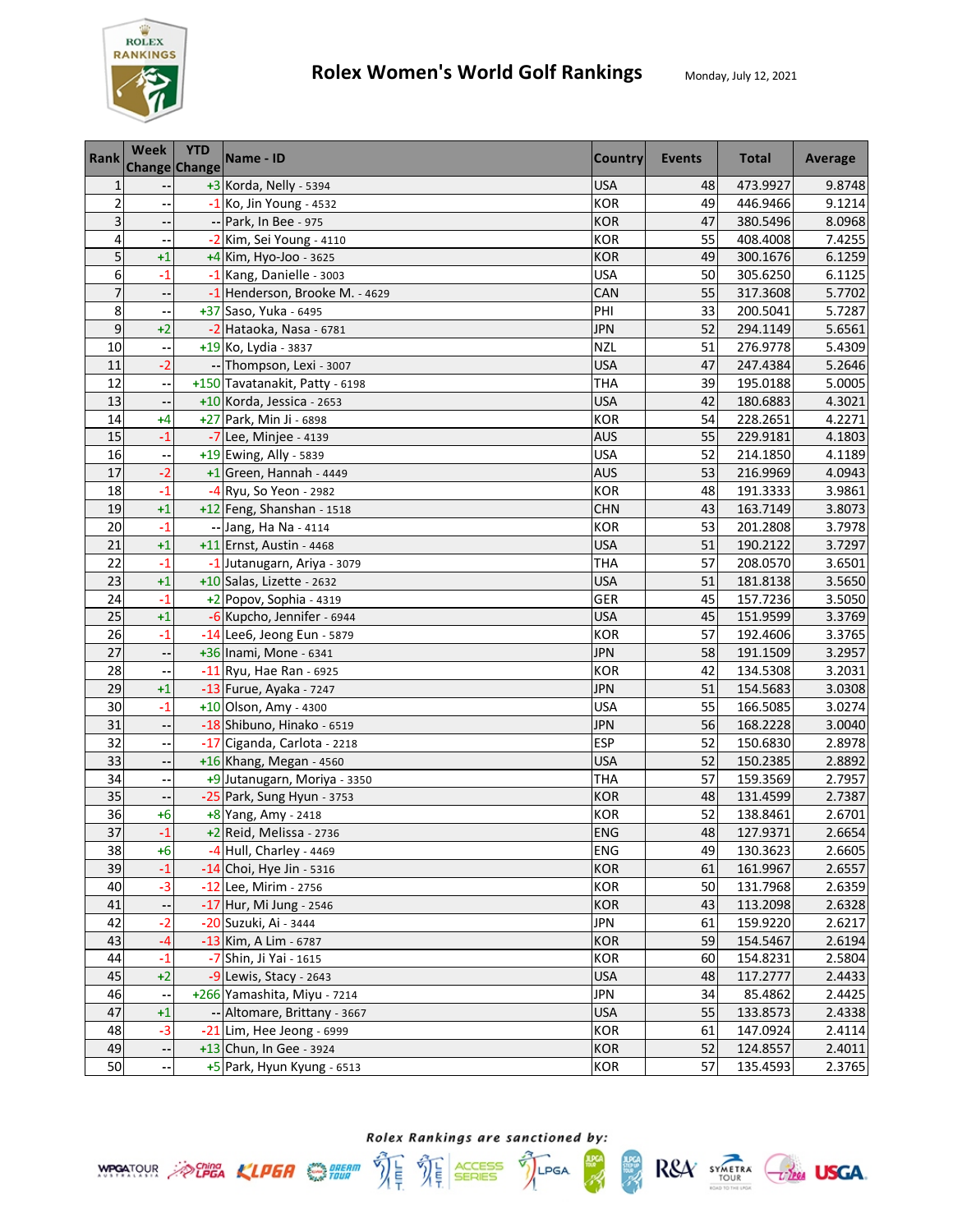

R&A SYMETRA CHEE USGA.

**HPCA** 

| Rank     | Week                     | <b>YTD</b>    | Name - ID                                                 | <b>Country</b>           | Events   | <b>Total</b> | Average |
|----------|--------------------------|---------------|-----------------------------------------------------------|--------------------------|----------|--------------|---------|
|          |                          | Change Change |                                                           |                          |          |              |         |
| 51<br>52 |                          |               | +3 Nordqvist, Anna - 2377                                 | <b>SWE</b>               | 55       | 129.6387     | 2.3571  |
|          | $+1$                     |               | -14 Hall, Georgia - 5259                                  | ENG                      | 56       | 129.2022     | 2.3072  |
| 53       | $-1$                     |               | +26 Koiwai, Sakura - 5464                                 | <b>JPN</b>               | 74       | 169.7827     | 2.2944  |
| 54       | $+1$                     |               | $-12$ Alex, Marina - 3666                                 | <b>USA</b>               | 46       | 102.8903     | 2.2367  |
| 55<br>56 | $-1$                     |               | +21 Koerstz Madsen, Nanna - 5003                          | <b>DEN</b>               | 52       | 116.0920     | 2.2325  |
| 57       | $+1$<br>$-1$             |               | -4 Stanford, Angela - 1687                                | <b>USA</b><br><b>FRA</b> | 50<br>61 | 109.6530     | 2.1931  |
| 58       |                          |               | -- Boutier, Celine - 4029<br>+153 Castren, Matilda - 4022 | <b>FIN</b>               | 37       | 133.6943     | 2.1917  |
| 59       | $+1$<br>$+2$             |               |                                                           | IRL                      | 53       | 80.8016      | 2.1838  |
| 60       | $-2$                     |               | +118 Maguire, Leona - 2969                                | <b>USA</b>               | 43       | 114.3461     | 2.1575  |
| 61       |                          |               | -14 Noh, Yealimi - 9009                                   |                          |          | 91.6994      | 2.1325  |
| 62       | $-1$                     |               | -13 Bae, Seon Woo - 4293                                  | <b>KOR</b>               | 68<br>49 | 144.1252     | 2.1195  |
|          | Ξ,                       |               | -12 Lee, Da Yeon - 5709                                   | KOR                      |          | 103.2678     | 2.1075  |
| 63       |                          |               | -7 Lopez, Gaby - 3516                                     | <b>MEX</b>               | 56       | 117.9402     | 2.1061  |
| 64       | $\overline{\phantom{a}}$ |               | +34 Lin, Xiyu - 3792                                      | <b>CHN</b>               | 55       | 115.3136     | 2.0966  |
| 65       |                          |               | -12 Lee, So Mi - 8404                                     | <b>KOR</b>               | 56       | 114.3508     | 2.0420  |
| 66       | $+2$                     |               | -15 Masson, Caroline - 3256                               | GER                      | 55       | 112.0720     | 2.0377  |
| 67       | $+2$                     |               | +19 Nishimura, Yuna - 7245                                | <b>JPN</b>               | 46       | 91.0541      | 1.9794  |
| 68       | $-2$                     |               | +9 Yin, Angel - 4598                                      | <b>USA</b>               | 51       | 100.7539     | 1.9756  |
| 69       | $+8$                     |               | +22 Harigae, Mina - 3001                                  | <b>USA</b>               | 45       | 86.7665      | 1.9281  |
| 70       | $-3$                     |               | $+10$ An, Na Rin - 6573                                   | KOR                      | 55       | 105.4063     | 1.9165  |
| 71       | $\ddot{\phantom{0}}$     |               | $+1$ Ueda, Momoko - 1836                                  | JPN                      | 60       | 111.0119     | 1.8502  |
| 72       | $+1$                     |               | -11 Sagstrom, Madelene - 5449                             | SWE                      | 52       | 95.5635      | 1.8378  |
| 73       | $+1$                     |               | +11 Shin, Jenny - 3279                                    | <b>KOR</b>               | 54       | 98.6222      | 1.8263  |
| 74       | $-4$                     |               | -16 Liu, Yu - 3789                                        | <b>CHN</b>               | 60       | 109.4163     | 1.8236  |
| 75       | $-3$                     |               | -4 Pedersen, Emily Kristine - 5368                        | <b>DEN</b>               | 42       | 74.8504      | 1.7822  |
| 76       | $-1$                     |               | -11 Lee, MinYoung2 - 4073                                 | <b>KOR</b>               | 65       | 108.7753     | 1.6735  |
| 77       | $-1$                     |               | -7 Buhai, Ashleigh - 2379                                 | <b>RSA</b>               | 62       | 100.3732     | 1.6189  |
| 78       | $+2$                     |               | +196 Saigo, Mao - 6560                                    | <b>JPN</b>               | 40       | 61.2658      | 1.5316  |
| 79       | $+3$                     |               | -6 Suwannapura, Jasmine - 2741                            | <b>THA</b>               | 65       | 99.5205      | 1.5311  |
| 80       | $+1$                     |               | -5 Song, Jennifer - 2568                                  | <b>USA</b>               | 49       | 74.9205      | 1.5290  |
| 81       | $-3$                     |               | +44 Hsu, Wei-Ling - 4582                                  | <b>TPE</b>               | 59       | 90.0612      | 1.5265  |
| 82       | $-3$                     |               | +1 Kim, Ji Yeong2 - 5396                                  | KOR                      | 59       | 89.8877      | 1.5235  |
| 83       | ٠.                       |               | -19 Ji, Eun-Hee - 311                                     | <b>KOR</b>               | 52       | 75.5526      | 1.4529  |
| 84       | $+3$                     |               | +69 Ji, Han Sol - 5343                                    | KOR                      | 56       | 80.3728      | 1.4352  |
| 85       | $+4$                     |               | +7 Katsu, Minami - 4471                                   | <b>JPN</b>               | 68       | 97.2945      | 1.4308  |
| 86       |                          |               | -17 Munoz, Azahara - 3288                                 | <b>ESP</b>               | 60       | 85.7121      | 1.4285  |
| 87       | $-2$                     |               | -9 Ewart Shadoff, Jodi - 3336                             | <b>ENG</b>               | 49       | 69.6889      | 1.4222  |
| 88       | $-4$                     |               | -22 Lee, Mi Hyang - 4006                                  | KOR                      | 59       | 83.0247      | 1.4072  |
| 89       | $+28$                    |               | +186 Thitikul, Atthaya - 7331                             | <b>THA</b>               | 15       | 48.9998      | 1.4000  |
| 90       | $+6$                     |               | +23 Takahashi, Sayaka - 6081                              | <b>JPN</b>               | 70       | 97.0578      | 1.3865  |
| 91       | $-3$                     |               | -24 Lee, So Young - 4632                                  | <b>KOR</b>               | 58       | 80.0656      | 1.3804  |
| 92       | $+1$                     |               | +19 Stephenson, Lauren - 6972                             | <b>USA</b>               | 49       | 67.1351      | 1.3701  |
| 93       | $-3$                     |               | -33 Cho, A Yean - 6516                                    | KOR                      | 61       | 83.2218      | 1.3643  |
| 94       | $-2$                     |               | +6 Okayama, Eri - 4580                                    | <b>JPN</b>               | 66       | 89.6117      | 1.3578  |
| 95       | $+12$                    |               | -1 Lincicome, Brittany - 642                              | <b>USA</b>               | 33       | 46.8435      | 1.3384  |
| 96       | -5                       |               | -15 Knight, Cheyenne - 6894                               | <b>USA</b>               | 57       | 76.0740      | 1.3346  |
| 97       | $-3$                     |               | $-9$ Hara, Erika - 6597                                   | <b>JPN</b>               | 69       | 91.2761      | 1.3228  |
| 98       | $-3$                     |               | -30 Law, Bronte - 4657                                    | ENG                      | 54       | 71.1912      | 1.3184  |
| 99       | $+22$                    |               | +31 Henseleit, Esther - 9226                              | GER                      | 44       | 56.7749      | 1.2903  |
| 100      | $-3$                     |               | -26 Kim, I.K. - 434                                       | KOR                      | 31       | 44.6507      | 1.2757  |

Rolex Rankings are sanctioned by: **WPGATOUR** A CHEA KLPER SHEAR THE THE SERIES TILPGA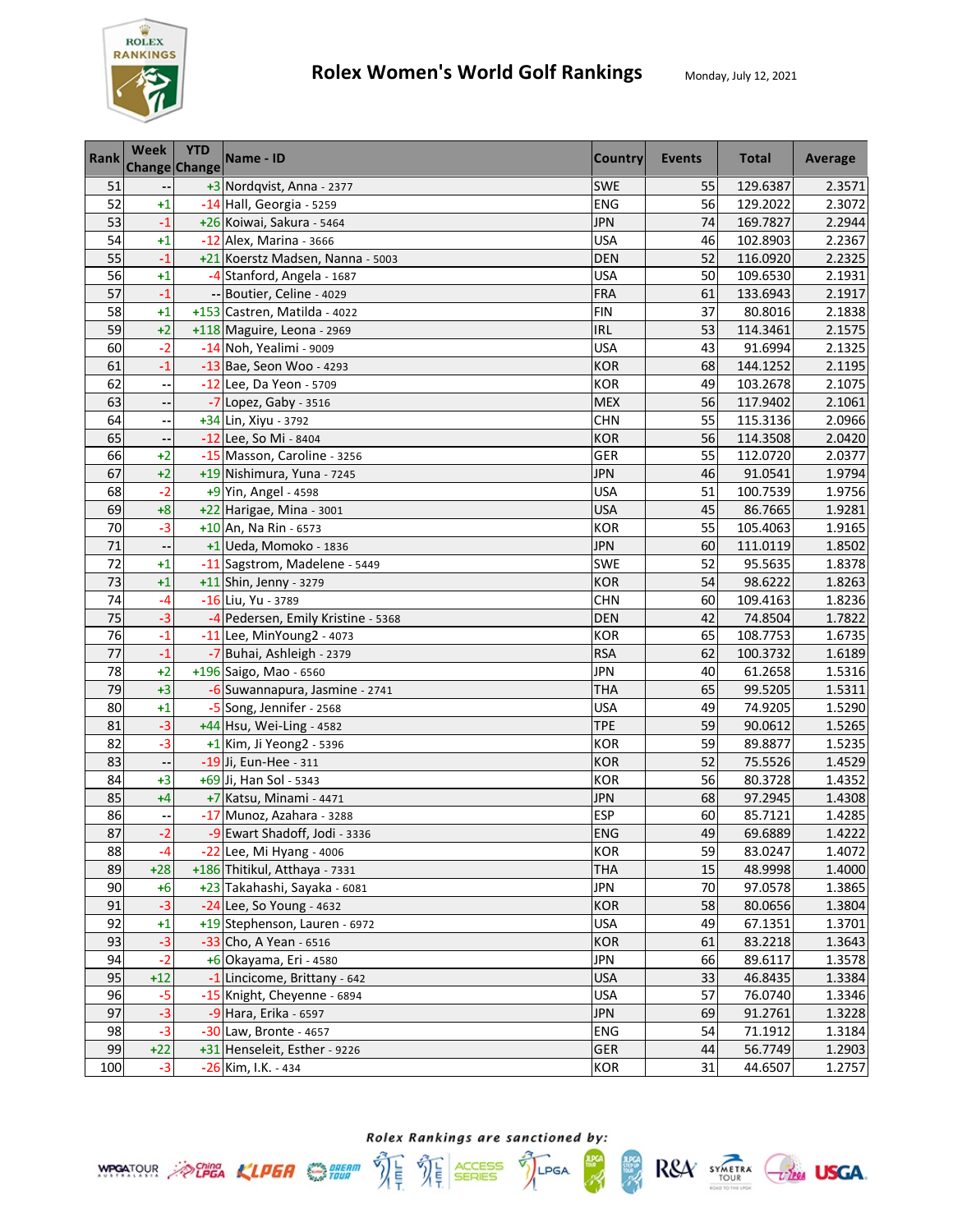

| Rank | Week                     | <b>YTD</b><br><b>Change Change</b> | Name - ID                        | <b>Country</b> | Events | <b>Total</b> | Average |
|------|--------------------------|------------------------------------|----------------------------------|----------------|--------|--------------|---------|
| 101  | $-2$                     |                                    | -5 Choi, Chella - 3172           | <b>KOR</b>     | 53     | 67.3195      | 1.2702  |
| 102  |                          |                                    | +1 Delacour, Perrine - 3735      | <b>FRA</b>     | 46     | 58.1880      | 1.2650  |
| 103  | $-5$                     |                                    | +229 Molinaro, Giulia - 3314     | <b>ITA</b>     | 40     | 50.4997      | 1.2625  |
| 104  | $+4$                     |                                    | -17 Oh, Su-Hyun - 3507           | <b>AUS</b>     | 57     | 71.7208      | 1.2583  |
| 105  | $+1$                     |                                    | +127 Osato, Momoko - 6073        | <b>JPN</b>     | 72     | 90.2610      | 1.2536  |
| 106  | $-3$                     |                                    | +9 Schmelzel, Sarah - 7101       | <b>USA</b>     | 53     | 66.2187      | 1.2494  |
| 107  | $-7$                     |                                    | -25 Kirk, Katherine - 230        | <b>AUS</b>     | 56     | 69.3486      | 1.2384  |
| 108  | $-3$                     |                                    | -7 Broch Larsen, Nicole - 4883   | DEN            | 50     | 61.6395      | 1.2328  |
| 109  | $-5$                     |                                    | -19 Pressel, Morgan - 1044       | <b>USA</b>     | 45     | 55.3504      | 1.2300  |
| 110  | -9                       |                                    | -51 Gillman, Kristen - 5989      | <b>USA</b>     | 55     | 67.3334      | 1.2242  |
| 111  |                          |                                    | +17 Kikuchi, Erika - 3160        | JPN            | 67     | 80.6150      | 1.2032  |
| 112  | $-3$                     |                                    | -19 Kawamoto, Yui - 4655         | <b>JPN</b>     | 66     | 79.2847      | 1.2013  |
| 113  | $+1$                     |                                    | +6 Lee, Jung Min - 598           | <b>KOR</b>     | 56     | 66.2782      | 1.1835  |
| 114  | $-2$                     |                                    | $-5$ Lee, Ga Young - 5841        | <b>KOR</b>     | 57     | 67.1616      | 1.1783  |
| 115  |                          |                                    | +37 Anannarukarn, Pajaree - 7330 | THA            | 46     | 53.9086      | 1.1719  |
| 116  | $-6$                     |                                    | -27 Ahn, Song Yi - 3900          | <b>KOR</b>     | 55     | 64.0848      | 1.1652  |
| 117  | $-4$                     |                                    | -13 Higa, Mamiko - 3146          | <b>JPN</b>     | 71     | 81.9294      | 1.1539  |
| 118  | $-2$                     |                                    | +3 Clanton, Cydney - 2607        | <b>USA</b>     | 50     | 57.2082      | 1.1442  |
| 119  | $\overline{\phantom{a}}$ |                                    | +67 Lee, Alison - 3673           | <b>USA</b>     | 40     | 44.3232      | 1.1081  |
| 120  | $-2$                     |                                    | +3 Jeon, Mi Jeong - 302          | <b>KOR</b>     | 64     | 70.8590      | 1.1072  |
| 121  | $+5$                     |                                    | +21 Kyriacou, Stephanie - 8711   | <b>AUS</b>     | 22     | 37.9754      | 1.0850  |
| 122  | $-2$                     |                                    | -27 Park, Chae Yoon - 4514       | KOR            | 57     | 61.1236      | 1.0723  |
| 123  | $+4$                     |                                    | +99 Ryu, Ritsuko - 2710          | <b>JPN</b>     | 64     | 67.8751      | 1.0605  |
| 124  | $-2$                     |                                    | -25 Kerr, Cristie - 400          | <b>USA</b>     | 48     | 50.2653      | 1.0472  |
| 125  | $-2$                     |                                    | +85 Ruffels, Gabriela - 9329     | <b>AUS</b>     | 18     | 36.4816      | 1.0423  |
| 126  | $-2$                     |                                    | +22 O'Toole, Ryann - 3581        | <b>USA</b>     | 49     | 49.7178      | 1.0146  |
| 127  | $+54$                    |                                    | +61 Wakabayashi, Maiko - 1868    | <b>JPN</b>     | 30     | 35.3378      | 1.0097  |
| 128  | $+70$                    |                                    | +76 Szokol, Elizabeth - 7066     | <b>USA</b>     | 45     | 45.0527      | 1.0012  |
| 129  | $-1$                     |                                    | +26 Kim, Christina - 416         | <b>USA</b>     | 48     | 47.5546      | 0.9907  |
| 130  | $-1$                     |                                    | -16 Anai, Lala - 2875            | <b>JPN</b>     | 73     | 72.2671      | 0.9900  |
| 131  | $-1$                     |                                    | -21 Park, Hee Young - 970        | <b>KOR</b>     | 44     | 43.1428      | 0.9805  |
| 132  | $+25$                    |                                    | +140 Jeong, Yun Ji - 8504        | <b>KOR</b>     | 30     | 34.2480      | 0.9785  |
| 133  | $-8$                     |                                    | -9 Meadow, Stephanie - 3664      | <b>NIR</b>     | 48     | 46.7579      | 0.9741  |
| 134  | $+7$                     |                                    | +9 Piller, Gerina - 2553         | <b>USA</b>     | 50     | 48.6820      | 0.9736  |
| 135  | $-4$                     |                                    | -33 Kim, Ji Hyun - 3893          | <b>KOR</b>     | 58     | 56.2317      | 0.9695  |
| 136  | -2                       |                                    | -28 Park, Annie - 4550           | <b>USA</b>     | 52     | 49.9315      | 0.9602  |
| 137  | $-5$                     |                                    | +188 Lee, Min - 4671             | <b>TPE</b>     | 41     | 39.2400      | 0.9571  |
| 138  | $-3$                     |                                    | +191 Yoshida, Yuri - 6118        | <b>JPN</b>     | 42     | 40.0887      | 0.9545  |
| 139  | $+5$                     |                                    | -21 Lee, Andrea - 4497           | <b>USA</b>     | 27     | 32.8744      | 0.9393  |
| 140  | $-7$                     |                                    | +17 Pak, Ju Young - 3508         | <b>KOR</b>     | 57     | 53.2607      | 0.9344  |
| 141  | $+6$                     |                                    | -14 Park, Ji Young - 5393        | <b>KOR</b>     | 57     | 52.6378      | 0.9235  |
| 142  | $-5$                     |                                    | -25 Weaver, Lindsey - 7079       | <b>USA</b>     | 46     | 42.4140      | 0.9220  |
| 143  | $-7$                     |                                    | -58 Ahn, Sun Ju - 1109           | <b>KOR</b>     | 36     | 33.1455      | 0.9207  |
| 144  | $-2$                     |                                    | -4 Choi, Ye Rim - 7005           | <b>KOR</b>     | 58     | 53.3865      | 0.9205  |
| 145  | $-7$                     |                                    | -48 van Dam, Anne - 5373         | <b>NED</b>     | 54     | 49.3355      | 0.9136  |
| 146  | $-7$                     |                                    | +287 Coleman, Jenny - 6222       | <b>USA</b>     | 54     | 49.1601      | 0.9104  |
| 147  | $+21$                    |                                    | -27 Oh, Ji Hyun - 4706           | <b>KOR</b>     | 53     | 48.2008      | 0.9094  |
| 148  | $+1$                     |                                    | +17 Watanabe, Ayaka - 3938       | JPN            | 63     | 56.7179      | 0.9003  |
| 149  | $-6$                     |                                    | +11 sung, yu jin - 9205          | <b>KOR</b>     | 49     | 43.8550      | 0.8950  |
| 150  | $-10$                    |                                    | -45 Sharp, Alena - 1600          | CAN            | 55     | 48.9741      | 0.8904  |

**ANG**<br>SEBRE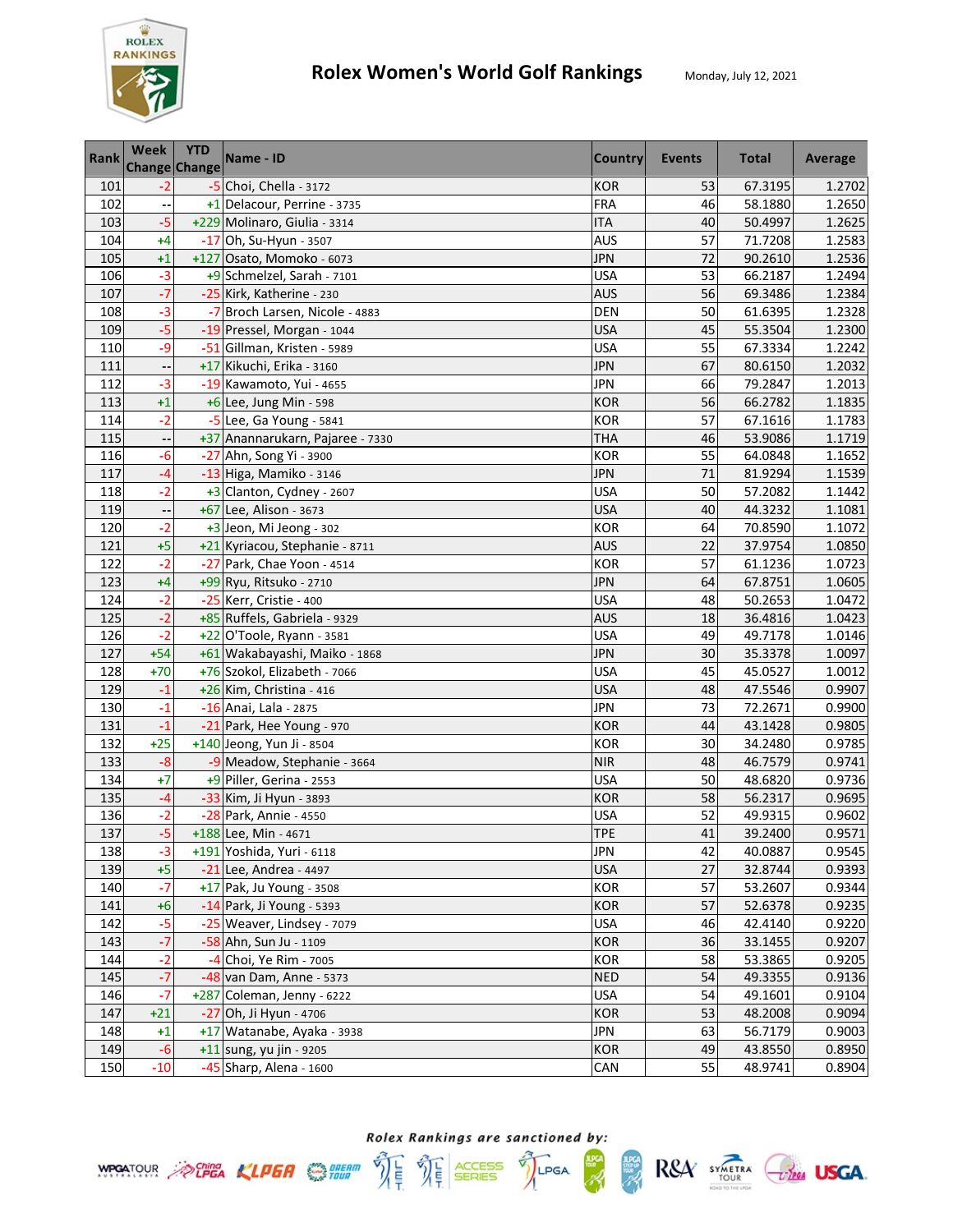

| Rank | Week   | <b>YTD</b><br><b>Change Change</b> | Name - ID                           | <b>Country</b> | Events | <b>Total</b> | Average |
|------|--------|------------------------------------|-------------------------------------|----------------|--------|--------------|---------|
| 151  | $-5$   |                                    | +56 Kim, Hae Rym - 3616             | <b>KOR</b>     | 56     | 49.7809      | 0.8889  |
| 152  | $-4$   |                                    | -21 Lu, Teresa - 2441               | <b>TPE</b>     | 65     | 56.8818      | 0.8751  |
| 153  |        |                                    | -4 Mikashima, Kana - 6082           | <b>JPN</b>     | 67     | 57.5988      | 0.8597  |
| 154  | $-9$   |                                    | -48 Kim, Min Sun5 - 4591            | <b>KOR</b>     | 56     | 48.0479      | 0.8580  |
| 155  | $-4$   |                                    | -20 Han, Jin Seon - 8406            | <b>KOR</b>     | 60     | 50.0853      | 0.8348  |
| 156  | $-4$   |                                    | +2 Lindberg, Pernilla - 643         | SWE            | 54     | 44.9304      | 0.8320  |
| 157  | $-7$   |                                    | -50 Yan, Jing - 3793                | <b>CHN</b>     | 58     | 48.1625      | 0.8304  |
| 158  | $+4$   |                                    | +33 Kim, Julie - 8956               | <b>KOR</b>     | 34     | 28.8123      | 0.8232  |
| 159  | $-3$   |                                    | +163 Meechai, Wichanee - 4708       | <b>THA</b>     | 45     | 36.8126      | 0.8181  |
| 160  | -6     |                                    | -26 Green, Jaye Marie - 3955        | <b>USA</b>     | 54     | 44.0230      | 0.8152  |
| 161  | $-3$   |                                    | -39 Strom, Linnea - 5073            | <b>SWE</b>     | 55     | 44.7241      | 0.8132  |
| 162  | -3     |                                    | +84 Kemp, Sarah - 397               | <b>AUS</b>     | 50     | 40.5336      | 0.8107  |
| 163  | $-8$   |                                    | -37 Kim, Bo Ah - 4321               | <b>KOR</b>     | 59     | 47.6107      | 0.8070  |
| 164  | $+112$ |                                    | +26 Skarpnord, Marianne - 2122      | <b>NOR</b>     | 43     | 34.0947      | 0.7929  |
| 165  | $-1$   |                                    | +264 Valenzuela, Albane - 5311      | SUI            | 26     | 27.6847      | 0.7910  |
| 166  | $-6$   |                                    | -22 Tan, Kelly - 4051               | <b>MAS</b>     | 48     | 37.6792      | 0.7850  |
| 167  | $+2$   |                                    | -17 Pagdanganan, Bianca - 8901      | PHI            | 20     | 27.3962      | 0.7827  |
| 168  | $-1$   |                                    | +63 Aoki, Serena - 2746             | <b>JPN</b>     | 71     | 55.5189      | 0.7820  |
| 169  | $-8$   |                                    | -23 Kim, So Yi - 4320               | <b>KOR</b>     | 57     | 44.2434      | 0.7762  |
| 170  | $-5$   |                                    | +24 Nakasone, Sumika - 4317         | <b>JPN</b>     | 50     | 38.5768      | 0.7715  |
| 171  | $+1$   |                                    | +18 Fujita, Saiki - 28              | <b>JPN</b>     | 65     | 49.9132      | 0.7679  |
| 172  | -9     |                                    | -21 Kim, Woo Jeong - 5845           | <b>KOR</b>     | 55     | 42.2054      | 0.7674  |
| 173  | $+125$ |                                    | +560 Hori, Kotone - 4510            | <b>JPN</b>     | 50     | 38.0399      | 0.7608  |
| 174  | $-8$   |                                    | +22 Kwak, Bo Mi - 4631              | <b>KOR</b>     | 55     | 41.7673      | 0.7594  |
| 175  | -4     |                                    | +38 Tsai, Pei-Ying - 4124           | <b>TPE</b>     | 68     | 51.3426      | 0.7550  |
| 176  | $-6$   |                                    | -35 Heo, DA BEEN - 8388             | <b>KOR</b>     | 56     | 42.2082      | 0.7537  |
| 177  | $+34$  |                                    | +126 Uetake, Nozomi - 5312          | <b>JPN</b>     | 45     | 33.4776      | 0.7439  |
| 178  | $-5$   |                                    | -39 Hedwall, Caroline - 2672        | SWE            | 43     | 31.4326      | 0.7310  |
| 179  | $-5$   |                                    | -47 Phatlum, Pornanong - 2277       | <b>THA</b>     | 56     | 40.4449      | 0.7222  |
| 180  | $-3$   |                                    | +5 Hyun, Se Lin - 8432              | <b>KOR</b>     | 30     | 25.0792      | 0.7165  |
| 181  | $-5$   |                                    | -10 Choi, Min Kyung - 4056          | <b>KOR</b>     | 56     | 39.8160      | 0.7110  |
| 182  | $+1$   |                                    | -8 Yoon, Chae-Young - 2001          | <b>KOR</b>     | 63     | 44.6258      | 0.7083  |
| 183  | $-8$   |                                    | $-22$ Lee, Jeongeun - 2931          | <b>KOR</b>     | 44     | 31.1221      | 0.7073  |
| 184  | $+12$  |                                    | +346 Ahn, Jee hyun - 7262           | <b>KOR</b>     | 38     | 26.5280      | 0.6981  |
| 185  | $-6$   |                                    | -13 Ashok, Aditi - 4405             | <b>IND</b>     | 51     | 35.5513      | 0.6971  |
| 186  | -4     |                                    | -50 Lee, Bo Mee - 3409              | <b>KOR</b>     | 60     | 41.2388      | 0.6873  |
| 187  | $-9$   |                                    | -75 Cho, Jeong Min - 5298           | <b>KOR</b>     | 57     | 39.1529      | 0.6869  |
| 188  | $-8$   |                                    | -41 Kashiwabara, Asuka - 4046       | <b>JPN</b>     | 71     | 48.6081      | 0.6846  |
| 189  | $-3$   |                                    | $-60$ Park, Jane - 976              | <b>USA</b>     | 40     | 27.2963      | 0.6824  |
| 190  | $+2$   |                                    | -14 Sakai, Miki - 2932              | <b>JPN</b>     | 73     | 49.6739      | 0.6805  |
| 191  | $-6$   |                                    | +11 Kanazawa, Shina - 6342          | <b>JPN</b>     | 63     | 42.7775      | 0.6790  |
| 192  | $-8$   |                                    | -38 Nagamine, Saki - 4041           | <b>JPN</b>     | 67     | 45.1573      | 0.6740  |
| 193  |        |                                    | -15 Cowan, Olivia - 5775            | GER            | 37     | 24.8749      | 0.6723  |
| 194  | $+7$   |                                    | +103 Morita-WanyaoLu, Haruka - 3776 | <b>CHN</b>     | 65     | 43.5399      | 0.6698  |
| 195  | $-6$   |                                    | +38 Ha, Min Song - 4574             | <b>KOR</b>     | 59     | 38.9311      | 0.6598  |
| 196  | $-2$   |                                    | +195 Im, Jin Hee - 8562             | <b>KOR</b>     | 45     | 29.6627      | 0.6592  |
| 197  | $-9$   |                                    | +69 Finkelstein, Dana - 6634        | <b>USA</b>     | 44     | 28.8115      | 0.6548  |
| 198  | -7     |                                    | -65 Torres, Maria Fernanda - 8673   | <b>PUR</b>     | 54     | 35.3337      | 0.6543  |
| 199  | -9     |                                    | -18 Yasuda, Yuka - 8558             | JPN            | 39     | 25.4698      | 0.6531  |
| 200  | $-13$  |                                    | -62 Fassi, Maria - 6436             | <b>MEX</b>     | 38     | 24.7558      | 0.6515  |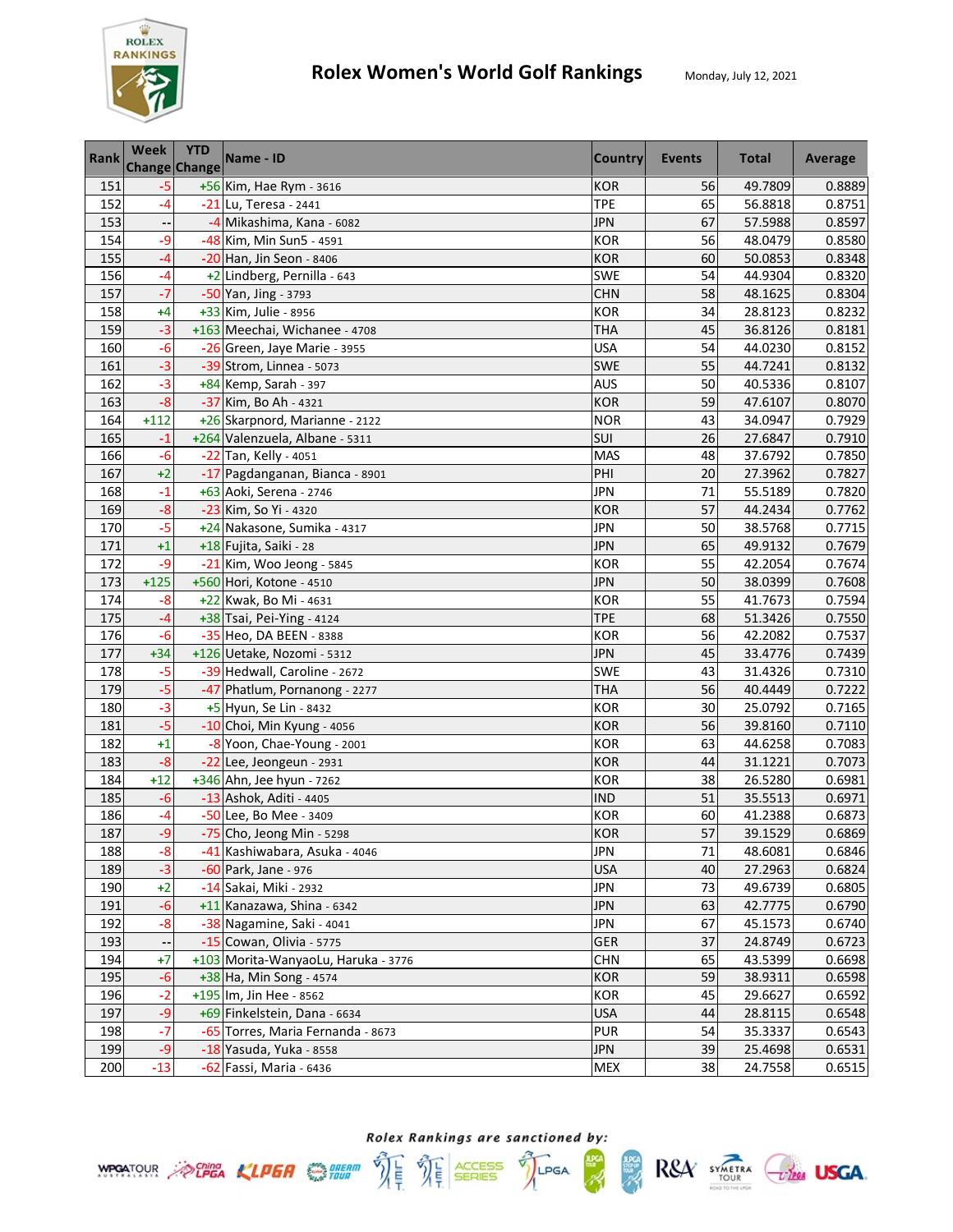

| <b>Rank</b> | Week  | <b>YTD</b><br>Change Change | Name - ID                      | <b>Country</b> | Events | <b>Total</b> | Average |
|-------------|-------|-----------------------------|--------------------------------|----------------|--------|--------------|---------|
| 201         | $+73$ |                             | +90 Seo, Yeun Jung - 4640      | <b>KOR</b>     | 58     | 37.1070      | 0.6398  |
| 202         | $+4$  |                             | +76 Pace, Lee-Anne - 2496      | <b>RSA</b>     | 35     | 22.3737      | 0.6392  |
| 203         | $-3$  |                             | -87 Hwang, Ah-Reum - 2827      | <b>KOR</b>     | 67     | 42.6618      | 0.6367  |
| 204         | $-2$  |                             | -9 Yoshimoto, Hikaru - 5338    | <b>JPN</b>     | 68     | 43.2769      | 0.6364  |
| 205         | $-8$  |                             | +16 Jun, U Ree - 6786          | <b>KOR</b>     | 56     | 35.5900      | 0.6355  |
| 206         | $-11$ |                             | -40 Bae, Hee-Kyung - 3923      | <b>KOR</b>     | 66     | 41.5249      | 0.6292  |
| 207         | $-4$  |                             | -70 Lee, Ji Hee - 592          | <b>KOR</b>     | 60     | 37.6936      | 0.6282  |
| 208         | $-1$  |                             | +87 Kim, Su Ji - 7357          | <b>KOR</b>     | 56     | 35.1543      | 0.6278  |
| 209         | $+4$  |                             | +68 Lee, Seul Ki - 8935        | <b>KOR</b>     | 32     | 21.9288      | 0.6265  |
| 210         | $-11$ |                             | -51 Lang, Brittany - 562       | <b>USA</b>     | 47     | 29.2157      | 0.6216  |
| 211         | $-3$  |                             | -13 Hamada, Mayu - 4509        | <b>JPN</b>     | 65     | 40.1225      | 0.6173  |
| 212         | $-7$  |                             | -33 Kang, Ji Sun - 5321        | <b>KOR</b>     | 37     | 22.6692      | 0.6127  |
| 213         | $-9$  |                             | -68 Asai, Saki - 5862          | <b>JPN</b>     | 73     | 43.8146      | 0.6002  |
| 214         | $-5$  |                             | +20 Sobron Galmes, Luna - 5996 | <b>ESP</b>     | 42     | 25.0353      | 0.5961  |
| 215         | $-5$  |                             | -18 Arakaki, Hina - 4156       | <b>JPN</b>     | 67     | 39.9300      | 0.5960  |
| 216         | $-2$  |                             | +31 Nuutinen, Sanna - 3717     | <b>FIN</b>     | 51     | 30.2116      | 0.5924  |
| 217         | $-2$  |                             | -48 Lee, Na-Ri - 3180          | <b>KOR</b>     | 57     | 33.6652      | 0.5906  |
| 218         | $-6$  |                             | +52 Holmqvist, Daniela - 4952  | <b>SWE</b>     | 39     | 22.9315      | 0.5880  |
| 219         | $+3$  |                             | -14 Iturrioz, Nuria - 6039     | <b>ESP</b>     | 46     | 26.9827      | 0.5866  |
| 220         | $-3$  |                             | -38 Engstrom, Julia - 5991     | SWE            | 36     | 20.7435      | 0.5762  |
| 221         | $-5$  |                             | -9 Choi, Eun Woo - 6356        | <b>KOR</b>     | 56     | 32.2389      | 0.5757  |
| 222         | $-4$  |                             | +67 Tanabe, Hikari - 6789      | <b>JPN</b>     | 52     | 29.8614      | 0.5743  |
| 223         | $-4$  |                             | -53 Lee, Seung Yeon - 7004     | <b>KOR</b>     | 60     | 33.9575      | 0.5660  |
| 224         | $-3$  |                             | -37 Kim, Ha Neul - 2224        | <b>KOR</b>     | 53     | 29.8645      | 0.5635  |
| 225         | $-2$  |                             | +96 Stark, Maja - 6953         | SWE            | 8      | 19.6542      | 0.5615  |
| 226         | $-2$  |                             | +85 Herbin, Celine - 3393      | <b>FRA</b>     | 50     | 28.0728      | 0.5615  |
| 227         | $+3$  |                             | +24 Usui, Reika - 5406         | <b>JPN</b>     | 58     | 32.4731      | 0.5599  |
| 228         | $+8$  |                             | -19 Fuenfstueck, Laura - 8628  | GER            | 40     | 22.3717      | 0.5593  |
| 229         | $+3$  |                             | +14 Jeong, Seul Gi - 6526      | <b>KOR</b>     | 56     | 31.2492      | 0.5580  |
| 230         | $-10$ |                             | -66 Miyazato, Mika - 776       | <b>JPN</b>     | 53     | 29.5448      | 0.5574  |
| 231         |       |                             | -39 Zhang, Weiwei - 4394       | <b>CHN</b>     | 32     | 19.4836      | 0.5567  |
| 232         | $-7$  |                             | -48 Ree, Robynn - 6993         | <b>USA</b>     | 38     | 21.0599      | 0.5542  |
| 233         | $-7$  |                             | +22 Chan, Tiffany - 5120       | <b>HKG</b>     | 43     | 23.6155      | 0.5492  |
| 234         | $+9$  |                             | +48 Kim, Ji Su - 6350          | <b>KOR</b>     | 32     | 19.1600      | 0.5474  |
| 235         | $+2$  |                             | -55 Arimura, Chie - 1141       | <b>JPN</b>     | 63     | 34.3663      | 0.5455  |
| 236         | $-3$  |                             | -53 Oyama, Shiho - 926         | JPN            | 47     | 25.6270      | 0.5453  |
| 237         | $-10$ |                             | -18 Nagai, Kana - 4508         | <b>JPN</b>     | 72     | 39.1418      | 0.5436  |
| 238         | $-9$  |                             | -37 Talley, Emma - 4311        | <b>USA</b>     | 52     | 28.2201      | 0.5427  |
| 239         | $-11$ |                             | -66 Yokomine, Sakura - 1996    | <b>JPN</b>     | 48     | 26.0091      | 0.5419  |
| 240         | $-2$  |                             | +76 Liu, Ruixin - 5511         | <b>CHN</b>     | 47     | 25.3302      | 0.5389  |
| 241         | $-2$  |                             | +243 Song, Ga Eun - 8405       | <b>KOR</b>     | 21     | 18.7213      | 0.5349  |
| 242         | $-8$  |                             | +37 Jang, Su Yeon - 3242       | KOR            | 55     | 29.3993      | 0.5345  |
| 243         | $-8$  |                             | $-28$ Duncan, Lindy - 2611     | <b>USA</b>     | 52     | 27.7047      | 0.5328  |
| 244         | $+4$  |                             | -16 Hwang, Jeong Mee - 6964    | <b>KOR</b>     | 32     | 18.4198      | 0.5263  |
| 245         | $-4$  |                             | -27 Kang, Haeji - 2781         | <b>KOR</b>     | 46     | 24.1570      | 0.5252  |
| 246         | $-4$  |                             | +53 Kim, Ree An - 6713         | <b>KOR</b>     | 30     | 18.3399      | 0.5240  |
| 247         | $-3$  |                             | $+9$ Ro, Seung Hui - 8932      | <b>KOR</b>     | 31     | 18.1981      | 0.5199  |
| 248         | -1    |                             | +1150 KIM, Hee Ji - 8930       | KOR            | 13     | 18.1646      | 0.5190  |
| 249         | $-9$  |                             | -86 Park, SEO JIN - 6119       | <b>KOR</b>     | 56     | 28.9827      | 0.5175  |
| 250         | $+18$ |                             | +56 Cheng, Ssu-Chia - 4670     | <b>TPE</b>     | 52     | 26.5811      | 0.5112  |





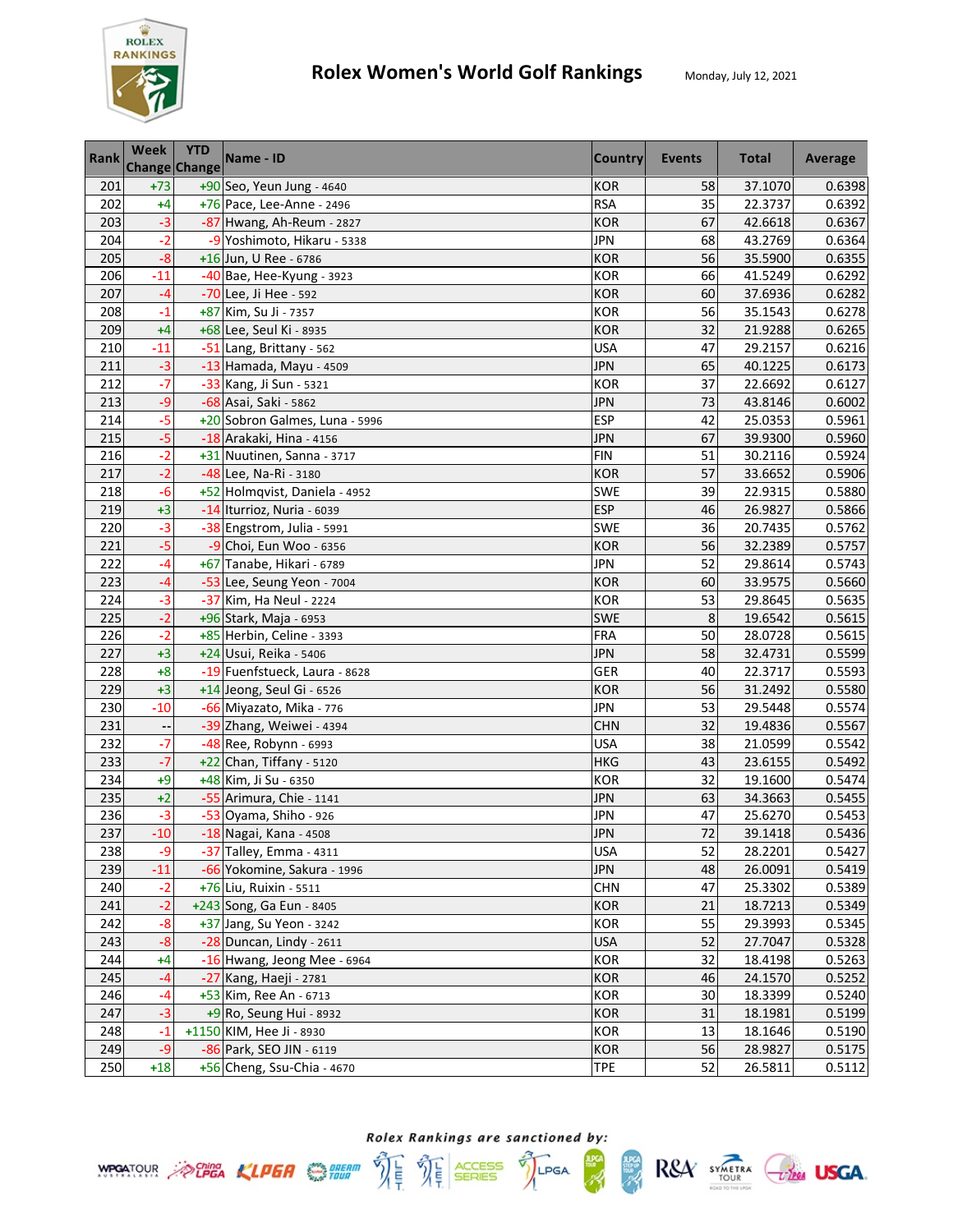

| <b>Rank</b> | Week                     | <b>YTD</b><br>Change Change | Name - ID                         | <b>Country</b> | <b>Events</b> | <b>Total</b> | Average |
|-------------|--------------------------|-----------------------------|-----------------------------------|----------------|---------------|--------------|---------|
| 251         | $+29$                    |                             | +94 Hewson, Alice - 6106          | <b>ENG</b>     | 20            | 17.8728      | 0.5107  |
| 252         | $-1$                     |                             | $+350$ Bae, So Hyun - 6033        | <b>KOR</b>     | 23            | 17.8131      | 0.5089  |
| 253         | $-7$                     |                             | +28 Yamaji, Akira - 5857          | <b>JPN</b>     | 62            | 31.5527      | 0.5089  |
| 254         | $-9$                     |                             | -40 Stackhouse, Mariah - 4310     | <b>USA</b>     | 46            | 23.2592      | 0.5056  |
| 255         | $-5$                     |                             | -80 Heo, Yoon Kyung - 3224        | <b>KOR</b>     | 34            | 17.5145      | 0.5004  |
| 256         | $-7$                     |                             | -88 Nomura, Harukyo - 3746        | <b>JPN</b>     | 33            | 17.5064      | 0.5002  |
| 257         | $-3$                     |                             | -27 Chien, Peiyun - 4354          | <b>TPE</b>     | 54            | 26.9408      | 0.4989  |
| 258         | $-2$                     |                             | +30 Zhang, Rose - 8786            | <b>USA</b>     | 9             | 17.4118      | 0.4975  |
| 259         | $-4$                     |                             | -22 Kimura, Ayako - 6835          | <b>JPN</b>     | 68            | 33.5653      | 0.4936  |
| 260         | $-3$                     |                             | -11 Uehara, Ayako - 1839          | <b>JPN</b>     | 57            | 28.0974      | 0.4929  |
| 261         | $-3$                     |                             | -61 Park, So Yeon - 5292          | <b>KOR</b>     | 58            | 28.5437      | 0.4921  |
| 262         | $-10$                    |                             | +43 Sasaki, Shoko - 4050          | <b>JPN</b>     | 71            | 34.9313      | 0.4920  |
| 263         | $-10$                    |                             | +73 Ardina, Dottie - 3037         | PHI            | 48            | 23.6116      | 0.4919  |
| 264         | $-4$                     |                             | +120 Hayashi, Nanoko - 5577       | <b>JPN</b>     | 52            | 25.4202      | 0.4889  |
| 265         | $-6$                     |                             | +196 Yamashiro, Nana - 4466       | <b>JPN</b>     | 49            | 23.8227      | 0.4862  |
| 266         | $-3$                     |                             | +211 Tsuruoka, Karen - 9088       | <b>JPN</b>     | 42            | 20.3652      | 0.4849  |
| 267         | $-3$                     |                             | -7 Jung, Yeon Ju - 4115           | <b>KOR</b>     | 55            | 26.2439      | 0.4772  |
| 268         | $-7$                     |                             | -27 Jo, Hye Lim - 8564            | <b>KOR</b>     | 30            | 16.6869      | 0.4768  |
| 269         | $-4$                     |                             | -70 Kim, Char Young2 - 3901       | <b>KOR</b>     | 43            | 20.4763      | 0.4762  |
| 270         | $-8$                     |                             | -114 Narita, Misuzu - 4075        | <b>JPN</b>     | 64            | 30.4558      | 0.4759  |
| 271         | $-5$                     |                             | -14 Suganuma, Nana - 7243         | <b>JPN</b>     | 53            | 25.2052      | 0.4756  |
| 272         | $-5$                     |                             | +285 Li, Lucy - 5810              | USA            | 18            | 16.5667      | 0.4733  |
| 273         | $-3$                     |                             | -67 Yoktuan, Pavarisa - 4150      | <b>THA</b>     | 40            | 18.5908      | 0.4648  |
| 274         | $-5$                     |                             | -48 Fukuda, Mami - 3618           | <b>JPN</b>     | 67            | 30.6787      | 0.4579  |
| 275         | $+15$                    |                             | +130 Lee, Hana - 6301             | <b>KOR</b>     | 21            | 15.9900      | 0.4569  |
| 276         | $-3$                     |                             | -17 Nozawa, Mao - 4548            | <b>JPN</b>     | 58            | 26.3350      | 0.4541  |
| 277         |                          |                             | +177 Chang, Jennifer - 8889       | <b>USA</b>     | 26            | 15.6816      | 0.4480  |
| 278         | $-3$                     |                             | -42 Thomas, Charlotte - 4433      | ENG            | 37            | 16.4891      | 0.4457  |
| 279         | $+2$                     |                             | $+8$ Burnham, Sarah - 6420        | <b>USA</b>     | 40            | 17.8220      | 0.4456  |
| 280         | $-9$                     |                             | -87 Na, Hee Won - 3907            | <b>KOR</b>     | 61            | 27.1224      | 0.4446  |
| 281         | $-9$                     |                             | -54 Park, Gyeol - 4261            | <b>KOR</b>     | 56            | 24.5029      | 0.4376  |
| 282         | $-3$                     |                             | +116 Takagi, Yuna - 6848          | <b>JPN</b>     | 49            | 20.7098      | 0.4226  |
| 283         | $\overline{\phantom{a}}$ |                             | -7 Lee, Hyo Rin - 5399            | <b>KOR</b>     | 58            | 24.4821      | 0.4221  |
| 284         | $-2$                     |                             | -61 De Roey, Manon - 4570         | <b>BEL</b>     | 46            | 19.4152      | 0.4221  |
| 285         | $-7$                     |                             | +9 Spilkova, Klara - 3941         | <b>CZE</b>     | 36            | 15.1374      | 0.4205  |
| 286         | -1                       |                             | -57 Dryburgh, Gemma - 6529        | SCO            | 44            | 18.4235      | 0.4187  |
| 287         | $-1$                     |                             | -34 Wolf, Christine - 4312        | AUT            | 43            | 17.9725      | 0.4180  |
| 288         | -4                       |                             | +25 Jun, Ye Sung - 9648           | <b>KOR</b>     | 30            | 14.5637      | 0.4161  |
| 289         |                          |                             | -81 Hiruta, Minami - 4663         | <b>JPN</b>     | 65            | 26.9338      | 0.4144  |
| 290         | $+23$                    |                             | +131 Ishikawa, Asuka - 6518       | <b>JPN</b>     | 49            | 20.2980      | 0.4142  |
| 291         | -4                       |                             | +67 Oki, Seira - 3391             | <b>JPN</b>     | 55            | 22.6748      | 0.4123  |
| 292         | $+2$                     |                             | +186 Kim, Hyo Moon - 8433         | <b>KOR</b>     | 29            | 14.3412      | 0.4097  |
| 293         | $+14$                    |                             | +336 Kim, Sae Ro Mi - 9315        | <b>KOR</b>     | 29            | 14.2389      | 0.4068  |
| 294         | $+12$                    |                             | +50 Lee, Esther - 8760            | <b>USA</b>     | 43            | 17.4382      | 0.4055  |
| 295         | $+2$                     |                             | -45 Lee, Gi Ppuem - 5850          | <b>KOR</b>     | 56            | 22.6837      | 0.4051  |
| 296         |                          |                             | +76 Fernandez Cano, Fatima - 5327 | <b>ESP</b>     | 46            | 18.2652      | 0.3971  |
| 297         | $+13$                    |                             | $+218$ Belac, Ana - 9578          | <b>SLO</b>     | 22            | 13.8463      | 0.3956  |
| 298         | $-10$                    |                             | -35 Choi, Na Yeon - 1336          | KOR            | 41            | 16.1663      | 0.3943  |
| 299         | $-8$                     |                             | -75 Yoshiba, Rumi - 4378          | JPN            | 73            | 28.7757      | 0.3942  |
| 300         | $+2$                     |                             | Lampert, Karolin - 4557           | GER            | 36            | 14.1405      | 0.3928  |





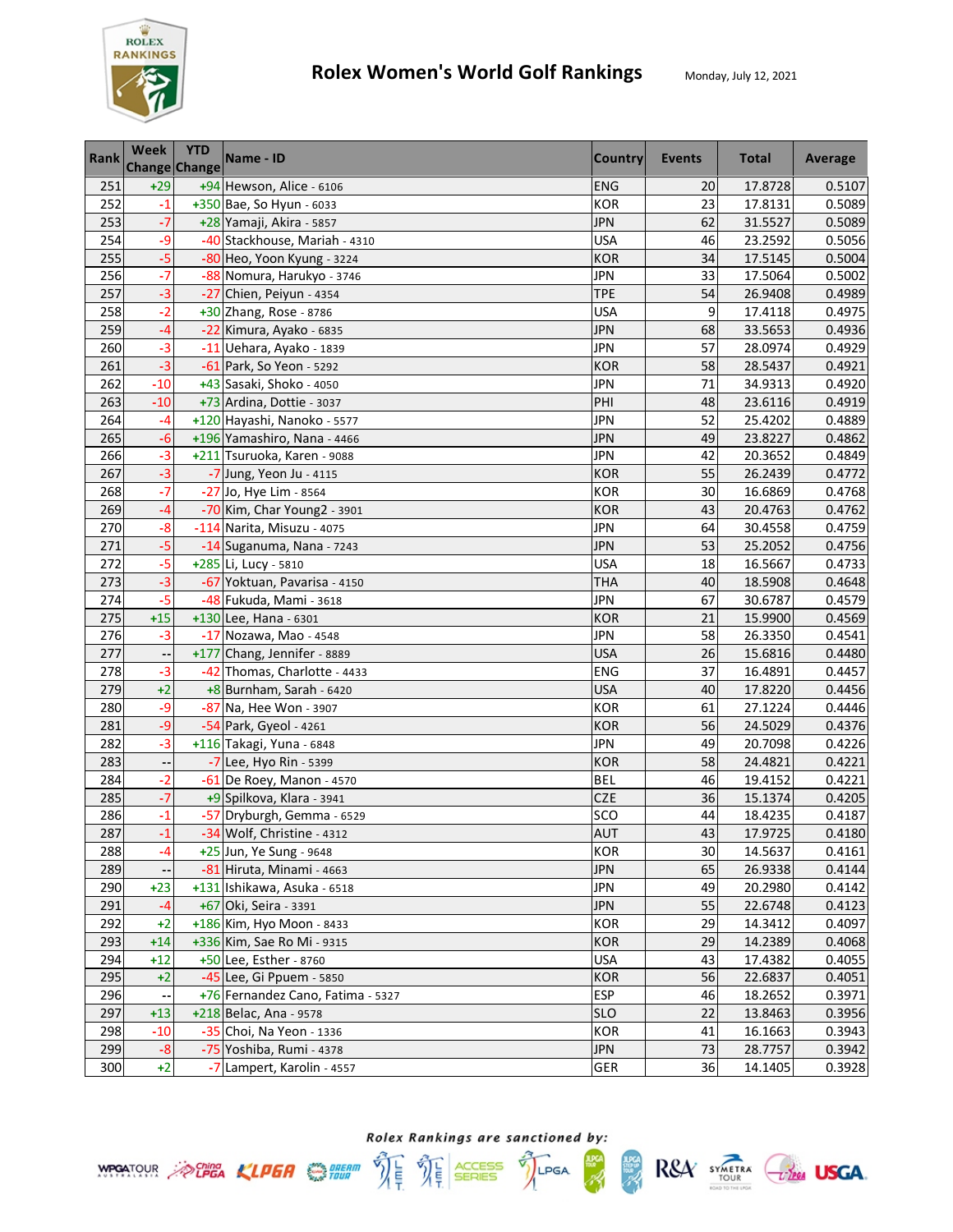

| <b>Rank</b> | Week  | <b>YTD</b><br><b>Change Change</b> | Name - ID                          | <b>Country</b> | Events | <b>Total</b> | Average |
|-------------|-------|------------------------------------|------------------------------------|----------------|--------|--------------|---------|
| 301         | $-2$  |                                    | +343 Kang, Yea Lin - 4259          | <b>KOR</b>     | 19     | 13.6939      | 0.3913  |
| 302         | $-10$ |                                    | -50 Kim, Hyun Soo - 3628           | <b>KOR</b>     | 50     | 19.5282      | 0.3906  |
| 303         | $+81$ |                                    | +153 Danielson, Casey - 8431       | <b>USA</b>     | 43     | 16.7415      | 0.3893  |
| 304         | $-11$ |                                    | -65 In, Ju Yeon - 5842             | <b>KOR</b>     | 56     | 21.5099      | 0.3841  |
| 305         | $-5$  |                                    | -80 Azuma, Hiroko - 4045           | <b>JPN</b>     | 68     | 26.1024      | 0.3839  |
| 306         | $-3$  |                                    | -44 Papp, Kaitlyn - 9342           | <b>USA</b>     | 5      | 13.3966      | 0.3828  |
| 307         | $-3$  |                                    | +185 Babnik, Pia - 7010            | <b>SLO</b>     | 16     | 13.3900      | 0.3826  |
| 308         | $-13$ |                                    | $+1$ Walker, Kylie - 3097          | SCO            | 40     | 15.2513      | 0.3813  |
| 309         |       |                                    | +22 Miyata, Naruha - 7248          | <b>JPN</b>     | 50     | 19.0111      | 0.3802  |
| 310         | -9    |                                    | -45 Liu, Babe - 4265               | <b>TPE</b>     | 30     | 13.2507      | 0.3786  |
| 311         | $-6$  |                                    | +159 Yoshikawa, Momo - 7127        | <b>JPN</b>     | 51     | 19.0583      | 0.3737  |
| 312         | $-1$  |                                    | -4 Shi, Yuting - 4126              | <b>CHN</b>     | 48     | 17.4615      | 0.3638  |
| 313         | $+2$  |                                    | +359 Harm, Leonie - 8965           | <b>GER</b>     | 15     | 12.6535      | 0.3615  |
| 314         | $-6$  |                                    | -22 MacLaren, Meghan - 7072        | ENG            | 49     | 17.6749      | 0.3607  |
| 315         | $+16$ |                                    | -48 Hong, Ran - 213                | <b>KOR</b>     | 54     | 19.1812      | 0.3552  |
| 316         | $+55$ |                                    | +303 Jung, Ji min - 7194           | <b>KOR</b>     | 23     | 12.3477      | 0.3528  |
| 317         | $-5$  |                                    | -97 Uribe, Mariajo - 2636          | COL            | 31     | 12.3291      | 0.3523  |
| 318         | $+14$ |                                    | +232 Leblanc, Maude-Aimee - 2213   | CAN            | 34     | 12.2485      | 0.3500  |
| 319         | $-1$  |                                    | -9 Gustavsson, Johanna - 5444      | SWE            | 41     | 14.2743      | 0.3482  |
| 320         | $+45$ |                                    | -- MacDonald, Kelsey - 3063        | SCO            | 33     | 12.1796      | 0.3480  |
| 321         | $-7$  |                                    | -67 Ohnishi, Aoi - 4277            | <b>JPN</b>     | 53     | 18.3760      | 0.3467  |
| 322         | $-1$  |                                    | +28 Fujimoto, Asako - 2507         | JPN            | 69     | 23.5940      | 0.3419  |
| 323         | $-3$  |                                    | -43 Kim, Ye Jin - 4343             | <b>KOR</b>     | 42     | 14.3010      | 0.3405  |
| 324         | $-8$  |                                    | -56 Du, Mohan - 5693               | <b>CHN</b>     | 27     | 11.8418      | 0.3383  |
| 325         | $-8$  |                                    | $-108$ Chen, Yu-Ju - 5513          | <b>TPE</b>     | 24     | 11.7866      | 0.3368  |
| 326         | -4    |                                    | +124 He, Muni - 5133               | <b>CHN</b>     | 39     | 13.0660      | 0.3350  |
| 327         | $-8$  |                                    | -83 Liu, Yan - 6006                | <b>CHN</b>     | 36     | 12.0527      | 0.3348  |
| 328         |       |                                    | +441 Son, Ju Hee - 4650            | <b>KOR</b>     | 24     | 11.5255      | 0.3293  |
| 329         | $+37$ |                                    | +58 Kaneda, Kumiko - 356           | <b>JPN</b>     | 61     | 20.0215      | 0.3282  |
| 330         | $-6$  |                                    | -127 Matsuda, Rei - 4680           | <b>JPN</b>     | 69     | 22.4785      | 0.3258  |
| 331         | $-4$  |                                    | -96 Wakimoto, Hana - 5578          | <b>JPN</b>     | 65     | 21.0852      | 0.3244  |
| 332         | $-3$  |                                    | -6 Kudo, Haruka - 4047             | <b>JPN</b>     | 48     | 15.5330      | 0.3236  |
| 333         | $-7$  |                                    | -75 Jang, Eun Soo - 5556           | <b>KOR</b>     | 49     | 15.7640      | 0.3217  |
| 334         | $-11$ |                                    | -92 Joh, Tiffany - 2420            | <b>USA</b>     | 50     | 15.9671      | 0.3193  |
| 335         | $-10$ |                                    | +3 Wikstrom, Ursula - 1828         | <b>FIN</b>     | 37     | 11.7775      | 0.3183  |
| 336         | -6    |                                    | -96 Perry-Hamski, Katherine - 3682 | USA            | 35     | 11.1094      | 0.3174  |
| 337         | $+2$  |                                    | -39 Lee, Su Jin3 - 5487            | <b>KOR</b>     | 34     | 11.0741      | 0.3164  |
| 338         | $-5$  |                                    | -48 Yin, Ruoning - 6803            | CHN            | 17     | 11.0190      | 0.3148  |
| 339         | $-2$  |                                    | +277 Hausmann, Sophie - 8864       | GER            | 28     | 11.0156      | 0.3147  |
| 340         | -4    |                                    | $+316$ hong, jung min - 8503       | <b>KOR</b>     | 18     | 10.8284      | 0.3094  |
| 341         | $-7$  |                                    | -70 Booth, Carly - 3060            | <b>SCO</b>     | 31     | 10.6679      | 0.3048  |
| 342         | $+10$ |                                    | +38 Ono, Hiromu - 4370             | <b>JPN</b>     | 57     | 17.3619      | 0.3046  |
| 343         | $-5$  |                                    | -105 Lee, Ji Hyun2 - 4266          | <b>KOR</b>     | 57     | 17.2068      | 0.3019  |
| 344         | $-4$  |                                    | -59 Yao, Hsuan-Yu - 3649           | <b>TPE</b>     | 47     | 14.1796      | 0.3017  |
| 345         | $-4$  |                                    | -76 Wu, Chia Yen - 7204            | <b>TPE</b>     | 22     | 10.4114      | 0.2975  |
| 346         | $-11$ |                                    | -98 Muangkhumsakul, Mind - 5927    | <b>THA</b>     | 43     | 12.7821      | 0.2973  |
| 347         | $-2$  |                                    | -180 Martin, Mo - 2481             | <b>USA</b>     | 26     | 10.3916      | 0.2969  |
| 348         | -4    |                                    | -34 An, Ho-yu - 7203               | <b>TPE</b>     | 15     | 10.3309      | 0.2952  |
| 349         | $-7$  |                                    | -104 Creamer, Paula - 1380         | <b>USA</b>     | 30     | 10.2605      | 0.2932  |
| 350         | $+3$  |                                    | +59 Coughlin, Lauren - 5486        | <b>USA</b>     | 44     | 12.8578      | 0.2922  |

**ANG**<br>SEBRE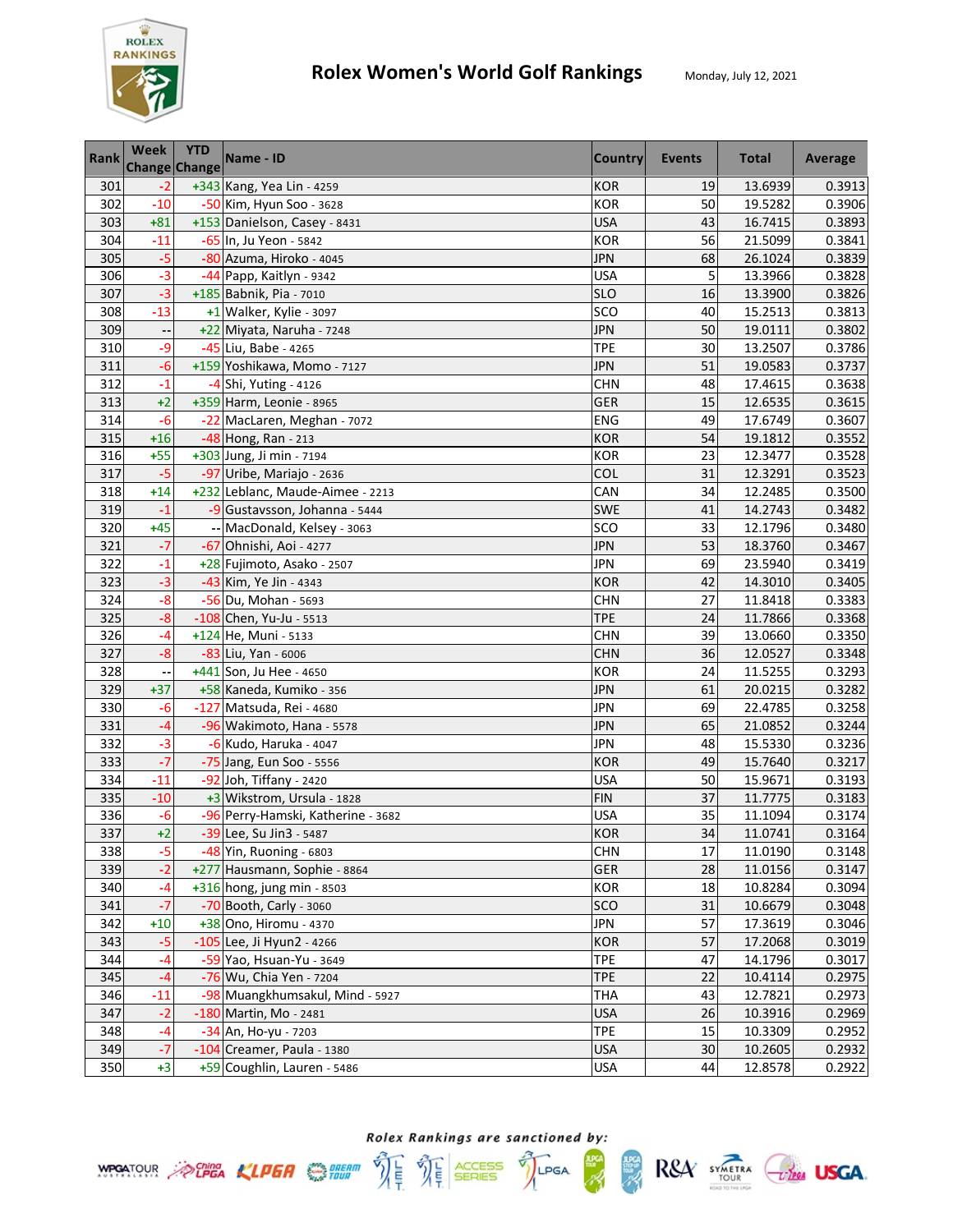

| Rank | Week  | <b>YTD</b><br><b>Change Change</b> | Name - ID                               | <b>Country</b> | Events | <b>Total</b> | Average |
|------|-------|------------------------------------|-----------------------------------------|----------------|--------|--------------|---------|
| 351  | $-2$  |                                    | +48 Kido, Megumi - 2655                 | <b>JPN</b>     | 68     | 19.8111      | 0.2913  |
| 352  | $+5$  |                                    | -10 Givens, Eleanor - 4488              | ENG            | 32     | 10.1931      | 0.2912  |
| 353  | $-5$  |                                    | -36 Sukapan, Budsabakorn - 6216         | THA            | 30     | 10.1749      | 0.2907  |
| 354  | $+31$ |                                    | -11 Uriell, Alana - 7017                | <b>USA</b>     | 35     | 10.1286      | 0.2894  |
| 355  | $-12$ |                                    | +33 Steen, Marissa - 4573               | <b>USA</b>     | 47     | 13.5855      | 0.2891  |
| 356  | $+24$ |                                    | -32 Yang, Chae Lin - 5981               | <b>KOR</b>     | 44     | 12.7153      | 0.2890  |
| 357  | $-2$  |                                    | +172 Metraux, Morgane - 5781            | SUI            | 24     | 10.1124      | 0.2889  |
| 358  | $-8$  |                                    | $+1$ Kim, Lauren - 6461                 | <b>USA</b>     | 36     | 10.3988      | 0.2889  |
| 359  | $+9$  |                                    | -75 Davidson, Karis - 5605              | <b>AUS</b>     | 50     | 14.3800      | 0.2876  |
| 360  | $-6$  |                                    | -13 Dye, Kendall - 3560                 | <b>USA</b>     | 40     | 11.4734      | 0.2868  |
| 361  | $-2$  |                                    | +207 Kim, Jae Hee - 8407                | <b>KOR</b>     | 20     | 10.0190      | 0.2863  |
| 362  | $+1$  |                                    | +263 Kishibe, Momoko - 4038             | <b>JPN</b>     | 38     | 10.8521      | 0.2856  |
| 363  | $+14$ |                                    | -40 Inglis, Caroline - 7019             | <b>USA</b>     | 21     | 9.9928       | 0.2855  |
| 364  | $-13$ |                                    | -60 Kim, Bo Bae2 - 6349                 | <b>KOR</b>     | 42     | 11.9903      | 0.2855  |
| 365  | $-5$  |                                    | -79 Koga, Eimi - 4280                   | <b>JPN</b>     | 64     | 18.2548      | 0.2852  |
| 366  | $-19$ |                                    | -64 Lim, Eun Bin - 5880                 | <b>KOR</b>     | 59     | 16.8118      | 0.2849  |
| 367  | $-21$ |                                    | -151 Langkulgasettrin, Saranporn - 6797 | THA            | 64     | 18.2238      | 0.2847  |
| 368  | $-7$  |                                    | +34 Jackson, Janie - 4366               | <b>USA</b>     | 46     | 13.0929      | 0.2846  |
| 369  | $-7$  |                                    | -68 Saiki, Miki - 1545                  | <b>JPN</b>     | 39     | 11.0972      | 0.2845  |
| 370  | $-6$  |                                    | +92 Yin, Xiaowen - 8576                 | <b>CHN</b>     | 16     | 9.8721       | 0.2821  |
| 371  | $+4$  |                                    | -17 lee, ji hyun3 - 8906                | <b>KOR</b>     | 48     | 13.5036      | 0.2813  |
| 372  | $-2$  |                                    | -- Ganne, Megha - 9325                  | USA            | 3      | 9.7500       | 0.2786  |
| 373  | $-15$ |                                    | -6 Gabsa, Isi - 5267                    | GER            | 43     | 11.9412      | 0.2777  |
| 374  | $-18$ |                                    | -110 Darquea, Daniela - 6416            | ECU            | 43     | 11.8806      | 0.2763  |
| 375  | $-8$  |                                    | -102 Hou, Yu-Chiang - 6176              | <b>TPE</b>     | 25     | 9.6396       | 0.2754  |
| 376  | $-3$  |                                    | -46 Shinohara, Maria - 4258             | <b>JPN</b>     | 64     | 17.6222      | 0.2753  |
| 377  | $-8$  |                                    | $+9$ Hwang, Ye Nah - 3925               | <b>KOR</b>     | 33     | 9.6295       | 0.2751  |
| 378  | $-6$  |                                    | -3 Dimmock, Annabel - 5881              | <b>ENG</b>     | 33     | 9.5214       | 0.2720  |
| 379  | $-5$  |                                    | -72 Ichinose, Yuki - 2505               | <b>JPN</b>     | 38     | 10.2623      | 0.2701  |
| 380  | $+6$  |                                    | +184 Reto, Paula - 5440                 | <b>RSA</b>     | 46     | 12.3308      | 0.2681  |
| 381  | $-3$  |                                    | +353 Iwai, Akie - 8813                  | <b>JPN</b>     | 11     | 9.3263       | 0.2665  |
| 382  | $-6$  |                                    | -63 Jung, Hee Won - 3709                | <b>KOR</b>     | 38     | 10.1254      | 0.2665  |
| 383  | $+10$ |                                    | -37 Jo, Eun Hye - 8590                  | <b>KOR</b>     | 36     | 9.5750       | 0.2660  |
| 384  | $+49$ |                                    | +115 Williams, Chloe - 6932             | <b>WAL</b>     | 35     | 9.1986       | 0.2628  |
| 385  | $+5$  |                                    | -7 Kotaki, Mio - 6705                   | <b>JPN</b>     | 58     | 15.2169      | 0.2624  |
| 386  | $-7$  |                                    | -37 Takeo, Saki - 4368                  | <b>JPN</b>     | 59     | 15.4060      | 0.2611  |
| 387  | $+34$ |                                    | +38 Hall, Lydia - 3099                  | <b>WAL</b>     | 41     | 10.6414      | 0.2595  |
| 388  | $-5$  |                                    | +34 Tsuji, Rie - 5255                   | <b>JPN</b>     | 69     | 17.7628      | 0.2574  |
| 389  | $-8$  |                                    | +117 Kawamitsu, Hikari - 3065           | <b>JPN</b>     | 43     | 10.9633      | 0.2550  |
| 390  | -8    |                                    | -62 Liu, Wenbo - 6005                   | <b>CHN</b>     | 25     | 8.9116       | 0.2546  |
| 391  | $-4$  |                                    | -54 Yoshida, Yumiko - 2014              | <b>JPN</b>     | 46     | 11.2359      | 0.2443  |
| 392  | $-4$  |                                    | -59 Park, Shin Young - 5293             | <b>KOR</b>     | 47     | 11.4725      | 0.2441  |
| 393  | $-2$  |                                    | -24 Kobashi, Eriko - 493                | <b>JPN</b>     | 52     | 12.6094      | 0.2425  |
| 394  | $+15$ |                                    | -9 Simmermacher, Magdalena - 7028       | ARG            | 38     | 9.2011       | 0.2421  |
| 395  | $-6$  |                                    | +60 McPherson, Kristy - 744             | <b>USA</b>     | 38     | 9.1834       | 0.2417  |
| 396  | $-2$  |                                    | +16 Takeuchi, Miyuki - 5968             | <b>JPN</b>     | 55     | 13.0192      | 0.2367  |
| 397  | $-5$  |                                    | -16 Yoshimoto, Kokone - 6598            | <b>JPN</b>     | 62     | 14.5621      | 0.2349  |
| 398  | $-2$  |                                    | +88 Shinkai, Miyu - 4040                | JPN            | 58     | 13.5918      | 0.2343  |
| 399  | $-2$  |                                    | +40 Hou, Yu-Sang - 6217                 | <b>TPE</b>     | 15     | 8.1289       | 0.2323  |
| 400  | $+6$  |                                    | +13 Johnson, Felicity - 2950            | ENG            | 39     | 9.0238       | 0.2314  |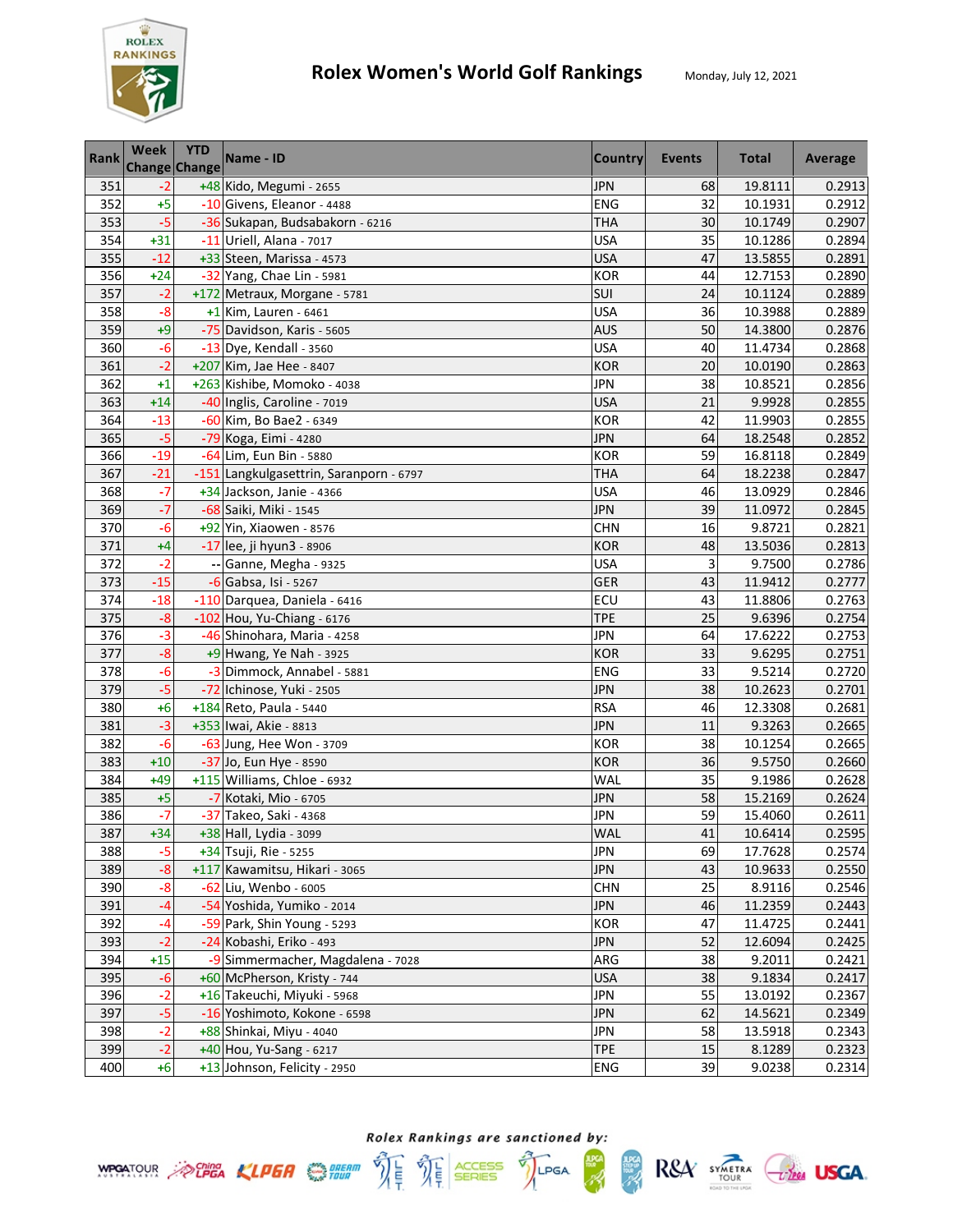

| Rank | Week   | <b>YTD</b><br><b>Change Change</b> | Name - ID                             | <b>Country</b> | Events | <b>Total</b> | Average |
|------|--------|------------------------------------|---------------------------------------|----------------|--------|--------------|---------|
| 401  | $-6$   |                                    | +23 Takeyama, Karin - 4689            | <b>JPN</b>     | 40     | 9.2146       | 0.2304  |
| 402  | $-3$   |                                    | $-7$ Ku, Rae Hyeon - 9716             | <b>KOR</b>     | 18     | 8.0572       | 0.2302  |
| 403  | $-3$   |                                    | -55 Gong, MI JEONG - 7001             | <b>KOR</b>     | 24     | 7.9861       | 0.2282  |
| 404  | $-2$   |                                    | -69 Robyn, Choi - 6826                | <b>AUS</b>     | 45     | 10.2355      | 0.2275  |
| 405  | $-7$   |                                    | -105 Chung, Jae-Eun - 2570            | <b>KOR</b>     | 63     | 14.2029      | 0.2254  |
| 406  | $+7$   |                                    | +104 Tardy, Bailey - 5546             | <b>USA</b>     | 43     | 9.6213       | 0.2238  |
| 407  | --     |                                    | -18 Baek, Q - 3410                    | <b>KOR</b>     | 36     | 8.0056       | 0.2224  |
| 408  | -4     |                                    | +57 Kim, Younkyo - 7098               | <b>KOR</b>     | 36     | 7.8468       | 0.2180  |
| 409  | $-1$   |                                    | -36 Colombotto Rosso, Lucrezia - 6878 | <b>ITA</b>     | 39     | 8.4673       | 0.2171  |
| 410  | $+1$   |                                    | +248 Feng, Simin - 3376               | <b>CHN</b>     | 35     | 7.5906       | 0.2169  |
| 411  | $-10$  |                                    | -71 KIM, Song Yeon - 6868             | <b>KOR</b>     | 51     | 11.0589      | 0.2168  |
| 412  | $+14$  |                                    | +4 Young, Liz - 3324                  | <b>ENG</b>     | 27     | 7.5839       | 0.2167  |
| 413  | $-10$  |                                    | -117 Phokan, Parinda - 7356           | <b>THA</b>     | 26     | 7.5720       | 0.2163  |
| 414  | $-9$   |                                    | -96 Ohe, Kaori - 3161                 | <b>JPN</b>     | 46     | 9.9139       | 0.2155  |
| 415  | $+185$ |                                    | +918 Lee, Joo Mi - 4651               | <b>KOR</b>     | 23     | 7.5350       | 0.2153  |
| 416  | $+19$  |                                    | -64 Choi, Ka Ram - 4524               | <b>KOR</b>     | 54     | 11.6194      | 0.2152  |
| 417  | $-7$   |                                    | -46 CHANG, Wenny - 8672               | <b>TPE</b>     | 35     | 7.5181       | 0.2148  |
| 418  |        |                                    | -48 Oide, Mizuki - 5407               | <b>JPN</b>     | 60     | 12.6805      | 0.2113  |
| 419  | $-2$   |                                    | -92 Kim, Ji Hyun2 - 4249              | <b>KOR</b>     | 38     | 7.9880       | 0.2102  |
| 420  | $-8$   |                                    | -137 Tanaka, Mizuki - 6895            | JPN            | 66     | 13.8300      | 0.2095  |
| 421  | $-5$   |                                    | -18 Fukuyama, Eri - 3855              | <b>JPN</b>     | 61     | 12.7657      | 0.2093  |
| 422  | $+72$  |                                    | -- Vu, Lilia - 4504                   | USA            | 27     | 7.2940       | 0.2084  |
| 423  | $-8$   |                                    | -108 Youn, Seo Hyeon - 5789           | <b>KOR</b>     | 40     | 8.2833       | 0.2071  |
| 424  | $+17$  |                                    | +751 Malchirand, Lucie - 7363         | <b>FRA</b>     | 7      | 7.1770       | 0.2051  |
| 425  | $-3$   |                                    | +95 Hirota, Mayu - 8485               | <b>JPN</b>     | 37     | 7.5757       | 0.2047  |
| 426  | $+31$  |                                    | +15 Wearn, Laura - 5705               | <b>USA</b>     | 44     | 8.9955       | 0.2044  |
| 427  | $-13$  |                                    | -70 Choi, He Yong - 1335              | <b>KOR</b>     | 48     | 9.7842       | 0.2038  |
| 428  | $+50$  |                                    | -28 Dagar, Diksha - 7275              | <b>IND</b>     | 42     | 8.5536       | 0.2037  |
| 429  | $-10$  |                                    | $-168$ Gal, Sandra - 2637             | <b>GER</b>     | 31     | 7.1220       | 0.2035  |
| 430  | $-7$   |                                    | -34 Haddioui, Maha - 3851             | <b>MAR</b>     | 33     | 7.1053       | 0.2030  |
| 431  | $-7$   |                                    | -80 Hara, Erina - 127                 | <b>JPN</b>     | 64     | 12.9736      | 0.2027  |
| 432  | $-12$  |                                    | -98 Hwang, Yul Lin - 5690             | <b>KOR</b>     | 52     | 10.4848      | 0.2016  |
| 433  | $+5$   |                                    | +170 Emrey, Allison - 5816            | <b>USA</b>     | 42     | 8.4286       | 0.2007  |
| 434  | $-5$   |                                    | -74 Daffinrud, Tonje - 3340           | <b>NOR</b>     | 41     | 8.1626       | 0.1991  |
| 435  | $-8$   |                                    | +135 Ishikawa, Rena - 9849            | <b>JPN</b>     | 19     | 6.9536       | 0.1987  |
| 436  | $+23$  |                                    | +72 Chung, Karen - 6833               | USA            | 39     | 7.7163       | 0.1979  |
| 437  | $+32$  |                                    | +195 Harford, Haylee - 9502           | <b>USA</b>     | 21     | 6.9021       | 0.1972  |
| 438  | $-8$   |                                    | -99 Ohshiro, Satsuki - 919            | <b>JPN</b>     | 67     | 13.1769      | 0.1967  |
| 439  | $-14$  |                                    | +43 Johansson, Linnea - 4957          | <b>SWE</b>     | 45     | 8.8291       | 0.1962  |
| 440  | $+27$  |                                    | +43 Schober, Sarah - 3371             | <b>AUT</b>     | 33     | 6.8252       | 0.1950  |
| 441  | $-13$  |                                    | -88 Lin, Tzu-Chi - 3590               | <b>TPE</b>     | 45     | 8.7692       | 0.1949  |
| 442  | $+13$  |                                    | +58 Malik, Tvesa - 4409               | <b>IND</b>     | 33     | 6.8199       | 0.1949  |
| 443  | $-6$   |                                    | -78 Ryu, Hyunji - 5876                | <b>KOR</b>     | 38     | 7.4026       | 0.1948  |
| 444  | $+22$  |                                    | +9 Maeda, Yoko - 2622                 | <b>JPN</b>     | 64     | 12.4488      | 0.1945  |
| 445  | $+73$  |                                    | +584 Doherty, Amanda - 9519           | <b>USA</b>     | 19     | 6.7808       | 0.1937  |
| 446  | $-14$  |                                    | -54 Pan, Yanhong - 4066               | <b>CHN</b>     | 17     | 6.7783       | 0.1937  |
| 447  | $-16$  |                                    | -5 Liu, Yiyi - 6173                   | <b>CHN</b>     | 19     | 6.7745       | 0.1936  |
| 448  | $-9$   |                                    | -74 Zhang, Yun Jie - 4833             | <b>CHN</b>     | 29     | 6.7134       | 0.1918  |
| 449  | $-13$  |                                    | -86 Park, Carrie - 6090               | <b>KOR</b>     | 33     | 6.7119       | 0.1918  |
| 450  | $-16$  |                                    | -95 Kim, Da Na - 3268                 | KOR            | 31     | 6.7084       | 0.1917  |

**ANG**<br>SEBRE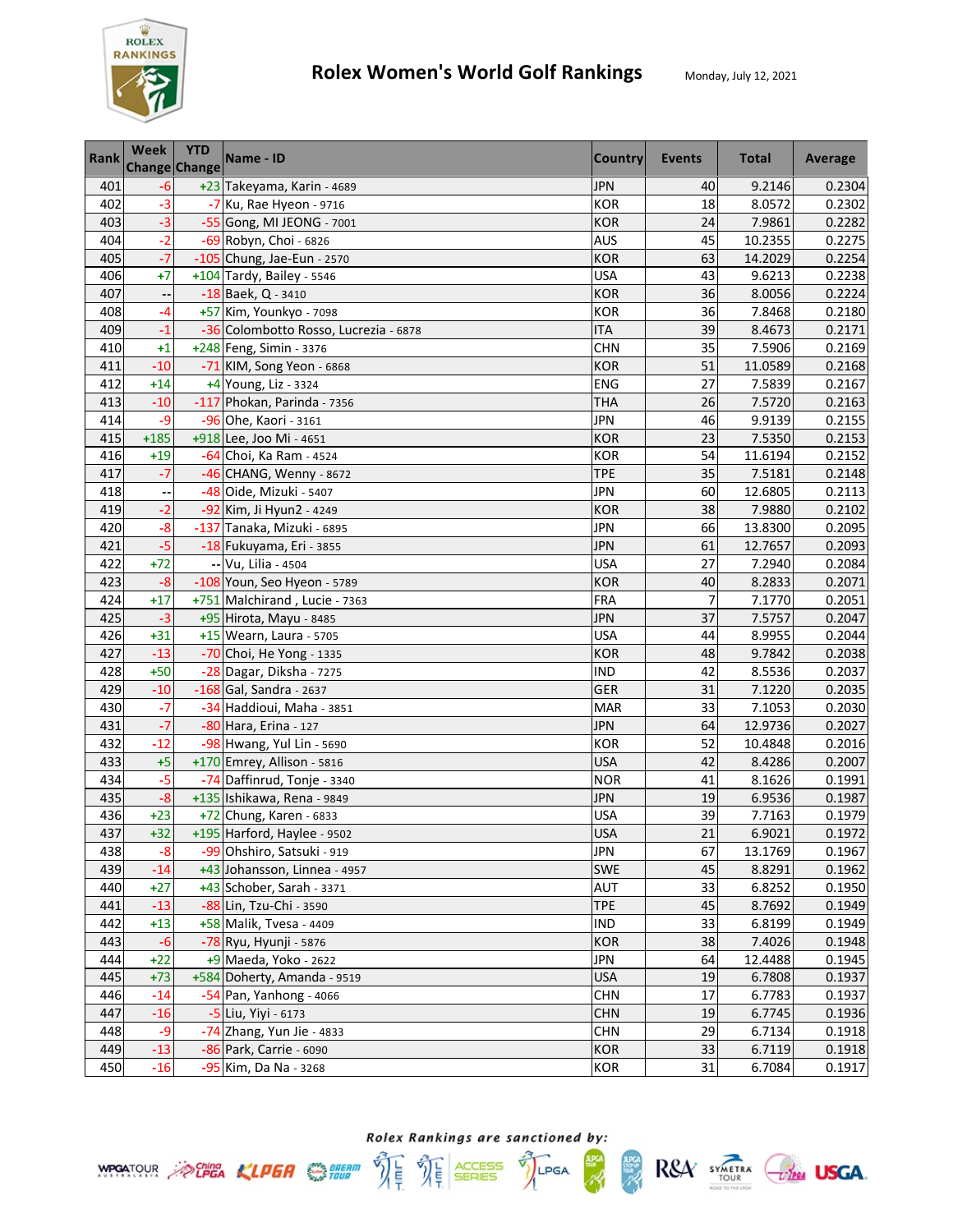

| <b>Rank</b> | <b>Week</b> | <b>YTD</b><br>Change Change | Name - ID                      | <b>Country</b> | Events         | <b>Total</b> | Average |
|-------------|-------------|-----------------------------|--------------------------------|----------------|----------------|--------------|---------|
| 451         | $-9$        |                             | +77 Hong, Yaeeun - 6378        | <b>KOR</b>     | 27             | 6.6683       | 0.1905  |
| 452         | $-12$       |                             | -55 Morgan, Becky - 796        | WAL            | 34             | 6.6409       | 0.1897  |
| 453         | $-1$        |                             | -33 Metraux, Kim - 5780        | SUI            | 37             | 7.0183       | 0.1897  |
| 454         | $-7$        |                             | -27 Hsieh, Yu-Ling - 4213      | <b>TPE</b>     | 39             | 7.3950       | 0.1896  |
| 455         | $-1$        |                             | +105 Ishii, Rio - 5855         | <b>JPN</b>     | 47             | 8.8802       | 0.1889  |
| 456         | $-11$       |                             | +305 Hwang, You min - 9481     | <b>KOR</b>     | 8              | 6.6073       | 0.1888  |
| 457         | $-14$       |                             | -96 Boulden, Amy - 4001        | WAL            | 44             | 8.2618       | 0.1878  |
| 458         | $+10$       |                             | +14 Iwahashi, Rie - 4684       | <b>JPN</b>     | 45             | 8.4408       | 0.1876  |
| 459         | $+13$       |                             | +60 Nishiyama, Yukari - 2724   | <b>JPN</b>     | 54             | 10.1116      | 0.1873  |
| 460         | $-16$       |                             | -23 Uehara, Miki - 1840        | <b>JPN</b>     | 37             | 6.9201       | 0.1870  |
| 461         | $-12$       |                             | +30 Grant, Linn - 6425         | <b>SWE</b>     | $\overline{2}$ | 6.5143       | 0.1861  |
| 462         | $-14$       |                             | +9 Weber, Dewi - 5374          | <b>NED</b>     | 39             | 7.2477       | 0.1858  |
| 463         | $-17$       |                             | -95 Yasuda, Ayano - 4401       | <b>JPN</b>     | 67             | 12.3924      | 0.1850  |
| 464         | $+11$       |                             | +58 Kinhult, Frida - 6000      | SWE            | 24             | 6.4453       | 0.1842  |
| 465         | $-14$       |                             | +22 Zhang, Jienalin - 4827     | <b>CHN</b>     | 34             | 6.4349       | 0.1839  |
| 466         | $-10$       |                             | +215 Wagner, Samantha - 6539   | <b>USA</b>     | 41             | 7.4983       | 0.1829  |
| 467         | $+16$       |                             | -8 Koivisto, Tiia - 4967       | <b>FIN</b>     | 42             | 7.6749       | 0.1827  |
| 468         | $-3$        |                             | -25 Jo, Fumie - 8435           | <b>JPN</b>     | 50             | 9.1282       | 0.1826  |
| 469         | $-19$       |                             | +78 Parra, Maria - 6881        | <b>ESP</b>     | 45             | 8.1250       | 0.1806  |
| 470         | $-6$        |                             | +95 Cowley, Gabriella - 4901   | <b>ENG</b>     | 40             | 7.1994       | 0.1800  |
| 471         | $-18$       |                             | +5 Kim, Se Eun - 8905          | <b>KOR</b>     | 48             | 8.6304       | 0.1798  |
| 472         | $-12$       |                             | -32 Kwak, Min Seo - 3575       | <b>KOR</b>     | 46             | 8.2688       | 0.1798  |
| 473         | $-12$       |                             | -47 Fujita, Hikari - 3016      | <b>JPN</b>     | 43             | 7.7201       | 0.1795  |
| 474         | $-12$       |                             | -118 Kongkraphan, P.K. - 3080  | <b>THA</b>     | 19             | 6.2696       | 0.1791  |
| 475         | $+22$       |                             | +4 Sauzon, Agathe - 5064       | <b>FRA</b>     | 42             | 7.4680       | 0.1778  |
| 476         | $-18$       |                             | -69 Hillier, Whitney - 3136    | <b>AUS</b>     | 40             | 7.0337       | 0.1758  |
| 477         | $-7$        |                             | -111 Park, You-Na - 3609       | <b>KOR</b>     | 36             | 6.3177       | 0.1755  |
| 478         | $-15$       |                             | -64 Guce, Clariss - 6639       | PHI            | 40             | 6.9871       | 0.1747  |
| 479         | $+12$       |                             | -41 Boqvist, Lina - 4878       | SWE            | 37             | 6.4299       | 0.1738  |
| 480         | $-7$        |                             | -17 Ridderstrom, Louise - 5976 | SWE            | 39             | 6.7664       | 0.1735  |
| 481         | $-4$        |                             | +32 bang, shin sil - 9694      | <b>KOR</b>     | 8              | 6.0573       | 0.1731  |
| 482         | $-8$        |                             | -63 Park, So Hye - 5392        | <b>KOR</b>     | 44             | 7.5928       | 0.1726  |
| 483         | $-12$       |                             | +126 Choi, Eun Song - 5434     | <b>KOR</b>     | 36             | 6.1960       | 0.1721  |
| 484         | $-5$        |                             | -120 Lee, Seung Hyun - 2739    | <b>KOR</b>     | 42             | 7.1856       | 0.1711  |
| 485         | $-9$        |                             | -123 Chayanun, Chonlada - 6616 | <b>THA</b>     | 33             | 5.9066       | 0.1688  |
| 486         | -6          |                             | -75 Granada, Julieta - 2058    | PAR            | 38             | 6.3892       | 0.1681  |
| 487         | $-6$        |                             | -23 lacobelli, Daniela - 3871  | <b>USA</b>     | 39             | 6.5434       | 0.1678  |
| 488         | -6          |                             | -111 Kim, Do Yeon - 4512       | <b>KOR</b>     | 27             | 5.8400       | 0.1669  |
| 489         | $+233$      |                             | -- Wu, Beth - 6331             | <b>USA</b>     | 11             | 5.8250       | 0.1664  |
| 490         | -4          |                             | -42 Shih, Cheng-Hsuan - 8877   | <b>TPE</b>     | 23             | 5.8105       | 0.1660  |
| 491         | $-1$        |                             | $+321$ Kim, Min-G - 6774       | <b>KOR</b>     | 45             | 7.4650       | 0.1659  |
| 492         | -4          |                             | +40 Matsumori, Ayaka - 4282    | <b>JPN</b>     | 50             | 8.2588       | 0.1652  |
| 493         | $+7$        |                             | -63 Yoon, Seul A - 2657        | <b>KOR</b>     | 36             | 5.9408       | 0.1650  |
| 494         | $-10$       |                             | -71 Smith, Sarah Jane - 399    | <b>AUS</b>     | 37             | 6.0904       | 0.1646  |
| 495         | $-6$        |                             | -89 Ren, Yue - 8497            | <b>CHN</b>     | 28             | 5.7354       | 0.1639  |
| 496         | $-3$        |                             | -29 Tajima, Yu - 7350          | <b>JPN</b>     | 60             | 9.7837       | 0.1631  |
| 497         | $+45$       |                             | +101 Hernandez, Maria - 175    | <b>ESP</b>     | 36             | 5.8487       | 0.1625  |
| 498         | $-13$       |                             | -- Stoll, Gigi - 4558          | <b>USA</b>     | 40             | 6.4944       | 0.1624  |
| 499         | $+12$       |                             | +180 Chi, Young Min - 3504     | <b>KOR</b>     | 38             | 6.1528       | 0.1619  |
| 500         | $-8$        |                             | -106 Suksukont, Renuka - 6136  | THA            | 31             | 5.6225       | 0.1606  |

**ANG**<br>SEBRE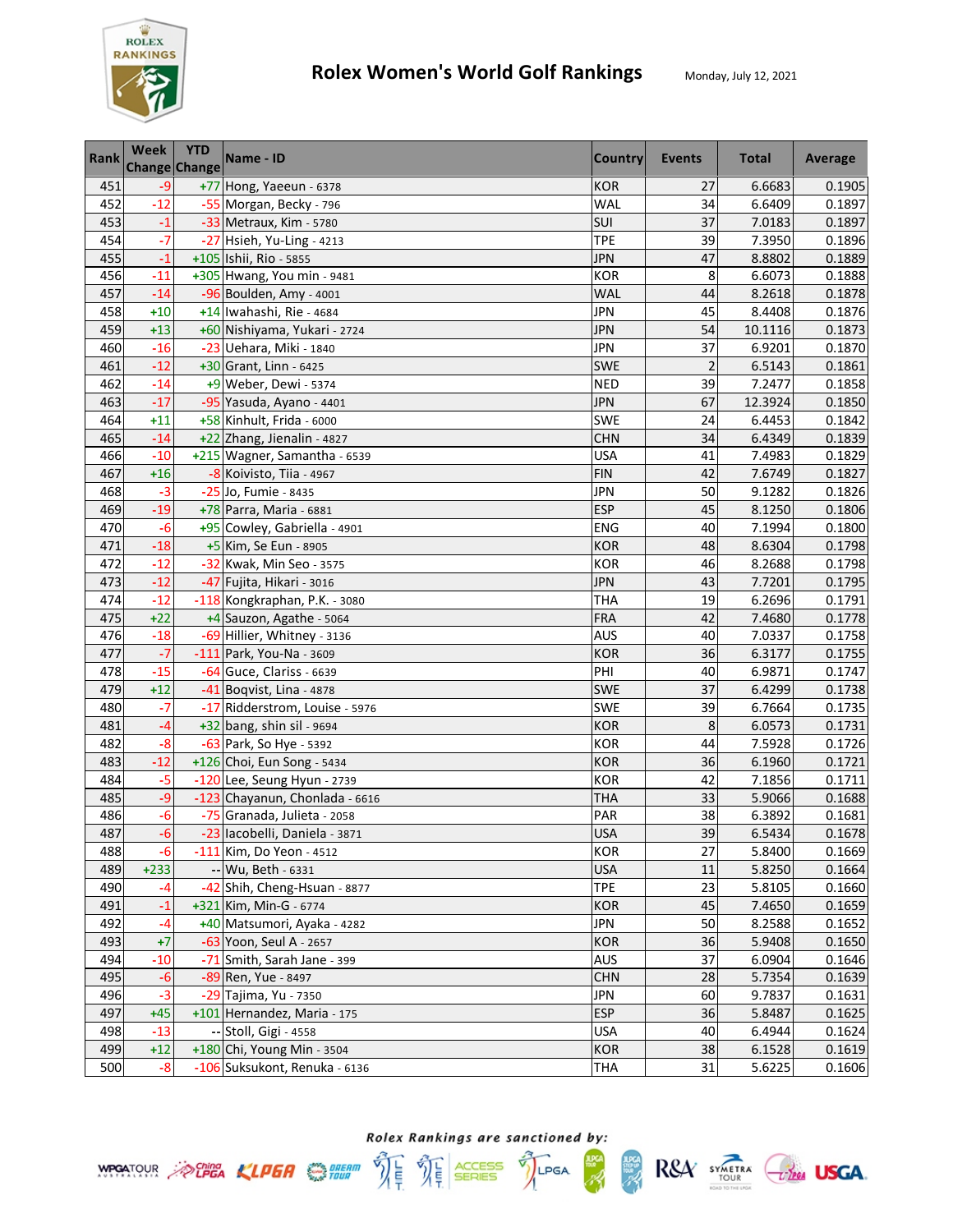

R&A SYMETRA CHEE USGA.

**HPCA** 

| Rank | Week  | <b>YTD</b><br>Change Change | Name - ID                      | <b>Country</b> | <b>Events</b>  | <b>Total</b> | Average |
|------|-------|-----------------------------|--------------------------------|----------------|----------------|--------------|---------|
| 501  | $-14$ |                             | -125 Hollis, Jillian - 5990    | <b>USA</b>     | 43             | 6.8859       | 0.1601  |
| 502  | $+32$ |                             | +9 Lopez, Lee - 4633           | <b>USA</b>     | 39             | 6.2253       | 0.1596  |
| 503  | $+23$ |                             | -75 Davis, Hayley - 6621       | <b>GBR</b>     | 33             | 5.5856       | 0.1596  |
| 504  | $-5$  |                             | +171 Shibusawa, Rieru - 8424   | <b>JPN</b>     | 27             | 5.5554       | 0.1587  |
| 505  | $-9$  |                             | -95 Thompson, Charlotte - 4660 | <b>GBR</b>     | 32             | 5.5387       | 0.1582  |
| 506  | $+35$ |                             | +114 Park, Su Bin - 9713       | KOR            | 28             | 5.5270       | 0.1579  |
| 507  | $+12$ |                             | +42 Frankish, Cloe - 6117      | <b>ENG</b>     | 45             | 7.0782       | 0.1573  |
| 508  | $-13$ |                             | -19 Beck, Laetitia - 4341      | ISR            | 49             | 7.6420       | 0.1560  |
| 509  | $-11$ |                             | -127 Sangchan, Supamas - 5186  | <b>THA</b>     | 34             | 5.4480       | 0.1557  |
| 510  | $-8$  |                             | +56 Kawagishi, Fumika - 3704   | <b>JPN</b>     | 48             | 7.4471       | 0.1551  |
| 511  | $-8$  |                             | +7 Kim, Kyung - 5395           | <b>USA</b>     | 42             | 6.4329       | 0.1532  |
| 512  | $+24$ |                             | +289 Schubert, Sophia - 8578   | <b>USA</b>     | 40             | 6.1167       | 0.1529  |
| 513  | $-9$  |                             | -45 Woods, Cheyenne - 3658     | <b>USA</b>     | 32             | 5.3395       | 0.1526  |
| 514  | $-13$ |                             | +23 Do, Brianna - 2605         | <b>USA</b>     | 38             | 5.7574       | 0.1515  |
| 515  | $-7$  |                             | -46 Huang, Ching - 5938        | <b>TPE</b>     | 38             | 5.7423       | 0.1511  |
| 516  | $-7$  |                             | -67 Lee, Eun Ju - 4264         | <b>KOR</b>     | 39             | 5.8703       | 0.1505  |
| 517  | $-10$ |                             | $-51$ Lee, Na Kyung - 8400     | <b>KOR</b>     | 18             | 5.2525       | 0.1501  |
| 518  | $-13$ |                             | -84 Lennarth, Camilla - 3333   | <b>SWE</b>     | 32             | 5.2504       | 0.1500  |
| 519  | $-3$  |                             | -- Hong, Ji Won - 8938         | <b>KOR</b>     | 12             | 5.2081       | 0.1488  |
| 520  | $-5$  |                             | $+107$ Jeon, Jiwon - 5621      | <b>KOR</b>     | 17             | 5.1692       | 0.1477  |
| 521  | $-7$  |                             | +46 Pegova, Nina - 5480        | <b>RUS</b>     | 30             | 5.1576       | 0.1474  |
| 522  | $-9$  |                             | $-70$ Lee, Jeong Hwa2 - 4008   | <b>KOR</b>     | 21             | 5.1549       | 0.1473  |
| 523  | $-17$ |                             | -140 Kaufman, Kim - 5409       | <b>USA</b>     | 51             | 7.4710       | 0.1465  |
| 524  | $+63$ |                             | +19 Yoon, INA - 9296           | KOR            | 11             | 5.1168       | 0.1462  |
| 525  | $-5$  |                             | +697 Lee, Sehee - 6398         | <b>KOR</b>     | 16             | 5.1117       | 0.1460  |
| 526  | $-3$  |                             | -94 Kinoshita, Aya - 9125      | <b>JPN</b>     | 37             | 5.4020       | 0.1460  |
| 527  | $-10$ |                             | $-119$ Kim, Gina - 8385        | <b>USA</b>     | $\overline{c}$ | 5.0819       | 0.1452  |
| 528  | $-7$  |                             | +13 Lee, Chae Eun 2 - 8387     | <b>KOR</b>     | 35             | 5.0540       | 0.1444  |
| 529  | $-19$ |                             | -112 Kim, Cho hui - 3227       | <b>KOR</b>     | 54             | 7.7707       | 0.1439  |
| 530  | $-8$  |                             | -95 Sanz Barrio, Marta - 5866  | <b>ESP</b>     | 53             | 7.5745       | 0.1429  |
| 531  | $-3$  |                             | +470 You, hyo ju - 7358        | <b>KOR</b>     | 22             | 4.9861       | 0.1425  |
| 532  | $-20$ |                             | -44 Kim, Yeon-Song - 3607      | <b>KOR</b>     | 43             | 6.1182       | 0.1423  |
| 533  | $-8$  |                             | +163 Moore, Haley - 6344       | <b>USA</b>     | 24             | 4.9567       | 0.1416  |
| 534  | $-5$  |                             | $-74$ Hong, Jin Joo - 212      | <b>KOR</b>     | 20             | 4.9265       | 0.1408  |
| 535  | $-4$  |                             | -38 Wie West, Michelle - 1913  | <b>USA</b>     | 13             | 4.9241       | 0.1407  |
| 536  | $-9$  |                             | -- Thomson, Michelle - 3098    | SCO            | 37             | 5.1987       | 0.1405  |
| 537  | $+11$ |                             | +42 Gidali, Manon - 4031       | <b>FRA</b>     | 35             | 4.9051       | 0.1401  |
| 538  | $-5$  |                             | -137 Lee, Solar - 4239         | <b>KOR</b>     | 59             | 8.2602       | 0.1400  |
| 539  | $-7$  |                             | +37 Morii, Ayame - 4043        | <b>JPN</b>     | 38             | 5.3085       | 0.1397  |
| 540  | $-10$ |                             | -55 Hatano, Natsuki - 6375     | <b>JPN</b>     | 36             | 5.0183       | 0.1394  |
| 541  | $-3$  |                             | -- Takeda, Rio - 9307          | <b>JPN</b>     | 4              | 4.8600       | 0.1389  |
| 542  | $-18$ |                             | -96 Nilsson, Emma - 5020       | <b>SWE</b>     | 41             | 5.6466       | 0.1377  |
| 543  | $+10$ |                             | -63 Burke, Hannah - 3293       | <b>ENG</b>     | 27             | 4.8033       | 0.1372  |
| 544  | $-4$  |                             | -41 Nishiki, Yukiko - 4596     | <b>JPN</b>     | 50             | 6.8580       | 0.1372  |
| 545  | $-10$ |                             | -166 Carlsson, Lynn - 4891     | <b>SWE</b>     | 21             | 4.7973       | 0.1371  |
| 546  | $-9$  |                             | -131 Yubol, Arpichaya - 8596   | <b>THA</b>     | 14             | 4.7584       | 0.1360  |
| 547  | $+11$ |                             | +15 Chevalier, Camille - 4899  | <b>FRA</b>     | 37             | 5.0010       | 0.1352  |
| 548  | $-4$  |                             | $-41$ Peng, Jessica - 4784     | <b>TPE</b>     | 37             | 4.9949       | 0.1350  |
| 549  | $+77$ |                             | +360 Garcia, Nicole - 4607     | <b>RSA</b>     | 13             | 4.7146       | 0.1347  |
| 550  | $-7$  |                             | -99 Han, Seung Ji - 3624       | <b>KOR</b>     | 20             | 4.6435       | 0.1327  |

Rolex Rankings are sanctioned by: **WPGATOUR** A CHEA KLPER SHEAR THE THE SERIES TILPGA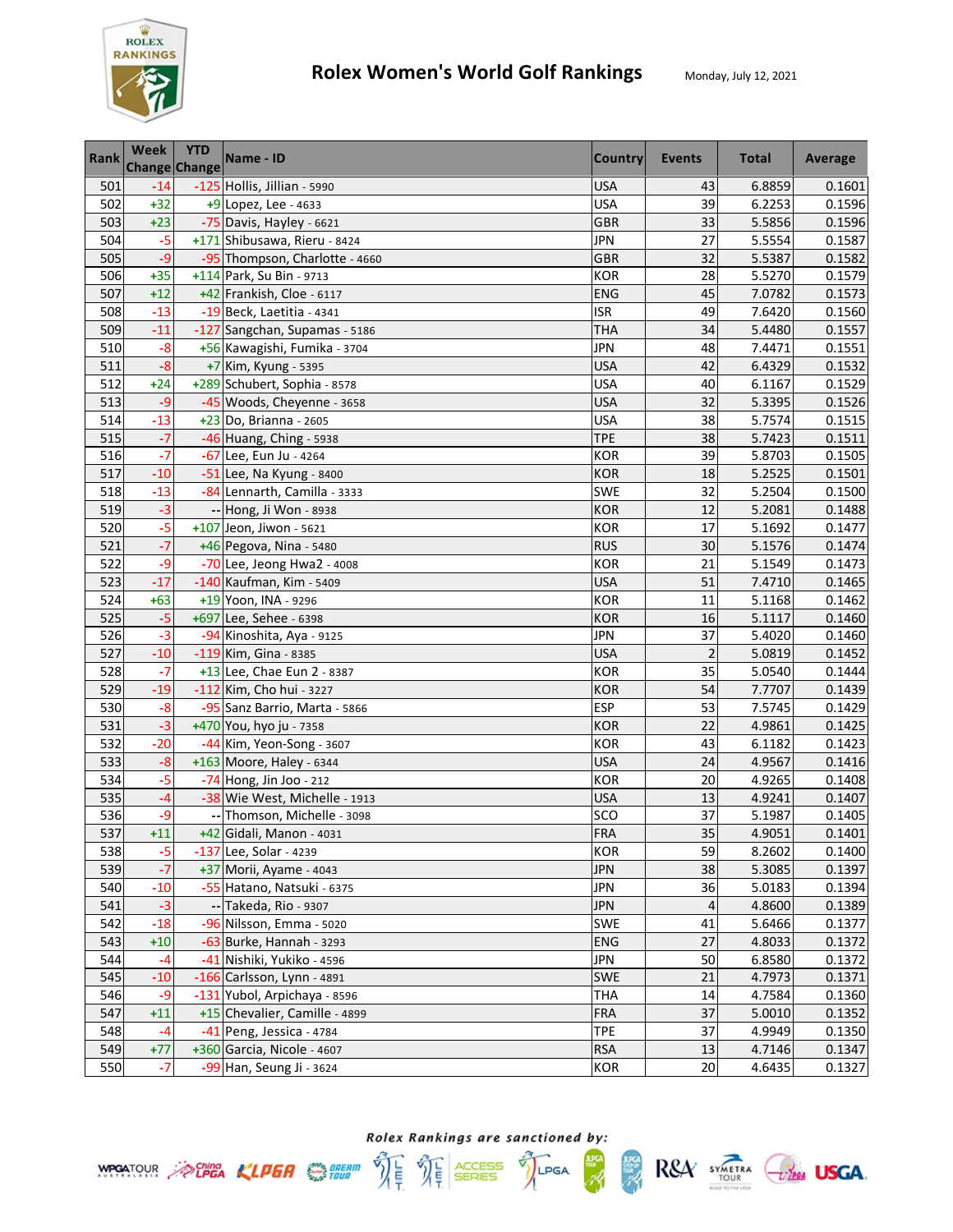

| <b>Rank</b> | Week               | <b>YTD</b><br>Change Change | Name - ID                               | <b>Country</b> | Events | <b>Total</b> | Average |
|-------------|--------------------|-----------------------------|-----------------------------------------|----------------|--------|--------------|---------|
| 551         | $+5$               |                             | +233 Hattori, Mayu - 146                | <b>JPN</b>     | 43     | 5.6748       | 0.1320  |
| 552         | $-3$               |                             | +256 Murata, Risa - 4399                | <b>JPN</b>     | 31     | 4.6183       | 0.1320  |
| 553         | $-14$              |                             | -108 Gondo, Karen - 5353                | <b>JPN</b>     | 63     | 8.3110       | 0.1319  |
| 554         | $-2$               |                             | -49 Yamauchi, Hinako - 4374             | <b>JPN</b>     | 55     | 7.2453       | 0.1317  |
| 555         | $-10$              |                             | $-74$ Chang, Ya-Chun - 6008             | <b>TPE</b>     | 10     | 4.5807       | 0.1309  |
| 556         | $-6$               |                             | -66 An, So Hyeon - 6034                 | KOR            | 22     | 4.5692       | 0.1305  |
| 557         | $-11$              |                             | -126 Onuki, Urara - 8393                | JPN            | 48     | 6.2555       | 0.1303  |
| 558         | $-3$               |                             | +27 Brooks, Sierra - 5483               | <b>USA</b>     | 25     | 4.5399       | 0.1297  |
| 559         | $-8$               |                             | -101 Komulainen, Noora - 5079           | <b>FIN</b>     | 31     | 4.5105       | 0.1289  |
| 560         | $+11$              |                             | -- YUN, Hwayeong - 9926                 | <b>KOR</b>     | 12     | 4.5092       | 0.1288  |
| 561         | $+17$              |                             | -45 Davies, Laura - 1421                | <b>ENG</b>     | 33     | 4.4925       | 0.1284  |
| 562         | $-5$               |                             | -23 Inoue, Riko - 6555                  | <b>JPN</b>     | 41     | 5.2625       | 0.1284  |
| 563         | $-16$              |                             | -119 Tan, Moeno - 4105                  | <b>JPN</b>     | 42     | 5.3875       | 0.1283  |
| 564         | $-10$              |                             | -223 Concolino, Jacqui - 4444           | <b>USA</b>     | 41     | 5.1746       | 0.1262  |
| 565         | $-4$               |                             | -92 Shimokawa, Megumi - 1610            | <b>JPN</b>     | 56     | 7.0544       | 0.1260  |
| 566         | $-6$               |                             | -33 Lee, YEWON - 9192                   | <b>KOR</b>     | 12     | 4.4055       | 0.1259  |
| 567         | $-8$               |                             | -110 MIYASAKI, Tsugumi - 5719           | <b>JPN</b>     | 47     | 5.8937       | 0.1254  |
| 568         | --                 |                             | -56 Alonso, Carmen - 22                 | <b>ESP</b>     | 36     | 4.5044       | 0.1251  |
| 569         | $-7$               |                             | -31 Ogawa, Yoko - 5964                  | <b>JPN</b>     | 35     | 4.3540       | 0.1244  |
| 570         | $-6$               |                             | -66 Ahn, Shi Hyun - 1108                | <b>KOR</b>     | 41     | 5.0991       | 0.1244  |
| 571         | $+8$               |                             | +235 Vilaubi, Savannah - 6735           | <b>USA</b>     | 26     | 4.3459       | 0.1242  |
| 572         | $\overline{\cdot}$ |                             | +145 Staiano, Ririna - 8382             | JPN            | 34     | 4.3168       | 0.1233  |
| 573         | $-10$              |                             | -42 Chen, Szu-Han - 5289                | <b>TPE</b>     | 35     | 4.3112       | 0.1232  |
| 574         | $+10$              |                             | -57 Parker, Florentyna - 3497           | ENG            | 37     | 4.4751       | 0.1209  |
| 575         | $-6$               |                             | +5 Stoelting, Jackie - 3361             | <b>USA</b>     | 22     | 4.2247       | 0.1207  |
| 576         | $-9$               |                             | -83 Nimitpongkul, Nattagate - 6191      | <b>THA</b>     | 29     | 4.1901       | 0.1197  |
| 577         | $-11$              |                             | -187 Tanguay, Anne-Catherine - 5485     | CAN            | 26     | 4.1632       | 0.1189  |
| 578         | $-6$               |                             | -52 Laisne, Agathe - 6567               | <b>FRA</b>     | 6      | 4.1499       | 0.1186  |
| 579         | $-6$               |                             | -78 Roussin-Bouchard, Pauline - 6494    | FRA            | 4      | 4.1257       | 0.1179  |
| 580         | $-3$               |                             | -6 Fukuda, Yuko - 2725                  | <b>JPN</b>     | 39     | 4.5652       | 0.1171  |
| 581         | $-6$               |                             | -56 Chun, Youngin - 7223                | <b>KOR</b>     | 31     | 4.0832       | 0.1167  |
| 582         | $-6$               |                             | $+117$ Ogusu, Risa - 3018               | <b>JPN</b>     | 46     | 5.3569       | 0.1165  |
| 583         | -9                 |                             | -109 Nam, So Yeon - 3898                | <b>KOR</b>     | 37     | 4.2754       | 0.1156  |
| 584         | $+57$              |                             | -148 Thanapolboonyaras, Pannarat - 5869 | <b>THA</b>     | 45     | 5.1844       | 0.1152  |
| 585         | $+9$               |                             | +350 JUNG, SeBeen - 9123                | <b>KOR</b>     | 13     | 4.0047       | 0.1144  |
| 586         | $-16$              |                             | -168 Cho, Yoon Ji - 3783                | <b>KOR</b>     | 39     | 4.4486       | 0.1141  |
| 587         | $-7$               |                             | +362 Heck, Rachel - 8475                | <b>USA</b>     | 5      | 3.9707       | 0.1134  |
| 588         | $+27$              |                             | +126 Nagel, Liz - 6166                  | <b>USA</b>     | 39     | 4.4074       | 0.1130  |
| 589         | $-7$               |                             | -37 Jooma, Eri - 3635                   | <b>JPN</b>     | 28     | 3.9398       | 0.1126  |
| 590         | $+141$             |                             | +102 Rohanna, Rachel - 4308             | <b>USA</b>     | 46     | 5.1453       | 0.1119  |
| 591         | $-8$               |                             | +370 Kim, Grace - 6290                  | <b>AUS</b>     | 9      | 3.8844       | 0.1110  |
| 592         | $+9$               |                             | -96 Tamulis, Kris - 1768                | <b>USA</b>     | 31     | 3.8808       | 0.1109  |
| 593         | $-12$              |                             | -200 Matthew, Catriona - 724            | SCO            | 23     | 3.8486       | 0.1100  |
| 594         | $+15$              |                             | +100 Muirhead, Alison - 9227            | SCO            | 19     | 3.8464       | 0.1099  |
| 595         | $-10$              |                             | -36 Runas, Demi - 5629                  | <b>USA</b>     | 40     | 4.3788       | 0.1095  |
| 596         | $-8$               |                             | -82 Kawinpakorn, Yupaporn - 3945        | <b>THA</b>     | 35     | 3.8204       | 0.1092  |
| 597         | $-11$              |                             | -88 Klatten, Joanna - 4227              | <b>FRA</b>     | 17     | 3.8076       | 0.1088  |
| 598         | $+74$              |                             | -9 Wessberg, Linda - 1897               | <b>SWE</b>     | 30     | 3.8012       | 0.1086  |
| 599         | $+6$               |                             | +124 Borge, Celine - 6437               | <b>NOR</b>     | 40     | 4.3438       | 0.1086  |
| 600         | $-9$               |                             | +308 Nitta, Ayano - 5386                | JPN            | 34     | 3.7870       | 0.1082  |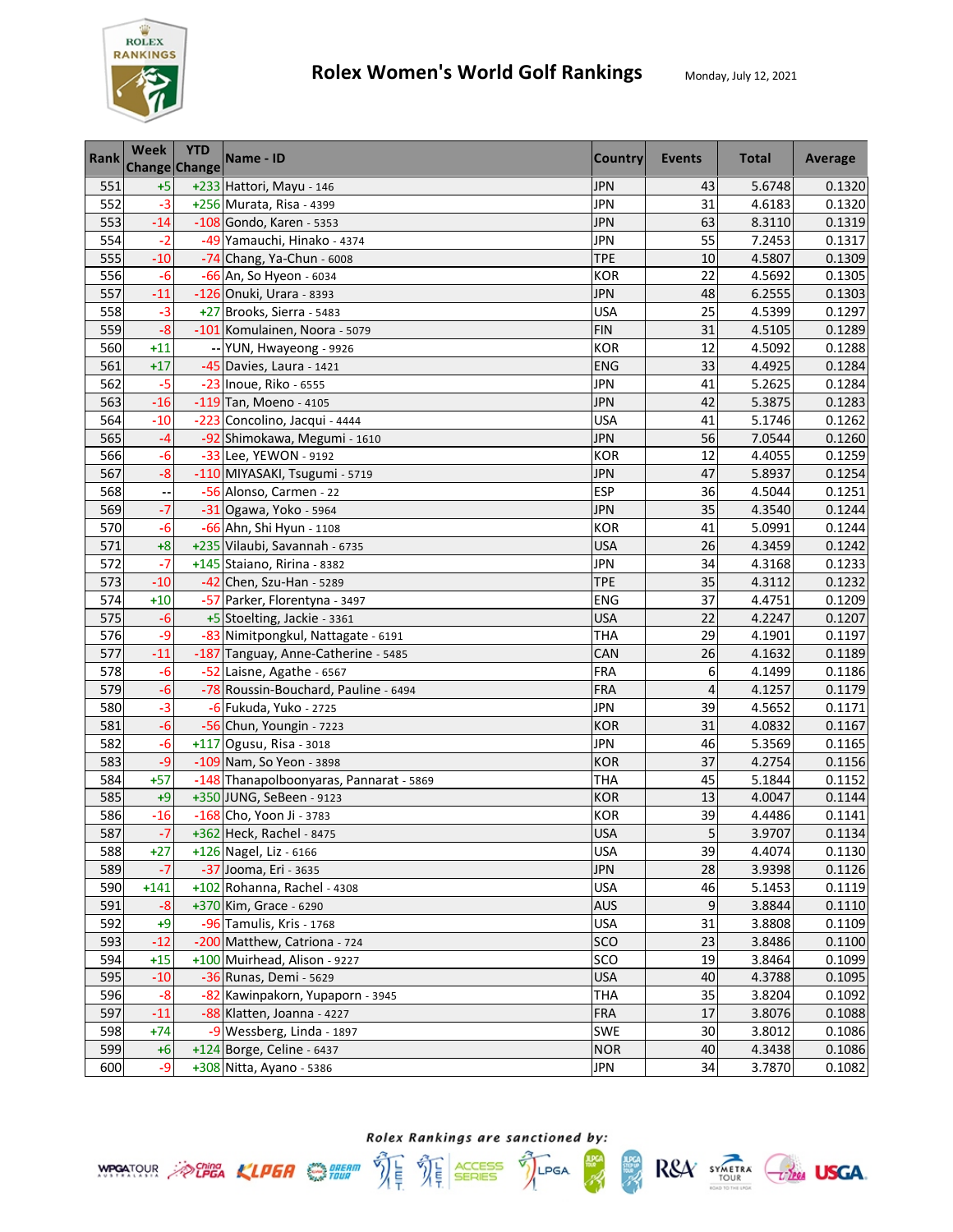

| Rank | Week  | <b>YTD</b><br>Change Change | Name - ID                             | <b>Country</b> | Events         | <b>Total</b> | Average |
|------|-------|-----------------------------|---------------------------------------|----------------|----------------|--------------|---------|
| 601  | $-8$  |                             | -48 Lindblad, Ingrid - 9242           | SWE            | 3              | 3.7418       | 0.1069  |
| 602  | $-12$ |                             | -127 Son, Yujeong - 8650              | <b>KOR</b>     | 40             | 4.2712       | 0.1068  |
| 603  | $-8$  |                             | -32 Ogura, Sae - 8629                 | <b>JPN</b>     | 12             | 3.6998       | 0.1057  |
| 604  | $-12$ |                             | +78 Hosaka, Mayu - 3775               | <b>JPN</b>     | 43             | 4.4889       | 0.1044  |
| 605  | $+5$  |                             | +65 Thammaraks, Prima - 6229          | <b>THA</b>     | 41             | 4.2724       | 0.1042  |
| 606  | $-3$  |                             | +91 Yuan, Hexi - 8496                 | <b>CHN</b>     | 41             | 4.2699       | 0.1041  |
| 607  | $-18$ |                             | -203 Recari, Beatriz - 1067           | <b>ESP</b>     | 24             | 3.6371       | 0.1039  |
| 608  | $-12$ |                             | -74 Ahn, Shin Ae - 3605               | <b>KOR</b>     | 33             | 3.6045       | 0.1030  |
| 609  | $-12$ |                             | $-114$ Icher, Karine - 247            | <b>FRA</b>     | 19             | 3.6041       | 0.1030  |
| 610  | $+21$ |                             | +33 Ma, Dasom - 8884                  | <b>KOR</b>     | 12             | 3.6030       | 0.1029  |
| 611  | $-12$ |                             | -57 Redding, Anna - 9475              | <b>USA</b>     | 21             | 3.5838       | 0.1024  |
| 612  | $+31$ |                             | +28 Restrepo, Laura - 7150            | PAN            | 40             | 4.0236       | 0.1006  |
| 613  | $-6$  |                             | -35 Prat, Mireia - 3074               | <b>ESP</b>     | 41             | 4.1110       | 0.1003  |
| 614  | $-12$ |                             | $-112$ Chen, Hsuan - 6042             | <b>TPE</b>     | 28             | 3.5081       | 0.1002  |
| 615  | $-11$ |                             | -168 Kozuma, Kotono - 3335            | <b>JPN</b>     | 57             | 5.7033       | 0.1001  |
| 616  | $+2$  |                             | +18 Lewthwaite, Lejan - 7264          | <b>RSA</b>     | 29             | 3.4968       | 0.0999  |
| 617  | $-19$ |                             | +21 Yu, Seung-Hee - 6193              | <b>KOR</b>     | 45             | 4.4678       | 0.0993  |
| 618  | $+6$  |                             | +420 Saeki, Akane - 4369              | <b>JPN</b>     | 35             | 3.4551       | 0.0987  |
| 619  | $-13$ |                             | -9 Dlamini, Nobuhle - 4604            | SWZ            | 23             | 3.4443       | 0.0984  |
| 620  | $-12$ |                             | -80 Wang, Li-Ning - 4383              | <b>TPE</b>     | 26             | 3.3981       | 0.0971  |
| 621  | $-10$ |                             | -77 Wakui, Mayu - 6460                | JPN            | 14             | 3.3850       | 0.0967  |
| 622  | -9    |                             | $+29$ Wang, Xinying - 4391            | <b>CHN</b>     | 10             | 3.3595       | 0.0960  |
| 623  | $-11$ |                             | -99 Konsunthea, Ornnicha - 4581       | <b>THA</b>     | 22             | 3.3505       | 0.0957  |
| 624  | $+77$ |                             | +323 White, Allie - 3676              | <b>USA</b>     | 36             | 3.4393       | 0.0955  |
| 625  | $-11$ |                             | -69 Vayson De Pradenne, Astrid - 5271 | FRA            | 40             | 3.7988       | 0.0950  |
| 626  | -9    |                             | -20 Kono, Anna - 6083                 | <b>JPN</b>     | 30             | 3.3058       | 0.0945  |
| 627  | $-6$  |                             | -13 Hirai, Ami - 8437                 | <b>JPN</b>     | 12             | 3.2448       | 0.0927  |
| 628  | $-12$ |                             | -20 Hurst, Vicky - 2606               | <b>USA</b>     | 46             | 4.2347       | 0.0921  |
| 629  | $-6$  |                             | +10 Grechi, Emma - 6493               | FRA            | 30             | 3.1823       | 0.0909  |
| 630  | $-8$  |                             | -95 Cheenglab, Trichat - 8528         | <b>THA</b>     | 23             | 3.1664       | 0.0905  |
| 631  | $-12$ |                             | -137 Pogacar, Katja - 5166            | <b>SLO</b>     | 47             | 4.2332       | 0.0901  |
| 632  | $-12$ |                             | -69 Park, Bo Mi - 5680                | <b>KOR</b>     | 40             | 3.5940       | 0.0899  |
| 633  | $+90$ |                             | +682 Son, Yeon Jung - 8934            | <b>KOR</b>     | 13             | 3.1303       | 0.0894  |
| 634  | $-9$  |                             | -44 Ye, Lei - 5791                    | <b>CHN</b>     | 5              | 3.1163       | 0.0890  |
| 635  | $-8$  |                             | +341 Kouskova, Sara - 5901            | <b>CZE</b>     | 8              | 3.1147       | 0.0890  |
| 636  |       |                             | +101 Aime, Julie - 6830               | <b>FRA</b>     | 46             | 4.0936       | 0.0890  |
| 637  | $+23$ |                             | +70 Lee, JEONG HYUN - 9700            | <b>KOR</b>     | $\bf 8$        | 3.1079       | 0.0888  |
| 638  | $-10$ |                             | +23 Kim, Kayoung - 9406               | <b>KOR</b>     | $\overline{7}$ | 3.0724       | 0.0878  |
| 639  | $-2$  |                             | +108 Lee, Ha rang - 7155              | <b>ESP</b>     | 46             | 4.0293       | 0.0876  |
| 640  | $-10$ |                             | +25 Ogura, Himawari - 6684            | <b>JPN</b>     | 34             | 3.0405       | 0.0869  |
| 641  | $-7$  |                             | +402 Kang, Ji Won - 6347              | <b>KOR</b>     | 23             | 3.0382       | 0.0868  |
| 642  | $-13$ |                             | -31 Yamato, Miyu - 3994               | <b>JPN</b>     | 47             | 4.0777       | 0.0868  |
| 643  | $+27$ |                             | -- Humphreys, Lily May - 7231         | <b>ENG</b>     | 6              | 3.0270       | 0.0865  |
| 644  | $-11$ |                             | -49 Smit, Monique - 4491              | <b>RSA</b>     | 18             | 3.0176       | 0.0862  |
| 645  | $-13$ |                             | +107 Choi, Doey - 5597                | <b>AUS</b>     | 7              | 3.0102       | 0.0860  |
| 646  | $-11$ |                             | -52 Omote, Junko - 940                | <b>JPN</b>     | 45             | 3.8616       | 0.0858  |
| 647  | ٠.    |                             | -- Moon, Jeongmin - 9409              | <b>KOR</b>     | 3              | 3.0000       | 0.0857  |
| 648  | $-6$  |                             | +338 lee, hyejung - 6354              | <b>KOR</b>     | 18             | 2.9858       | 0.0853  |
| 649  | $-11$ |                             | $+101$ Gill, Breanna - 6247           | <b>AUS</b>     | $10\,$         | 2.9826       | 0.0852  |
| 650  | $+19$ |                             | -3 Gonzalez Escallon, Laura - 3693    | <b>BEL</b>     | 34             | 2.9753       | 0.0850  |

**WPGATOUR** ACLIER CLIER STREAM  $\hat{W} = \frac{\sum_{i=1}^{n} C_i}{\sum_{i=1}^{n} C_i}$  SERIES

**ADCA**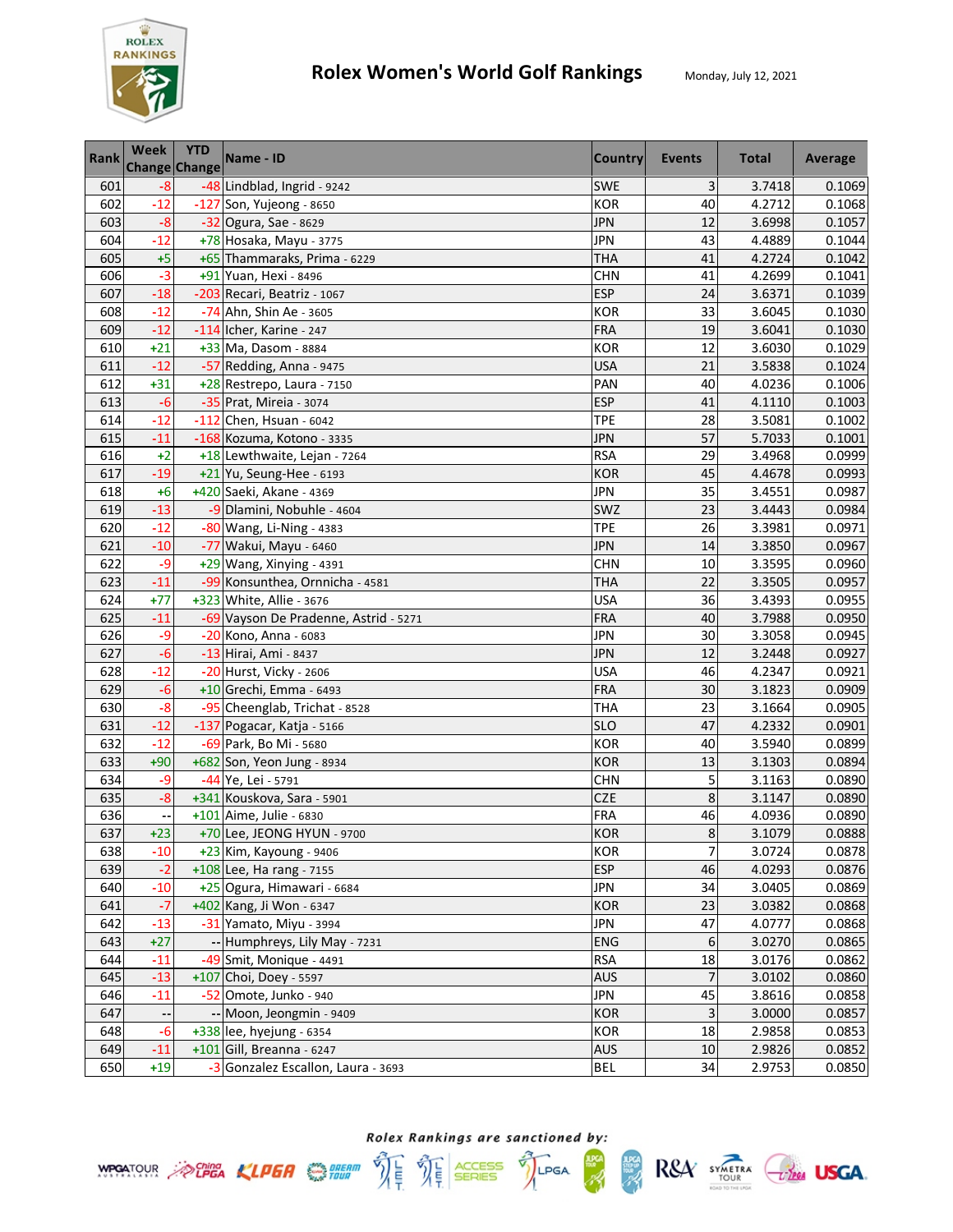

| <b>Rank</b> | Week   | <b>YTD</b><br>Change Change | Name - ID                                   | <b>Country</b> | Events         | <b>Total</b> | Average |
|-------------|--------|-----------------------------|---------------------------------------------|----------------|----------------|--------------|---------|
| 651         | $-11$  |                             | -103 Lu, Hsin Yu - 6575                     | <b>TPE</b>     | 21             | 2.9326       | 0.0838  |
| 652         | $-5$   |                             | -35 JUNG, Soo Bin - 9740                    | <b>KOR</b>     | 20             | 2.9189       | 0.0834  |
| 653         | $-8$   |                             | -35 Chen, Hanna - 5953                      | <b>TPE</b>     | 31             | 2.9148       | 0.0833  |
| 654         | $-10$  |                             | -85 Haglund, Jenny - 4940                   | <b>SWE</b>     | 44             | 3.6464       | 0.0829  |
| 655         | $-9$   |                             | -82 Allen, Beth - 2050                      | <b>USA</b>     | 36             | 2.9713       | 0.0825  |
| 656         | $-8$   |                             | -74 Banon, Silvia - 4858                    | <b>ESP</b>     | 33             | 2.8832       | 0.0824  |
| 657         | $+195$ |                             | +405 Schmidt, Sarina - 9224                 | <b>GER</b>     | 23             | 2.8818       | 0.0823  |
| 658         | $-19$  |                             | -131 Szeryk, Maddie - 5762                  | CAN            | 41             | 3.3656       | 0.0821  |
| 659         | $-10$  |                             | $-104$ Ota, Sara - 6906                     | <b>JPN</b>     | $\overline{7}$ | 2.8703       | 0.0820  |
| 660         | $-9$   |                             | -53 White, Sarah - 8871                     | <b>USA</b>     | 18             | 2.8654       | 0.0819  |
| 661         | $+87$  |                             | +160 Lund, Karoline - 6443                  | <b>NOR</b>     | 23             | 2.8618       | 0.0818  |
| 662         | $+74$  |                             | +138 Dalton, Kendra - 9094                  | <b>USA</b>     | 42             | 3.4258       | 0.0816  |
| 663         | $-10$  |                             | +22 Seo, Uh Jin - 8855                      | <b>KOR</b>     | 12             | 2.8467       | 0.0813  |
| 664         | $+41$  |                             | -106 Bregman, Stacy - 2801                  | <b>RSA</b>     | 36             | 2.9073       | 0.0808  |
| 665         | $-8$   |                             | -61 Suzuki, Maaya - 6046                    | <b>JPN</b>     | 44             | 3.5362       | 0.0804  |
| 666         | $-14$  |                             | -145 Superal, Princess Mary - 5413          | PHI            | 20             | 2.8116       | 0.0803  |
| 667         | $-17$  |                             | -79 Murray, Laura - 5191                    | SCO            | 39             | 3.1139       | 0.0798  |
| 668         | $-14$  |                             | -71 Sjoholm, Annelie - 6536                 | <b>SWE</b>     | 26             | 2.7888       | 0.0797  |
| 669         | $-6$   |                             | -- Park, Jae Gyeong - 5418                  | <b>KOR</b>     | 6              | 2.7770       | 0.0793  |
| 670         | $-14$  |                             | -35 Tamura, Aya - 6697                      | <b>JPN</b>     | 35             | 2.7727       | 0.0792  |
| 671         | $+207$ |                             | +204 Bjorgvinsdottir, Gudrun - 8756         | <b>ISL</b>     | 33             | 2.7721       | 0.0792  |
| 672         | $-13$  |                             | -39 Paulsen, Maiken Bing - 7182             | <b>NOR</b>     | 20             | 2.7598       | 0.0789  |
| 673         | $-9$   |                             | +33 Shin, Eui Kyung - 7000                  | <b>KOR</b>     | 18             | 2.7480       | 0.0785  |
| 674         | $-13$  |                             | -73 Rominger, Caroline - 2573               | SUI            | 31             | 2.7429       | 0.0784  |
| 675         | $-17$  |                             | -124 Karlsson, Jessica - 4963               | SWE            | 24             | 2.7409       | 0.0783  |
| 676         | $-21$  |                             | $-134$ Lee, Hsin - 5939                     | <b>TPE</b>     | 29             | 2.7338       | 0.0781  |
| 677         | $-15$  |                             | -102 Pan, Aretha - 4053                     | <b>MAS</b>     | 27             | 2.7335       | 0.0781  |
| 678         | $-10$  |                             | +144 Melecka, Tereza - 5892                 | CZE            | 9              | 2.7240       | 0.0778  |
| 679         | $-14$  |                             | -83 Goto, Miyu - 6559                       | <b>JPN</b>     | 30             | 2.7237       | 0.0778  |
| 680         | $-13$  |                             | -56 Kim, Min Byeol - 9322                   | <b>KOR</b>     | 6              | 2.7152       | 0.0776  |
| 681         | $+14$  |                             | -59 Bakker, Krista - 4283                   | <b>FIN</b>     | 23             | 2.6868       | 0.0768  |
| 682         | $-11$  |                             | -22 Muguruma, Hinano - 9280                 | <b>JPN</b>     | 13             | 2.6773       | 0.0765  |
| 683         | $-17$  |                             | -137 Han, Sanghee - 5689                    | <b>KOR</b>     | 27             | 2.6768       | 0.0765  |
| 684         | $-11$  |                             | +199 Arvidsson, Elin - 6590                 | SWE            | 44             | 3.3542       | 0.0762  |
| 685         | $+59$  |                             | +266 Mora, Anne-Charlotte - 5403            | <b>FRA</b>     | 17             | 2.6574       | 0.0759  |
| 686         | $-12$  |                             | -34 Llaneza, Alejandra - 2053               | <b>MEX</b>     | 45             | 3.3931       | 0.0754  |
| 687         | $-9$   |                             | -- Bae, Kyeong - 1169                       | KOR            | 10             | 2.6259       | 0.0750  |
| 688         | $-13$  |                             | $-105$ Eum, Nayeon - 9247                   | <b>KOR</b>     | 30             | 2.5877       | 0.0739  |
| 689         | $-9$   |                             | -34 Liias, Niina - 4990                     | <b>FIN</b>     | 25             | 2.5731       | 0.0735  |
| 690         | $-14$  |                             | -106 Sui, Xiang - 5213                      | <b>CHN</b>     | 22             | 2.5680       | 0.0734  |
| 691         | $-12$  |                             | -105 Voelker, Greta Isabella - 6562         | GER            | 20             | 2.5623       | 0.0732  |
| 692         | $-11$  |                             | -80 Kudo, Yumi - 5408                       | <b>JPN</b>     | 24             | 2.5561       | 0.0730  |
| 693         | $-8$   |                             | -- KIM, Hee Jun - 9605                      | <b>KOR</b>     | 13             | 2.5558       | 0.0730  |
| 694         | $-10$  |                             | +171 Lee, JE YEONG - 6821                   | <b>KOR</b>     | 18             | 2.5483       | 0.0728  |
| 695         | $-18$  |                             | $-12$ Yu, Go Un - 4551                      | <b>KOR</b>     | 40             | 2.9012       | 0.0725  |
| 696         | $-14$  |                             | -60 Sirisampant, Wannasiri - 2594           | THA            | 34             | 2.5053       | 0.0716  |
| 697         | $-11$  |                             | -76 Sawada, Chika - 5555                    | <b>JPN</b>     | 31             | 2.5035       | 0.0715  |
| 698         | $-15$  |                             | +113 Morioka, Ayaka - 5463                  | <b>JPN</b>     | 37             | 2.6253       | 0.0710  |
| 699         | $-10$  |                             | +245 Holmslykke, Linette Littau Durr - 9730 | <b>DEN</b>     | 18             | 2.4823       | 0.0709  |
| 700         | $+16$  |                             | +271 Caudal, Anne-Lise - 2297               | FRA            | 24             | 2.4796       | 0.0708  |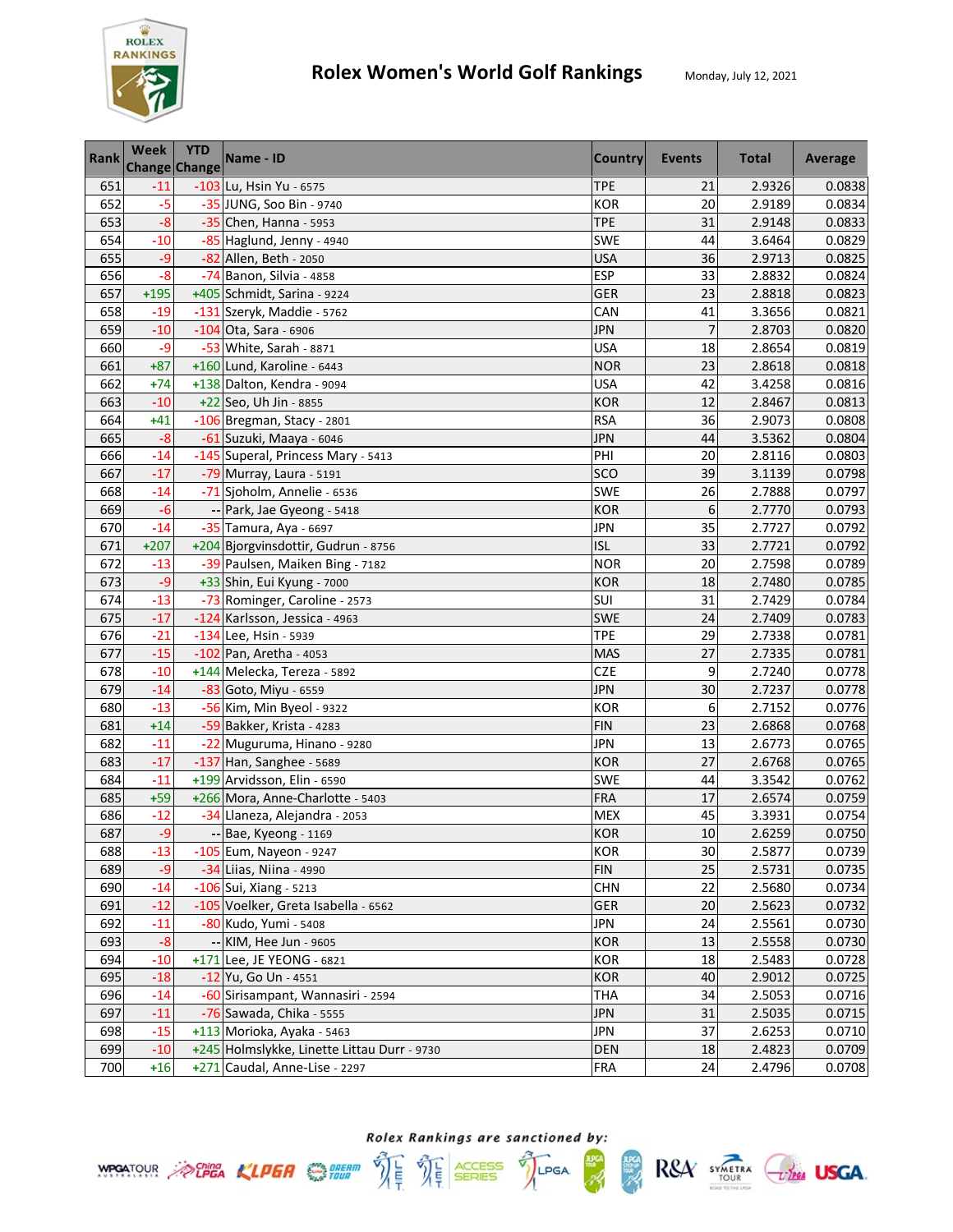

| Rank | Week   | <b>YTD</b><br>Change Change | Name - ID                            | <b>Country</b> | Events | <b>Total</b> | Average |
|------|--------|-----------------------------|--------------------------------------|----------------|--------|--------------|---------|
| 701  | $-14$  |                             | -140 Sattayabanphot, Onnarin - 2740  | <b>THA</b>     | 35     | 2.4653       | 0.0704  |
| 702  | $-14$  |                             | -87 Jonsdottir, Valdis Thora - 3751  | <b>ISL</b>     | 22     | 2.4460       | 0.0699  |
| 703  | $-13$  |                             | +100 Gutierrez Nunez, Ingrid - 9023  | <b>MEX</b>     | 44     | 3.0705       | 0.0698  |
| 704  | $-4$   |                             | -- PARK, Bo Kyeom - 8681             | <b>KOR</b>     | 12     | 2.4332       | 0.0695  |
| 705  | $+19$  |                             | +82 Yoon, Min A - 7179               | <b>KOR</b>     | 21     | 2.4330       | 0.0695  |
| 706  | $-14$  |                             | -75 Kito, Sakura - 3936              | JPN            | 54     | 3.7533       | 0.0695  |
| 707  | $-16$  |                             | -59 Adams, Lori Beth - 6417          | <b>USA</b>     | 38     | 2.6220       | 0.0690  |
| 708  | $-14$  |                             | -108 Shinozaki, Mana - 7375          | <b>JPN</b>     | 29     | 2.4035       | 0.0687  |
| 709  | $-13$  |                             | -56 Yonezawa, Yu - 4628              | <b>JPN</b>     | 36     | 2.4661       | 0.0685  |
| 710  | $-17$  |                             | -105 Park, Jin Hee2 - 7371           | <b>KOR</b>     | 25     | 2.3956       | 0.0684  |
| 711  | $-14$  |                             | -57 Kweon, Da Won - 3921             | <b>KOR</b>     | 30     | 2.3916       | 0.0683  |
| 712  | $-13$  |                             | -86 Fudoh, Yuri - 21                 | <b>JPN</b>     | 17     | 2.3870       | 0.0682  |
| 713  | $-15$  |                             | -141 Poruangrong, Wanchana - 6471    | <b>THA</b>     | 25     | 2.3855       | 0.0682  |
| 714  | $-12$  |                             | $-13$ chung, Si Woo - 6982           | <b>KOR</b>     | 23     | 2.3639       | 0.0675  |
| 715  | $-12$  |                             | -38 Folch, Elia - 3968               | <b>ESP</b>     | 47     | 3.1634       | 0.0673  |
| 716  | $-9$   |                             | -- YANG, Ho Jung - 9977              | <b>KOR</b>     | 11     | 2.3290       | 0.0665  |
| 717  | $+15$  |                             | -- Jeon, hyo min - 6788              | <b>KOR</b>     | 8      | 2.3254       | 0.0664  |
| 718  | $-14$  |                             | -105 Goodall, Rachael - 5526         | <b>ENG</b>     | 30     | 2.3110       | 0.0660  |
| 719  | $-9$   |                             | -- ZENG, Liqi - 9882                 | <b>CHN</b>     | 5      | 2.3100       | 0.0660  |
| 720  | $-14$  |                             | -51 Yoo, Hyun Ju - 4517              | <b>KOR</b>     | 18     | 2.3010       | 0.0657  |
| 721  | --     |                             | +89 Sakai, Chie - 1551               | <b>JPN</b>     | 36     | 2.3442       | 0.0651  |
| 722  | $-14$  |                             | $-60$ ah ro mi, Kim - 9295           | <b>KOR</b>     | 26     | 2.2760       | 0.0650  |
| 723  | $-14$  |                             | -82 Shi, Yuli - 6339                 | <b>CHN</b>     | 18     | 2.2729       | 0.0649  |
| 724  | $-13$  |                             | -82 Taylor, Rachael - 5896           | SCO            | 30     | 2.2647       | 0.0647  |
| 725  | $-12$  |                             | -102 Meyssonnier, Anais - 6492       | <b>FRA</b>     | 27     | 2.2421       | 0.0641  |
| 726  | $-11$  |                             | -96 Kajitani, Tsubasa - 6907         | <b>JPN</b>     | 12     | 2.2405       | 0.0640  |
| 727  | $-13$  |                             | -90 Beautell, Maria - 1198           | <b>ESP</b>     | 27     | 2.2377       | 0.0639  |
| 728  | $-16$  |                             | -183 Preedasuttijit, Kanyalak - 6804 | <b>THA</b>     | 30     | 2.2279       | 0.0637  |
| 729  | $-11$  |                             | -36 Pelaez, Ana - 6587               | <b>ESP</b>     | 3      | 2.2174       | 0.0634  |
| 730  | $-11$  |                             | -73 Park, Seong Weon - 5847          | <b>KOR</b>     | 31     | 2.1879       | 0.0625  |
| 731  | $-14$  |                             | -82 Chung, Ye-Na - 3612              | <b>KOR</b>     | 35     | 2.1855       | 0.0624  |
| 732  | $-12$  |                             | -141 Jimenez, Noemi - 4037           | <b>ESP</b>     | 42     | 2.6005       | 0.0619  |
| 733  | $-8$   |                             | $-156$ Kim, Min Ji5 - 5676           | <b>KOR</b>     | 17     | 2.1653       | 0.0619  |
| 734  | $+105$ |                             | +68 Friedrich, Franziska - 5389      | GER            | 28     | 2.1350       | 0.0610  |
| 735  | $-7$   |                             | -51 Shin, Ji Won2 - 9355             | <b>KOR</b>     | 23     | 2.1333       | 0.0610  |
| 736  | $-10$  |                             | +189 Liti, Roberta - 4380            | <b>ITA</b>     | 42     | 2.5523       | 0.0608  |
| 737  | $+28$  |                             | +410 kwon, Seo Yeon - 6099           | <b>KOR</b>     | 16     | 2.1232       | 0.0607  |
| 738  | $-9$   |                             | +43 Chang, Hsuan-Ping - 4726         | <b>TPE</b>     | 33     | 2.1178       | 0.0605  |
| 739  | $-12$  |                             | -52 Takahashi, Megumi - 3854         | <b>JPN</b>     | 31     | 2.1004       | 0.0600  |
| 740  | $-10$  |                             | -90 Sasaki, Keiko - 1564             | <b>JPN</b>     | 31     | 2.0891       | 0.0597  |
| 741  | $+18$  |                             | -2 McCrary, Maddie - 6384            | <b>USA</b>     | 37     | 2.2061       | 0.0596  |
| 742  | $-8$   |                             | -56 Go, Na Hye - 6348                | <b>KOR</b>     | 18     | 2.0524       | 0.0586  |
| 743  | $-5$   |                             | +43 Nummenpää, Elina - 5022          | <b>FIN</b>     | 26     | 2.0322       | 0.0581  |
| 744  | $-4$   |                             | +384 Kurata, Julia - 3773            | <b>JPN</b>     | 35     | 2.0191       | 0.0577  |
| 745  | $-12$  |                             | -158 Song, Nam Kyoung - 5708         | <b>KOR</b>     | 22     | 2.0176       | 0.0576  |
| 746  | $+87$  |                             | +394 Kim, Cho Yeon - 7360            | <b>KOR</b>     | 27     | 2.0163       | 0.0576  |
| 747  | $+122$ |                             | +18 Moerk, Filippa - 6426            | <b>SWE</b>     | 27     | 2.0151       | 0.0576  |
| 748  | $-11$  |                             | -58 Tateura, Hayuno - 5715           | JPN            | 34     | 2.0146       | 0.0576  |
| 749  | $-10$  |                             | -104 Pongthanarak, Chommapat - 7282  | THA            | 14     | 2.0004       | 0.0572  |
| 750  | $-7$   |                             | Griffaut, Marine - 10097             | <b>FRA</b>     | 1      | 2.0000       | 0.0571  |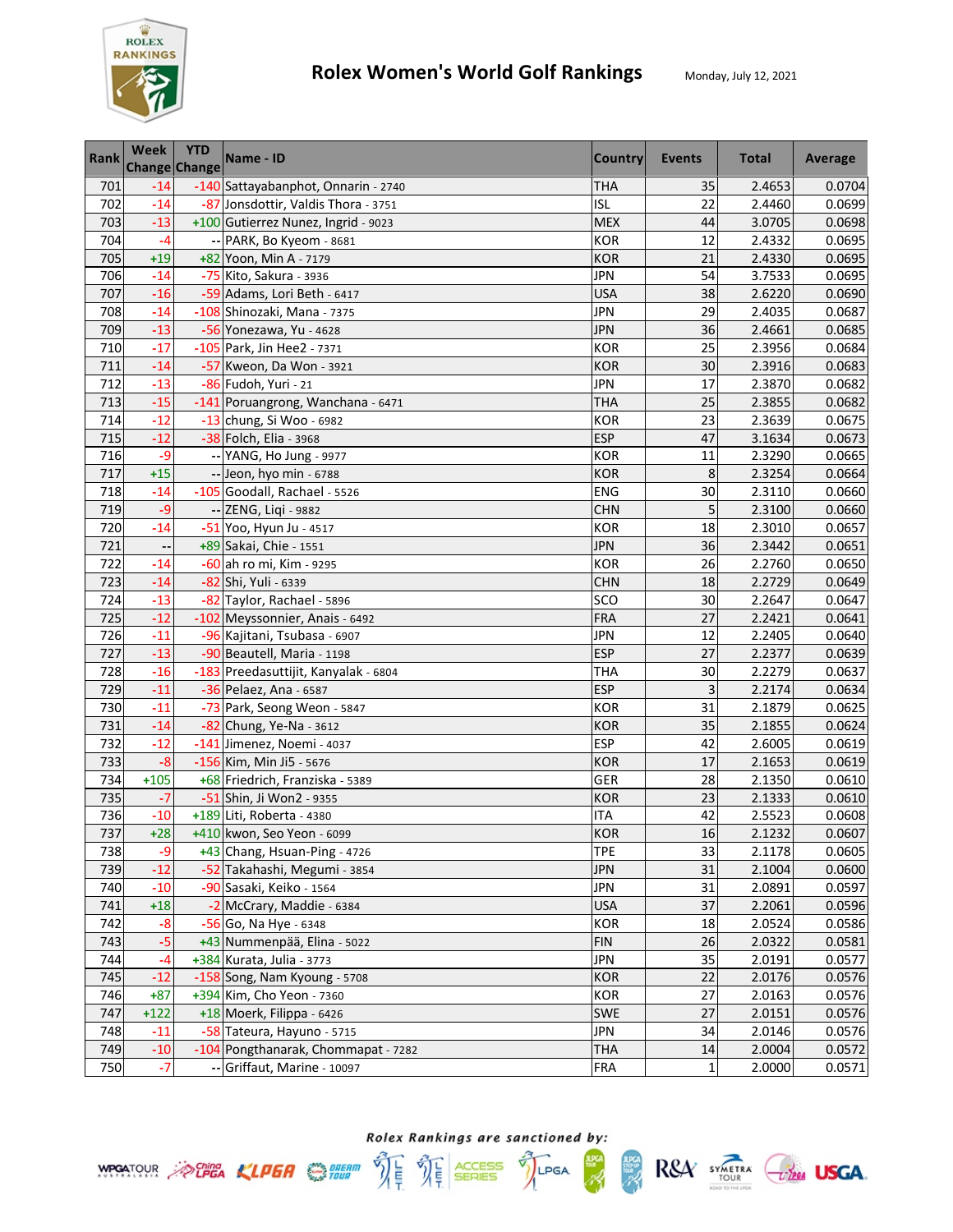

| Rank             | <b>Week</b>        | <b>YTD</b><br><b>Change Change</b> | Name - ID                                 | <b>Country</b> | Events                  | <b>Total</b> | Average |
|------------------|--------------------|------------------------------------|-------------------------------------------|----------------|-------------------------|--------------|---------|
| 751              | $-10$              |                                    | -80 Ji, EUNJUNG - 8408                    | <b>KOR</b>     | 13                      | 1.9884       | 0.0568  |
| 752              | $-10$              |                                    | -11 Yang, Fei-chien - 7088                | <b>TPE</b>     | 18                      | 1.9751       | 0.0564  |
| 753              | $-18$              |                                    | -125 Gomez Ruiz, Laura - 9022             | <b>ESP</b>     | 38                      | 2.1393       | 0.0563  |
| 754              | -9                 |                                    | -29 Resen, Stina - 6447                   | <b>NOR</b>     | 33                      | 1.9512       | 0.0557  |
| 755              | $-5$               |                                    | -- Jung, Jiyu - 6931                      | <b>KOR</b>     | 18                      | 1.9360       | 0.0553  |
| 756              | $+52$              |                                    | -25 Deilert, Isabella - 4909              | <b>FRA</b>     | 29                      | 1.9300       | 0.0551  |
| 757              | $-10$              |                                    | -52 Yamamoto, Keiko - 6941                | <b>JPN</b>     | 36                      | 1.9650       | 0.0546  |
| 758              | $-6$               |                                    | +2 Yang, Taoli - 2752                     | <b>CHN</b>     | 25                      | 1.9098       | 0.0546  |
| 759              | $-13$              |                                    | -166 Keh, Munchin - 5177                  | <b>NZL</b>     | 27                      | 1.8919       | 0.0541  |
| 760              | $-7$               |                                    | -60 Oh, Gyeong Eun - 8395                 | <b>KOR</b>     | 18                      | 1.8908       | 0.0540  |
| 761              | $-10$              |                                    | -87 Chulya, Jackie - 8687                 | <b>THA</b>     | 31                      | 1.8780       | 0.0537  |
| 762              | $+13$              |                                    | -103 Marchand, Brittany - 4305            | CAN            | 38                      | 2.0299       | 0.0534  |
| 763              | $-14$              |                                    | -17 Krolboll Hansen, Malene - 5494        | <b>DEN</b>     | 37                      | 1.9674       | 0.0532  |
| 764              | $-7$               |                                    | -- Ji, Soo jin - 9931                     | <b>KOR</b>     | 12                      | 1.8560       | 0.0530  |
| 765              | $-9$               |                                    | -12 Makitani, Kaori - 4377                | <b>JPN</b>     | 37                      | 1.9387       | 0.0524  |
| 766              |                    |                                    | +63 Kuo, Ai-Chen - 3910                   | <b>TPE</b>     | 36                      | 1.8733       | 0.0520  |
| 767              | $-13$              |                                    | +40 Boineau, Isabelle - 2296              | <b>FRA</b>     | 37                      | 1.9250       | 0.0520  |
| 768              | $-6$               |                                    | +29 Kim, Hye Yun2 - 6912                  | <b>KOR</b>     | 10                      | 1.8115       | 0.0518  |
| 769              | $-9$               |                                    | -37 Carnet, Anaelle - 4892                | <b>FRA</b>     | 26                      | 1.8114       | 0.0518  |
| 770              | $-12$              |                                    | -75 Nishihata, Moeka - 4712               | <b>JPN</b>     | 35                      | 1.8101       | 0.0517  |
| 771              | $-16$              |                                    | -91 Ha, Cindy - 7113                      | <b>USA</b>     | 41                      | 2.0993       | 0.0512  |
| 772              | $-8$               |                                    | -81 Song, Hanee - 3835                    | <b>NZL</b>     | 23                      | 1.7794       | 0.0508  |
| 773              | $-12$              |                                    | -250 Santiwiwatthanaphong, Sherman - 6123 | THA            | 25                      | 1.7766       | 0.0508  |
| $\overline{774}$ | $-11$              |                                    | -50 Boonraksasat, Thanutra - 6135         | <b>THA</b>     | 32                      | 1.7739       | 0.0507  |
| 775              | $-8$               |                                    | -99 Derrey, Valentine - 3916              | <b>FRA</b>     | 28                      | 1.7446       | 0.0498  |
| 776              | $-7$               |                                    | -73 Lee, Chia-Pei - 6010                  | <b>TPE</b>     | 29                      | 1.7409       | 0.0497  |
| 777              | $-9$               |                                    | -61 Ueno, Nanako - 6079                   | <b>JPN</b>     | 15                      | 1.7383       | 0.0497  |
| 778              | $-7$               |                                    | $-22$ Hung, Juliana - 6280                | <b>NZL</b>     | 12                      | 1.7372       | 0.0496  |
| 779              | $-6$               |                                    | -51 Amamoto, Haruka - 7207                | <b>JPN</b>     | $\overline{4}$          | 1.7348       | 0.0496  |
| 780              | $-8$               |                                    | -92 Fourquier, Marie - 4925               | <b>FRA</b>     | 25                      | 1.7227       | 0.0492  |
| 781              | $-11$              |                                    | -117 Kumagai, Kaho - 7256                 | <b>JPN</b>     | 44                      | 2.1630       | 0.0492  |
| 782              | $-8$               |                                    | -93 Cho, Yoon Jung - 6172                 | <b>KOR</b>     | 26                      | 1.7136       | 0.0490  |
| 783              | $-6$               |                                    | +70 Taneda, Kana - 4649                   | <b>JPN</b>     | 40                      | 1.9489       | 0.0487  |
| 784              | $+67$              |                                    | +84 Magnusson, Anna - 5446                | <b>SWE</b>     | 19                      | 1.7026       | 0.0486  |
| 785              | $-7$               |                                    | +180 Mehaffey, Olivia - 5674              | <b>IRL</b>     | 5                       | 1.6976       | 0.0485  |
| 786              | -7                 |                                    | +59 Aratake, Rui - 5646                   | <b>JPN</b>     | 23                      | 1.6955       | 0.0484  |
| 787              | $-11$              |                                    | +5 Lee, Jaclyn - 7193                     | CAN            | 32                      | 1.6916       | 0.0483  |
| 788              | -6                 |                                    | -- Kirsten, Rudgeley - 8715               | <b>AUS</b>     | $\overline{\mathbf{c}}$ | 1.6630       | 0.0475  |
| 789              | $-4$               |                                    | +134 Zhang, Yue - 7354                    | <b>CHN</b>     | 8                       | 1.6592       | 0.0474  |
| 790              | $-10$              |                                    | -92 Yanagisawa, Misae - 4373              | <b>JPN</b>     | 32                      | 1.6558       | 0.0473  |
| 791              | $-10$              |                                    | -78 Na, Stephanie - 2786                  | <b>AUS</b>     | 53                      | 2.5058       | 0.0473  |
| 792              | -9                 |                                    | -43 Schechter, Maia - 6748                | <b>USA</b>     | 44                      | 2.0662       | 0.0470  |
| 793              | $-9$               |                                    | -85 Lee, Eun Ji - 5982                    | <b>KOR</b>     | 28                      | 1.6391       | 0.0468  |
| 794              | $\overline{\cdot}$ |                                    | -74 Miura, Momoka - 5897                  | <b>JPN</b>     | 41                      | 1.9127       | 0.0467  |
| 795              | $-5$               |                                    | +173 Hall, Cassandra - 9269               | <b>RSA</b>     | 7                       | 1.6293       | 0.0466  |
| 796              | $-5$               |                                    | -- Kawasaki, Haruka - 9170                | <b>JPN</b>     | 9                       | 1.6291       | 0.0465  |
| 797              | $-9$               |                                    | +99 Abe, Miyuu - 8850                     | <b>JPN</b>     | 15                      | 1.6270       | 0.0465  |
| 798              | -9                 |                                    | -76 Pettersson, Lisa - 5448               | SWE            | 34                      | 1.6135       | 0.0461  |
| 799              | $-7$               |                                    | -88 Toyonaga, Shiho - 1806                | <b>JPN</b>     | 43                      | 1.9775       | 0.0460  |
| 800              | $-7$               |                                    | $-25$ Chen, Chih-Min - 5714               | <b>TPE</b>     | 9                       | 1.6008       | 0.0457  |





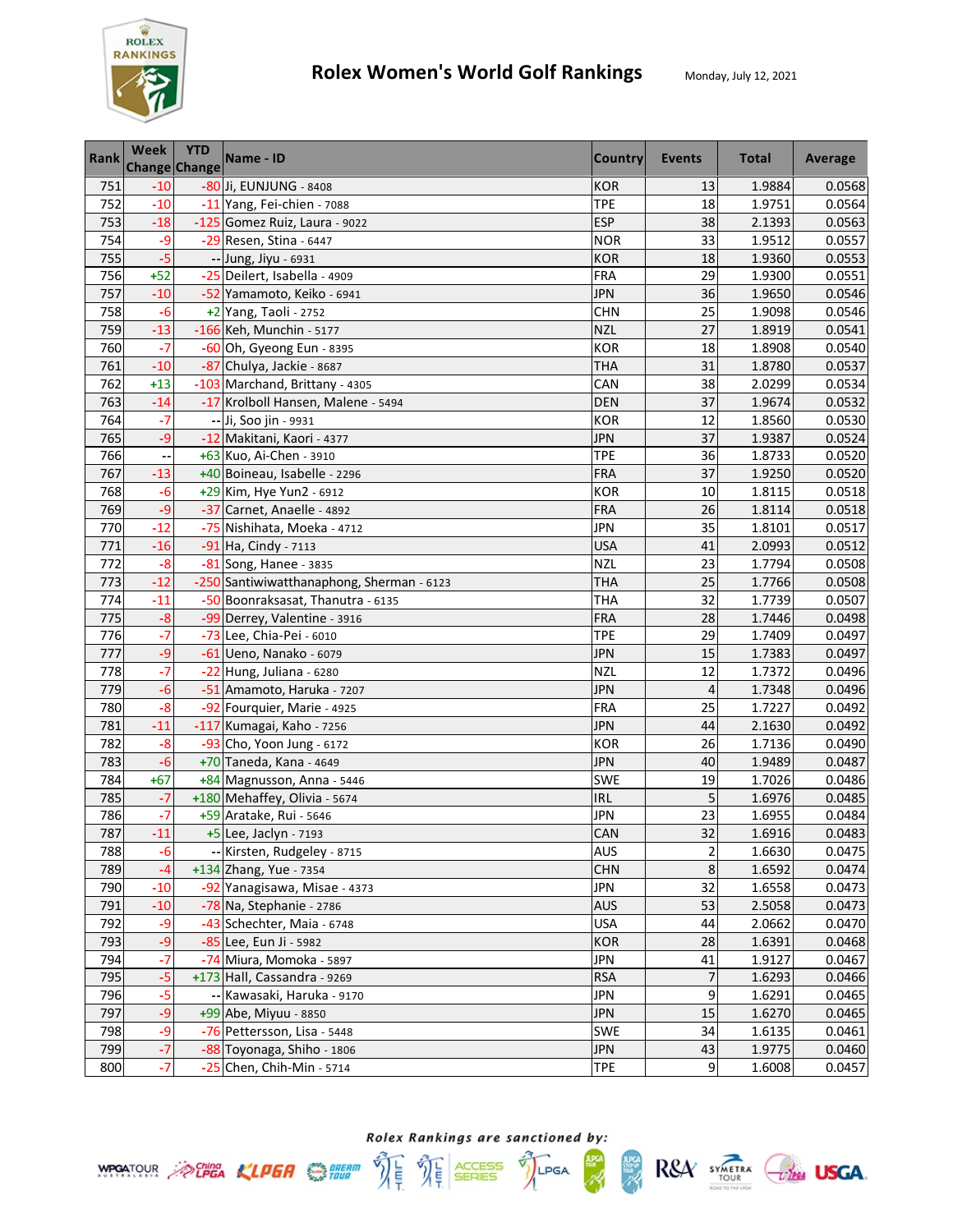

| Rank | <b>Week</b> | <b>YTD</b><br>Change Change | Name - ID                         | <b>Country</b> | Events         | <b>Total</b> | Average |
|------|-------------|-----------------------------|-----------------------------------|----------------|----------------|--------------|---------|
| 801  | -6          |                             | +18 Gainer, Cara - 8620           | <b>ENG</b>     | 12             | 1.5922       | 0.0455  |
| 802  | $-8$        |                             | -156 Chang, Tzu-Yi - 6054         | <b>TPE</b>     | 17             | 1.5734       | 0.0450  |
| 803  | $-6$        |                             | +288 Nii, Yuka - 8606             | <b>JPN</b>     | $\overline{4}$ | 1.5698       | 0.0449  |
| 804  | $-8$        |                             | -77 Li, Jiayun - 3111             | <b>CHN</b>     | 17             | 1.5691       | 0.0448  |
| 805  | $-19$       |                             | -142 Yamaguchi, Suzuka - 5553     | <b>JPN</b>     | 36             | 1.6082       | 0.0447  |
| 806  | $-5$        |                             | $-96$ ye-been, sohn - 6778        | <b>KOR</b>     | 7              | 1.5541       | 0.0444  |
| 807  | $-5$        |                             | -35 Migliaccio, Emilia - 8874     | <b>USA</b>     | 3              | 1.5515       | 0.0443  |
| 808  | -9          |                             | -104 Kim, August - 7136           | <b>USA</b>     | 42             | 1.8577       | 0.0442  |
| 809  | $-4$        |                             | +206 Martin, Marta - 8960         | <b>ESP</b>     | 32             | 1.5470       | 0.0442  |
| 810  | $-12$       |                             | -108 Raksachat, Nanthikarn - 4709 | <b>THA</b>     | 25             | 1.5438       | 0.0441  |
| 811  | $-11$       |                             | -96 Chen, Meng Chu - 4675         | <b>TPE</b>     | 34             | 1.5353       | 0.0439  |
| 812  | $-9$        |                             | -77 Shepherd, Erica - 6966        | <b>USA</b>     | 4              | 1.5339       | 0.0438  |
| 813  | $+59$       |                             | +121 Kim, Seoyoon - 9405          | <b>KOR</b>     | 6              | 1.5278       | 0.0437  |
| 814  | $-8$        |                             | -93 Leander, My - 7011            | SWE            | 18             | 1.5207       | 0.0434  |
| 815  | $-6$        |                             | +91 Iwai, Chisato - 8814          | <b>JPN</b>     | 9              | 1.5192       | 0.0434  |
| 816  | $-5$        |                             | +175 Plasencia, Regina - 3515     | <b>MEX</b>     | 29             | 1.5181       | 0.0434  |
| 817  | $-13$       |                             | -149 Persson, Cajsa - 5447        | SWE            | 19             | 1.5145       | 0.0433  |
| 818  | $-11$       |                             | -99 Moosmann, Elena - 8416        | SUI            | 9              | 1.5117       | 0.0432  |
| 819  | $-9$        |                             | -28 Lee, Ilhee - 579              | <b>KOR</b>     | $\overline{2}$ | 1.5090       | 0.0431  |
| 820  | $-7$        |                             | +330 Coffa, Pasqualle - 8690      | <b>NED</b>     | 32             | 1.4991       | 0.0428  |
| 821  | $+45$       |                             | +101 Coleman, Kristin - 6223      | <b>USA</b>     | 46             | 1.9536       | 0.0425  |
| 822  | $-7$        |                             | +18 Aoyama, Kaori - 1134          | <b>JPN</b>     | 29             | 1.4845       | 0.0424  |
| 823  | $+120$      |                             | +77 Blackman, Georgina - 7230     | <b>ENG</b>     | 15             | 1.4764       | 0.0422  |
| 824  | $-10$       |                             | -66 Seto, Mizuki - 5933           | <b>JPN</b>     | 32             | 1.4708       | 0.0420  |
| 825  | $-13$       |                             | -55 Abe, Lakareber - 8908         | <b>USA</b>     | 45             | 1.8847       | 0.0419  |
| 826  | $-8$        |                             | -81 Evans, Sian - 7234            | ENG            | 26             | 1.4557       | 0.0416  |
| 827  | $-5$        |                             | -115 Pressel, Madison - 5264      | <b>USA</b>     | 38             | 1.5716       | 0.0414  |
| 828  | $-8$        |                             | -80 Sakuma, Shuri - 8632          | <b>JPN</b>     | 6              | 1.4467       | 0.0413  |
| 829  | $-10$       |                             | -103 Bringner, Sofie - 6956       | <b>SWE</b>     | 17             | 1.4396       | 0.0411  |
| 830  | $-14$       |                             | -57 Yoo, Katie - 9070             | <b>USA</b>     | 42             | 1.7229       | 0.0410  |
| 831  | $-8$        |                             | -5 Macdonald, Gabriele - 6882     | SCO            | 26             | 1.4343       | 0.0410  |
| 832  | $-11$       |                             | -64 Pano, Alexa - 6969            | <b>USA</b>     | 11             | 1.4325       | 0.0409  |
| 833  | $-16$       |                             | $-167$ Lee, Seon Hwa - 616        | <b>KOR</b>     | 33             | 1.4204       | 0.0406  |
| 834  | $-10$       |                             | -54 Reynolds, Jean - 3165         | <b>USA</b>     | 40             | 1.6221       | 0.0406  |
| 835  | $-10$       |                             | -95 Lee, Eu Ddeum - 4241          | <b>KOR</b>     | 18             | 1.4170       | 0.0405  |
| 836  | -6          |                             | +408 Muehlbauer, Katharina - 8417 | <b>AUT</b>     | $\overline{7}$ | 1.4072       | 0.0402  |
| 837  | $-11$       |                             | +7 Chen, Siyan - 9362             | <b>CHN</b>     | 9              | 1.4061       | 0.0402  |
| 838  | $+71$       |                             | +40 Naveed, Hira - 6242           | AUS            | 17             | 1.4011       | 0.0400  |
| 839  | $-12$       |                             | -75 Chiu, Lynn - 4058             | <b>TPE</b>     | 31             | 1.3927       | 0.0398  |
| 840  | $-11$       |                             | +41 Gimmy, Verena - 8691          | GER            | 22             | 1.3925       | 0.0398  |
| 841  | $-10$       |                             | +137 Stormo, Karoline - 6449      | <b>NOR</b>     | 11             | 1.3863       | 0.0396  |
| 842  | $-14$       |                             | -85 HUANG, Erica - 6571           | <b>TPE</b>     | 12             | 1.3856       | 0.0396  |
| 843  | $-11$       |                             | -28 Paltrinieri, Emilie - 9892    | <b>ITA</b>     | 1              | 1.3720       | 0.0392  |
| 844  | $-7$        |                             | +113 Dambaugh, Katelyn - 7141     | <b>USA</b>     | 16             | 1.3565       | 0.0388  |
| 845  | $-10$       |                             | $+24$ Chen, Ling-Jie - 6681       | <b>TPE</b>     | 14             | 1.3487       | 0.0385  |
| 846  | $-10$       |                             | -72 Mehmet, Inci - 5529           | <b>ENG</b>     | 16             | 1.3461       | 0.0385  |
| 847  | $-13$       |                             | -96 Plucksataporn, Titiya - 1031  | <b>THA</b>     | 18             | 1.3422       | 0.0383  |
| 848  | $-10$       |                             | +39 Yamamoto, Kaori - 1970        | JPN            | 27             | 1.3378       | 0.0382  |
| 849  | $+38$       |                             | +23 Totland, Taylor - 7105        | <b>USA</b>     | 31             | 1.3374       | 0.0382  |
| 850  | $-2$        |                             | +294 Noja, Chiara - 9875          | ENG            | 3              | 1.3049       | 0.0373  |



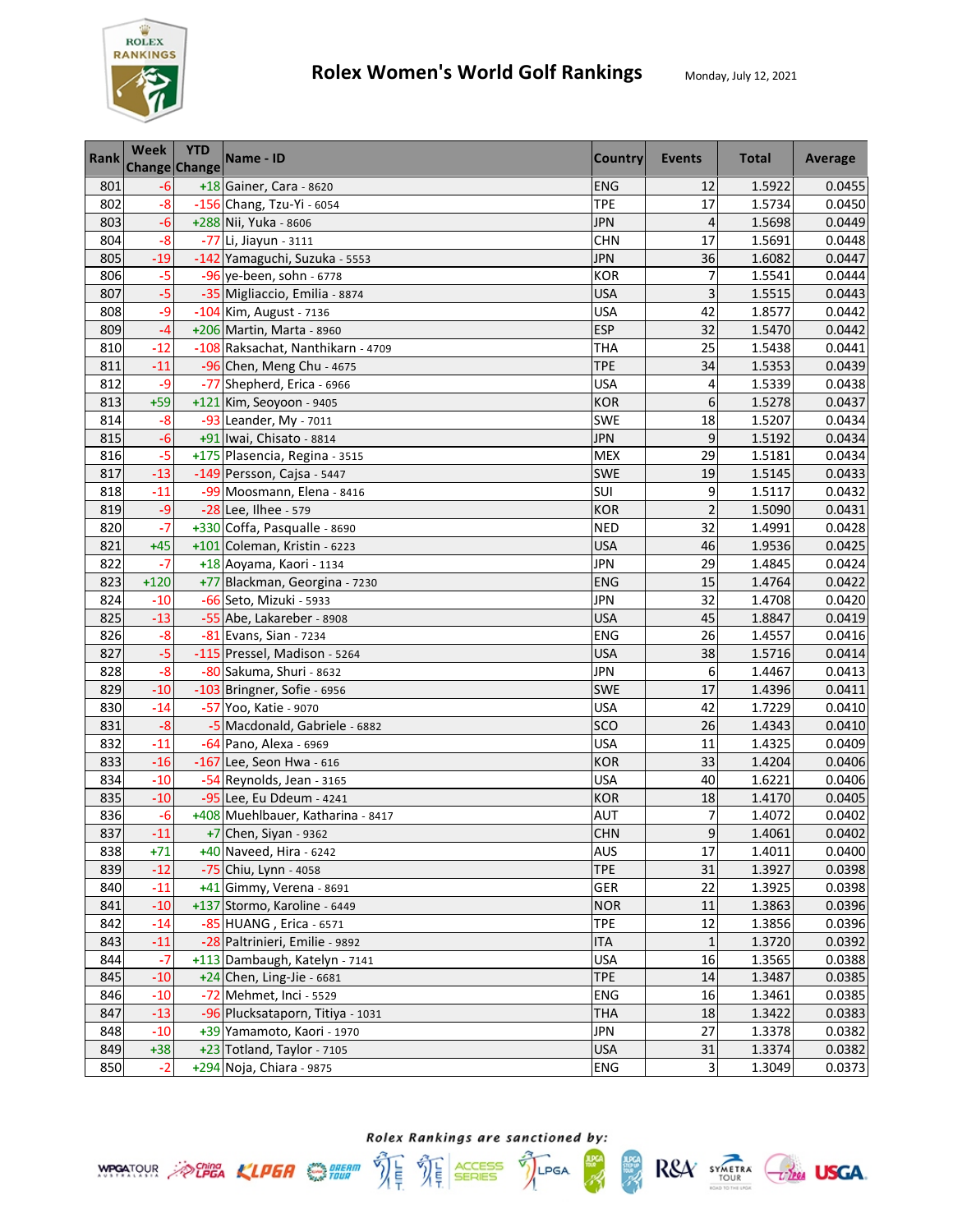

| <b>Rank</b> | <b>Week</b> | <b>YTD</b><br><b>Change Change</b> | Name - ID                               | <b>Country</b> | Events         | <b>Total</b> | Average |
|-------------|-------------|------------------------------------|-----------------------------------------|----------------|----------------|--------------|---------|
| 851         | $-10$       |                                    | -68 Stahle, Louise - 1686               | <b>SWE</b>     | 33             | 1.2989       | 0.0371  |
| 852         | $-10$       |                                    | -122 Utama, Aunchisa - 4713             | <b>THA</b>     | 16             | 1.2974       | 0.0371  |
| 853         | $-9$        |                                    | -90 Nakano, Erika - 8390                | <b>JPN</b>     | 21             | 1.2955       | 0.0370  |
| 854         | $-8$        |                                    | -92 Ohbayashi, Nao - 7241               | <b>JPN</b>     | 9              | 1.2937       | 0.0370  |
| 855         | $-8$        |                                    | $-13$ Lai, Yi-Ting - 6140               | <b>TPE</b>     | 23             | 1.2912       | 0.0369  |
| 856         | $-13$       |                                    | -63 Clyburn, Holly - 4634               | ENG            | 41             | 1.5103       | 0.0368  |
| 857         | $-17$       |                                    | +230 Kitamura, Hibiki - 4033            | <b>JPN</b>     | 38             | 1.3963       | 0.0367  |
| 858         | -9          |                                    | -49 Johnson, Trish - 321                | ENG            | 16             | 1.2767       | 0.0365  |
| 859         | $-14$       |                                    | -186 Wirairungrueng, Ploychompoo - 6047 | <b>THA</b>     | 29             | 1.2723       | 0.0364  |
| 860         | $-10$       |                                    | -12 LaCrosse, Cindy - 3535              | <b>USA</b>     | 18             | 1.2697       | 0.0363  |
| 861         | $-4$        |                                    | +142 Ishikawa, Yoko - 4074              | <b>JPN</b>     | 32             | 1.2671       | 0.0362  |
| 862         | $-7$        |                                    | -57 Fan, shuangshuang - 9620            | <b>CHN</b>     | 8              | 1.2661       | 0.0362  |
| 863         | $-5$        |                                    | -43 Lee, Jae Yoon - 8838                | <b>KOR</b>     | 17             | 1.2568       | 0.0359  |
| 864         | $-11$       |                                    | -76 Phuntumabamrung, Punpaka - 6048     | <b>THA</b>     | 30             | 1.2564       | 0.0359  |
| 865         | $-9$        |                                    | $-99$ Uy, Daniella - 6360               | PHI            | $\overline{7}$ | 1.2535       | 0.0358  |
| 866         | $-12$       |                                    | -123 Mounchoo, Pattaraporn - 6801       | <b>THA</b>     | 15             | 1.2484       | 0.0357  |
| 867         | $-4$        |                                    | -96 Yoshino, Akane - 4338               | <b>JPN</b>     | 43             | 1.5324       | 0.0356  |
| 868         | -9          |                                    | -109 Sadoyama, Riri - 6707              | <b>JPN</b>     | 10             | 1.2437       | 0.0355  |
| 869         | $-9$        |                                    | -90 Phaewchimplee, Wad - 8778           | <b>THA</b>     | 24             | 1.2393       | 0.0354  |
| 870         | -9          |                                    | +31 Ko, JI U - 9374                     | <b>KOR</b>     | 6              | 1.2348       | 0.0353  |
| 871         | $-7$        |                                    | -44 Jaengkit, Chorphaka - 6644          | <b>THA</b>     | 34             | 1.2147       | 0.0347  |
| 872         | $-5$        |                                    | +116 Park, Juyoung5 - 4108              | <b>KOR</b>     | 24             | 1.2135       | 0.0347  |
| 873         | $-8$        |                                    | -59 Ladgratok, Mookharin - 5287         | <b>THA</b>     | 30             | 1.2122       | 0.0346  |
| 874         | $-6$        |                                    | +161 Chen, Cih-Hui - 5713               | <b>TPE</b>     | 25             | 1.2105       | 0.0346  |
| 875         | $-5$        |                                    | -42 An, Keun Yeong - 4515               | <b>KOR</b>     | 18             | 1.2104       | 0.0346  |
| 876         | $-1$        |                                    | -- Kaur, Gurleen - 10023                | <b>USA</b>     | $\mathbf{1}$   | 1.2000       | 0.0343  |
| 877         | $-6$        |                                    | -101 Avanzo, Stefania - 4379            | <b>ITA</b>     | 23             | 1.1949       | 0.0341  |
| 878         | $-16$       |                                    | -211 Baek, Jihee - 5878                 | <b>KOR</b>     | 28             | 1.1846       | 0.0338  |
| 879         | $-6$        |                                    | -75 Chen, I-Wen - 3786                  | <b>TPE</b>     | 34             | 1.1818       | 0.0338  |
| 880         | $-1$        |                                    | +12 Zhao, Zhimeng - 8412                | <b>CHN</b>     | 13             | 1.1770       | 0.0336  |
| 881         | $+126$      |                                    | +92 Kukkonen, Karina - 8458             | <b>FIN</b>     | 18             | 1.1759       | 0.0336  |
| 882         | $-6$        |                                    | -97 Chaves, Milagros - 9018             | PAR            | 33             | 1.1709       | 0.0335  |
| 883         | -9          |                                    | -291 Webb, Karrie - 1888                | <b>AUS</b>     | 11             | 1.1706       | 0.0334  |
| 884         | $-7$        |                                    | -89 Piyapattra, Michelle - 5988         | <b>USA</b>     | 42             | 1.4029       | 0.0334  |
| 885         | $-5$        |                                    | -141 Takagi, Mei - 6702                 | <b>JPN</b>     | 47             | 1.5699       | 0.0334  |
| 886         | $-4$        |                                    | +57 Sato, Emi - 4679                    | <b>JPN</b>     | 34             | 1.1636       | 0.0332  |
| 887         | $-6$        |                                    | -89 Andre, Lucie - 2298                 | <b>FRA</b>     | 33             | 1.1561       | 0.0330  |
| 888         | $-5$        |                                    | -54 Pan, Jiehong - 9212                 | <b>CHN</b>     | 13             | 1.1535       | 0.0330  |
| 889         | $-5$        |                                    | +23 Hsu, Huai-Chien - 8780              | <b>TPE</b>     | 16             | 1.1471       | 0.0328  |
| 890         | -4          |                                    | +120 Lemieux, Gabby - 8963              | <b>USA</b>     | 22             | 1.1413       | 0.0326  |
| 891         | $-6$        |                                    | -14 Gustafsson Spaang, Frida - 4938     | SWE            | 30             | 1.1347       | 0.0324  |
| 892         | $-4$        |                                    | +234 Kameda, Airi - 5966                | <b>JPN</b>     | 43             | 1.3930       | 0.0324  |
| 893         |             |                                    | -- LEE, JIHYUN - 9927                   | <b>KOR</b>     | $\overline{2}$ | 1.1210       | 0.0320  |
| 894         | $-3$        |                                    | -59 Kauffmann, Carolin - 9225           | GER            | 28             | 1.1162       | 0.0319  |
| 895         | $-3$        |                                    | -31 Turner, Jane - 3691                 | <b>SCO</b>     | 25             | 1.1102       | 0.0317  |
| 896         | $-6$        |                                    | -129 Khamborn, Chakansim - 8601         | <b>THA</b>     | 11             | 1.1041       | 0.0315  |
| 897         | --          |                                    | -- LEE, Jung Woo - 9932                 | <b>KOR</b>     | 13             | 1.0945       | 0.0313  |
| 898         | -9          |                                    | -169 Del Rosario, Pauline - 6844        | PHI            | 10             | 1.0933       | 0.0312  |
| 899         | $-5$        |                                    | -17 Yamada, Narumi - 4269               | <b>JPN</b>     | 31             | 1.0912       | 0.0312  |
| 900         | $-4$        |                                    | +74 Yang, Jiaxin - 4071                 | <b>CHN</b>     | 21             | 1.0881       | 0.0311  |

**ANG**<br>SEBRE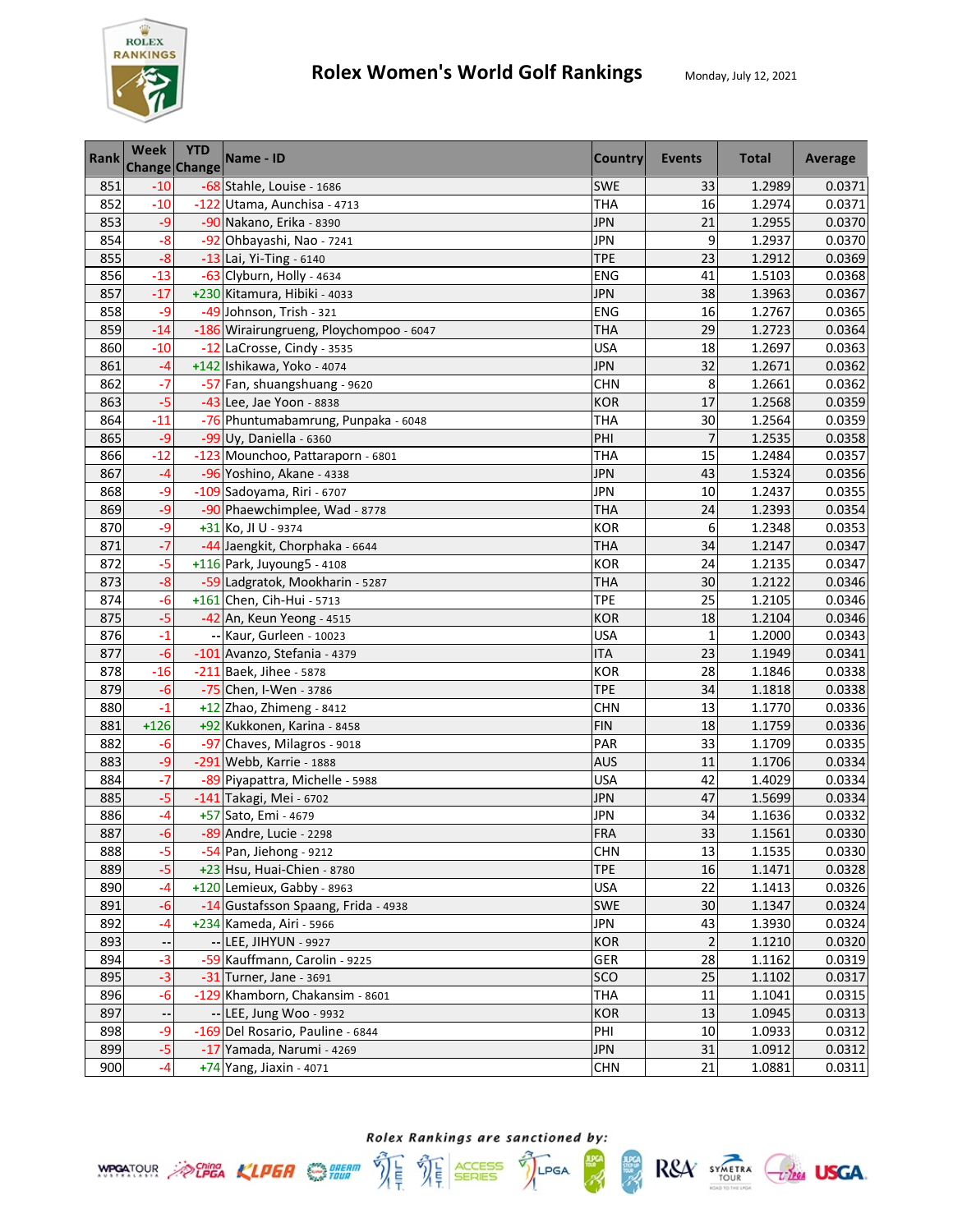

| Rank | <b>Week</b><br>Change Change | <b>YTD</b> | Name - ID                        | <b>Country</b> | Events         | <b>Total</b> | Average |
|------|------------------------------|------------|----------------------------------|----------------|----------------|--------------|---------|
| 901  | $+1$                         |            | +127 Satoh, Yasuko - 1571        | <b>JPN</b>     | 33             | 1.0797       | 0.0308  |
| 902  | $-1$                         |            | +173 Yang, Fang - 8912           | <b>CHN</b>     | 19             | 1.0785       | 0.0308  |
| 903  | -4                           |            | -42 Zhang, Jingwen - 6390        | <b>CHN</b>     | 19             | 1.0717       | 0.0306  |
| 904  | -4                           |            | -91 Chen, Doris - 4301           | <b>TPE</b>     | 17             | 1.0643       | 0.0304  |
| 905  |                              |            | +175 Ji, Yuai - 9621             | <b>CHN</b>     | 7              | 1.0635       | 0.0304  |
| 906  | $-8$                         |            | -129 Siriprakob, Chatpara - 6846 | <b>THA</b>     | 24             | 1.0629       | 0.0304  |
| 907  | $-12$                        |            | -153 Pramphun, Kultida - 9153    | <b>THA</b>     | $\overline{4}$ | 1.0602       | 0.0303  |
| 908  | $-1$                         |            | +219 Kim, Soo Bin - 5488         | <b>KOR</b>     | 23             | 1.0592       | 0.0303  |
| 909  | $-5$                         |            | -25 Wu, Yi-Ching - 5425          | <b>TPE</b>     | 29             | 1.0578       | 0.0302  |
| 910  | $-7$                         |            | -60 Cai, Danlin - 8548           | <b>CHN</b>     | 16             | 1.0538       | 0.0301  |
| 911  | $-5$                         |            | -48 Guo, Caizhu - 3417           | <b>CHN</b>     | 18             | 1.0516       | 0.0300  |
| 912  |                              |            | -- Kim, Hani - 8867              | <b>KOR</b>     | 7              | 1.0470       | 0.0299  |
| 913  | $-3$                         |            | -40 Qin, Min - 8765              | <b>CHN</b>     | 18             | 1.0410       | 0.0297  |
| 914  |                              |            | -- Kim, Stella - 8836            | <b>KOR</b>     | 3              | 1.0275       | 0.0294  |
| 915  | $+3$                         |            | +263 Oshiro, Minami - 3920       | <b>JPN</b>     | 19             | 1.0273       | 0.0294  |
| 916  | $-3$                         |            | -58 Sims, Sierra - 5838          | <b>USA</b>     | 42             | 1.2302       | 0.0293  |
| 917  | $-2$                         |            | -61 Peronnin, Emie - 5040        | FRA            | 33             | 1.0245       | 0.0293  |
| 918  | $-2$                         |            | +146 Liang, Yi-Lin - 5922        | <b>TPE</b>     | 25             | 1.0200       | 0.0291  |
| 919  | $-11$                        |            | -80 McCurdy, Lindsey - 8747      | <b>USA</b>     | 38             | 1.1001       | 0.0290  |
| 920  | $-1$                         |            | -104 Kim, So Young - 2537        | <b>KOR</b>     | 21             | 1.0067       | 0.0288  |
| 921  | $-1$                         |            | -93 Kon, Ayana - 6706            | <b>JPN</b>     | 25             | 1.0027       | 0.0286  |
| 922  | $-1$                         |            | -91 Martinez Bernal, Piti - 5831 | <b>ESP</b>     | 30             | 0.9953       | 0.0284  |
| 923  | --                           |            | +25 Hill, Nannette - 183         | <b>USA</b>     | 43             | 1.2211       | 0.0284  |
| 924  | $-2$                         |            | -92 Ji, Yifan - 6391             | <b>CHN</b>     | 19             | 0.9931       | 0.0284  |
| 925  |                              |            | -73 Kotake, Rino - 4106          | <b>JPN</b>     | 30             | 0.9818       | 0.0281  |
| 926  | $+3$                         |            | -- An, su bin - 5788             | <b>KOR</b>     | 11             | 0.9805       | 0.0280  |
| 927  | $-3$                         |            | -103 Tan, Amanda - 5603          | SIN            | 17             | 0.9785       | 0.0280  |
| 928  | $-11$                        |            | -190 Escuriola, Natalia - 5562   | <b>ESP</b>     | 21             | 0.9782       | 0.0279  |
| 929  | $-3$                         |            | -40 Sanz Barrio, Patricia - 4667 | <b>ESP</b>     | 44             | 1.2238       | 0.0278  |
| 930  | $-3$                         |            | -70 Varma, Anika - 8654          | <b>IND</b>     | $\overline{2}$ | 0.9704       | 0.0277  |
| 931  | $-3$                         |            | -- Hori, Natsuka - 2747          | <b>JPN</b>     | 31             | 0.9703       | 0.0277  |
| 932  | $-2$                         |            | +60 Li, Dongmei - 9285           | <b>CHN</b>     | 18             | 0.9702       | 0.0277  |
| 933  |                              |            | +141 Kuwaki, Shiho - 9146        | <b>JPN</b>     | 5              | 0.9600       | 0.0274  |
| 934  | $-2$                         |            | +29 Hanada, Karin - 9702         | <b>JPN</b>     | 4              | 0.9568       | 0.0273  |
| 935  | $-24$                        |            | -336 lijima, Akane - 249         | <b>JPN</b>     | 17             | 0.9518       | 0.0272  |
| 936  | $-5$                         |            | -85 Kim, chan mee - 6404         | <b>KOR</b>     | 18             | 0.9499       | 0.0271  |
| 937  | $-3$                         |            | -99 Vlasinova, Katerina - 5471   | <b>CZE</b>     | 25             | 0.9434       | 0.0270  |
| 938  | $-3$                         |            | -120 Carter, Dori - 2196         | <b>USA</b>     | 22             | 0.9421       | 0.0269  |
| 939  | $-3$                         |            | -60 Laklalech, Ines - 9417       | <b>MAR</b>     | 5              | 0.9410       | 0.0269  |
| 940  | $-1$                         |            | -60 Tsuchida, Sayaka - 3729      | <b>JPN</b>     | 37             | 0.9832       | 0.0266  |
| 941  | $-3$                         |            | $-105$ Seo, Jihyun - 7368        | <b>KOR</b>     | 16             | 0.9169       | 0.0262  |
| 942  | $-2$                         |            | -31 Matthews, Brooke - 9797      | <b>USA</b>     | 1              | 0.9137       | 0.0261  |
| 943  | $+1$                         |            | +273 Stavnar, Madelene - 7190    | <b>NOR</b>     | 18             | 0.9034       | 0.0258  |
| 944  | $-7$                         |            | -70 Lee, Amy - 9100              | <b>USA</b>     | 37             | 0.9469       | 0.0256  |
| 945  | $-4$                         |            | -167 Nakayama, Mina - 2592       | <b>JPN</b>     | 27             | 0.8853       | 0.0253  |
| 946  | $+4$                         |            | -- Macnab, Caitlyn - 10011       | <b>RSA</b>     | $\overline{c}$ | 0.8850       | 0.0253  |
| 947  | $+61$                        |            | +273 Fear, Natasha - 6935        | <b>ESP</b>     | 28             | 0.8835       | 0.0252  |
| 948  | $-6$                         |            | -159 Luo, Ying - 5455            | <b>CHN</b>     | 13             | 0.8782       | 0.0251  |
| 949  | $-1$                         |            | -39 Meng, Lin - 4778             | <b>CHN</b>     | 21             | 0.8767       | 0.0250  |
| 950  | $-4$                         |            | -52 Lee, Soo Jin - 3817          | <b>KOR</b>     | 22             | 0.8758       | 0.0250  |



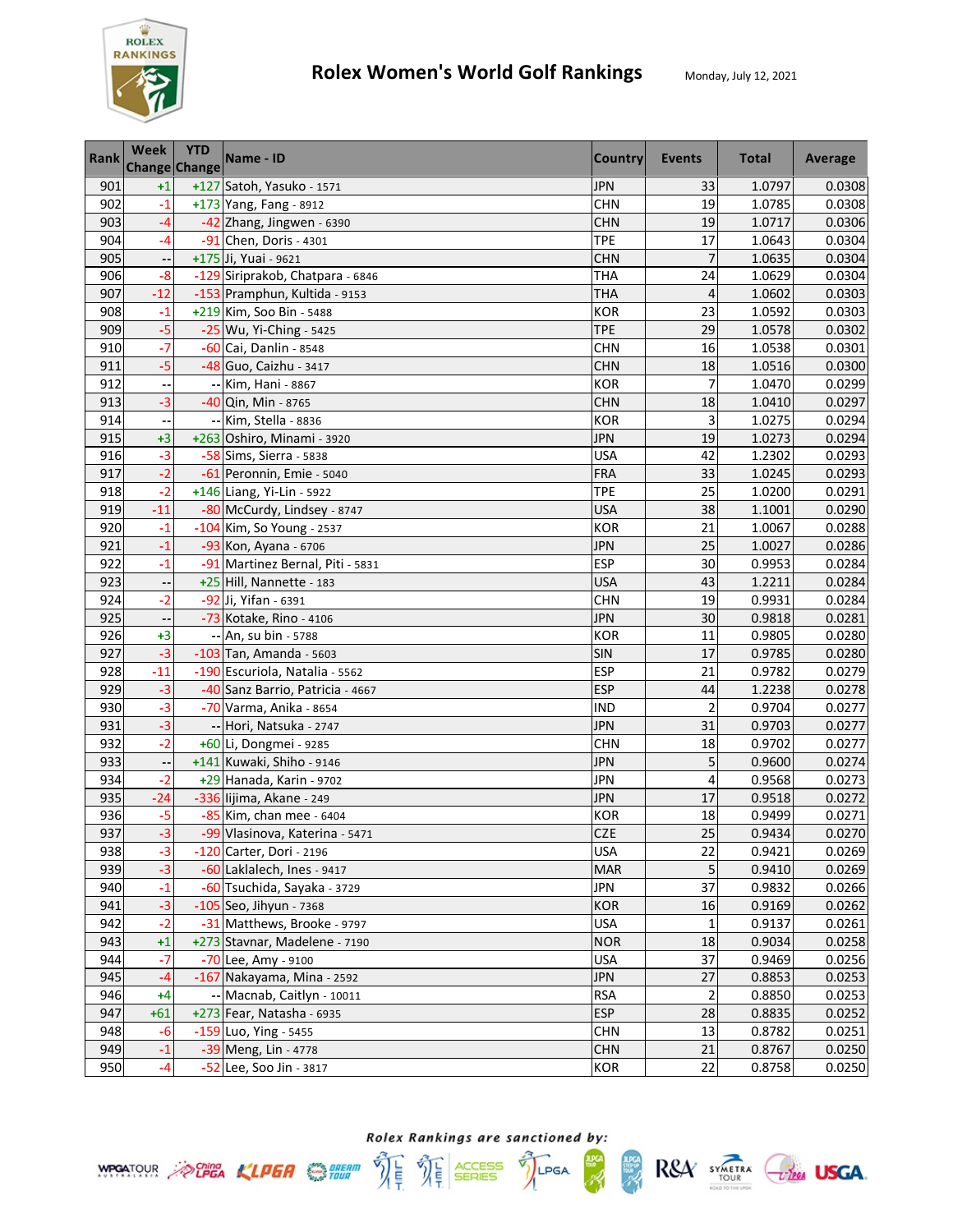

| Rank | Week   | <b>YTD</b><br><b>Change Change</b> | Name - ID                         | <b>Country</b> | Events                  | <b>Total</b> | Average |
|------|--------|------------------------------------|-----------------------------------|----------------|-------------------------|--------------|---------|
| 951  | $-6$   |                                    | -84 Dittrich, Luisa - 6528        | <b>GER</b>     | 21                      | 0.8716       | 0.0249  |
| 952  | $-1$   |                                    | -38 Shipley, Gabrielle - 5861     | <b>USA</b>     | 13                      | 0.8709       | 0.0249  |
| 953  | $-6$   |                                    | -12 Lewis, Amelia - 3522          | <b>USA</b>     | 42                      | 1.0439       | 0.0249  |
| 954  | +306   |                                    | -- Bae, Su Yeon - 10009           | <b>KOR</b>     | 10                      | 0.8650       | 0.0247  |
| 955  | $-1$   |                                    | -67 Alonso, Emilie - 2989         | <b>FRA</b>     | 30                      | 0.8581       | 0.0245  |
| 956  | $-3$   |                                    | -66 Troyanovich, Samantha - 3652  | <b>USA</b>     | 42                      | 1.0270       | 0.0245  |
| 957  | $-8$   |                                    | -98 Baik, Ji Eun - 9102           | <b>KOR</b>     | 39                      | 0.9445       | 0.0242  |
| 958  | $-3$   |                                    | -18 Kaui, Alexandra - 5377        | USA            | 28                      | 0.8421       | 0.0241  |
| 959  | $-3$   |                                    | +75 Tukiainen, Emilia - 6020      | <b>FIN</b>     | 8                       | 0.8387       | 0.0240  |
| 960  | $+2$   |                                    | +267 Sanford, Karah - 6893        | <b>USA</b>     | 29                      | 0.8296       | 0.0237  |
| 961  | $-2$   |                                    | +110 Park, Kum-Kang - 9297        | <b>KOR</b>     | 16                      | 0.8280       | 0.0237  |
| 962  | $+2$   |                                    | +211 Yan, Panpan - 3375           | <b>CHN</b>     | 12                      | 0.8271       | 0.0236  |
| 963  | $-11$  |                                    | -208 Yang, Soo-Jin - 2964         | <b>KOR</b>     | 14                      | 0.8268       | 0.0236  |
| 964  | $+1$   |                                    | +122 Kozeluhova, Tereza - 8491    | CZE            | 13                      | 0.8238       | 0.0235  |
| 965  | $-8$   |                                    | -140 Lee, Esther - 589            | <b>KOR</b>     | 33                      | 0.8210       | 0.0235  |
| 966  | $-5$   |                                    | +226 Bunque, Stephanie - 6232     | <b>AUS</b>     | 5                       | 0.8202       | 0.0234  |
| 967  | $-7$   |                                    | -91 Pimpadsorn, Sangkaro - 3109   | <b>THA</b>     | 20                      | 0.8136       | 0.0232  |
| 968  | $-2$   |                                    | +21 Wong, Andrea - 7068           | <b>USA</b>     | 33                      | 0.8127       | 0.0232  |
| 969  | $+3$   |                                    | -- Gulbis, Natalie - 90           | <b>USA</b>     | 16                      | 0.8084       | 0.0231  |
| 970  | $+3$   |                                    | -- KONG, Ga Yeon - 10043          | <b>KOR</b>     | $\mathbf{1}$            | 0.8075       | 0.0231  |
| 971  | $-8$   |                                    | -114 Sepmoree, Katelyn - 5631     | <b>USA</b>     | 29                      | 0.8049       | 0.0230  |
| 972  | $-5$   |                                    | -149 Chutichai, Porani - 2250     | THA            | 25                      | 0.8027       | 0.0229  |
| 973  | $-3$   |                                    | -35 Narisawa, Yumi - 9867         | JPN            | $\mathbf{1}$            | 0.8010       | 0.0229  |
| 974  | $-3$   |                                    | -35 Hamasaki, Mirai - 9126        | <b>JPN</b>     | 4                       | 0.8010       | 0.0229  |
| 975  | $+76$  |                                    | +386 Ezawa, Aya - 4561            | <b>JPN</b>     | 26                      | 0.7956       | 0.0227  |
| 976  | $-7$   |                                    | -91 Lee, Ye Seul - 6170           | <b>KOR</b>     | 17                      | 0.7942       | 0.0227  |
| 977  | $-9$   |                                    | -115 Benvenuto, Brittany - 4174   | <b>USA</b>     | 33                      | 0.7932       | 0.0227  |
| 978  | $+179$ |                                    | -- Kim, Minju - 8636              | <b>KOR</b>     | $\overline{c}$          | 0.7750       | 0.0221  |
| 979  | $-5$   |                                    | -86 Phudthipinij, Dolnapa - 6132  | <b>THA</b>     | 17                      | 0.7681       | 0.0219  |
| 980  | $-5$   |                                    | -83 Hyun, Eun Ji - 4592           | <b>KOR</b>     | 3                       | 0.7651       | 0.0219  |
| 981  | $-4$   |                                    | -87 Koh, Sock Hwee - 2274         | SIN            | 35                      | 0.7604       | 0.0217  |
| 982  | $-4$   |                                    | +332 Sakuma, Ayame - 7215         | <b>JPN</b>     | 29                      | 0.7597       | 0.0217  |
| 983  | $-3$   |                                    | -62 Sakamoto, Nicole - 5630       | <b>USA</b>     | 37                      | 0.8012       | 0.0217  |
| 984  | $-8$   |                                    | -114 Nilsson, Sarah - 5510        | SWE            | 28                      | 0.7444       | 0.0213  |
| 985  | $+122$ |                                    | -- Keum, Na Eun - 6924            | <b>KOR</b>     | 3                       | 0.7425       | 0.0212  |
| 986  | -4     |                                    | -- KIM, MINSUN - 9925             | <b>KOR</b>     | 4                       | 0.7410       | 0.0212  |
| 987  | $-8$   |                                    | -96 Lee, Tai-Ling - 5917          | <b>TPE</b>     | 27                      | 0.7369       | 0.0211  |
| 988  | $-30$  |                                    | -407 Benyapa, Niphatsophon - 6507 | <b>THA</b>     | 17                      | 0.7329       | 0.0209  |
| 989  | $+235$ |                                    | +180 Srinivasan, Natalie - 8499   | <b>USA</b>     | 10                      | 0.7324       | 0.0209  |
| 990  | -9     |                                    | -95 Suzuki, Ayaka - 7064          | <b>JPN</b>     | 6                       | 0.7313       | 0.0209  |
| 991  | $-8$   |                                    | +82 Okada, Konoha - 6991          | <b>JPN</b>     | 5                       | 0.7267       | 0.0208  |
| 992  | $-6$   |                                    | -- Yun, Hye rim - 9982            | <b>KOR</b>     | 6                       | 0.7241       | 0.0207  |
| 993  | $-9$   |                                    | -47 Welch, Jessica - 7067         | <b>USA</b>     | 20                      | 0.7190       | 0.0205  |
| 994  | -9     |                                    | -92 Kawasaki, Shiho - 6414        | <b>JPN</b>     | 40                      | 0.8143       | 0.0204  |
| 995  | $-7$   |                                    | -- Minayoshi, Asuka - 6849        | <b>JPN</b>     | $\mathbf{1}$            | 0.7088       | 0.0203  |
| 996  | -9     |                                    | -78 Madan, Astha - 9039           | <b>IND</b>     | 25                      | 0.7068       | 0.0202  |
| 997  | $-2$   |                                    | -- Hong, Jin Young2 - 10127       | <b>KOR</b>     | $\overline{\mathbf{c}}$ | 0.7000       | 0.0200  |
| 998  | $-2$   |                                    | +433 Chaucheprat, Yvie - 6370     | <b>FRA</b>     | 6                       | 0.7000       | 0.0200  |
| 999  | $-2$   |                                    | +386 Davies, Rosie - 5826         | <b>ENG</b>     | 17                      | 0.7000       | 0.0200  |
| 1000 | $-10$  |                                    | -58 Li, Gengshan - 7251           | <b>HKG</b>     | 18                      | 0.6974       | 0.0199  |

**ANG**<br>SEBRE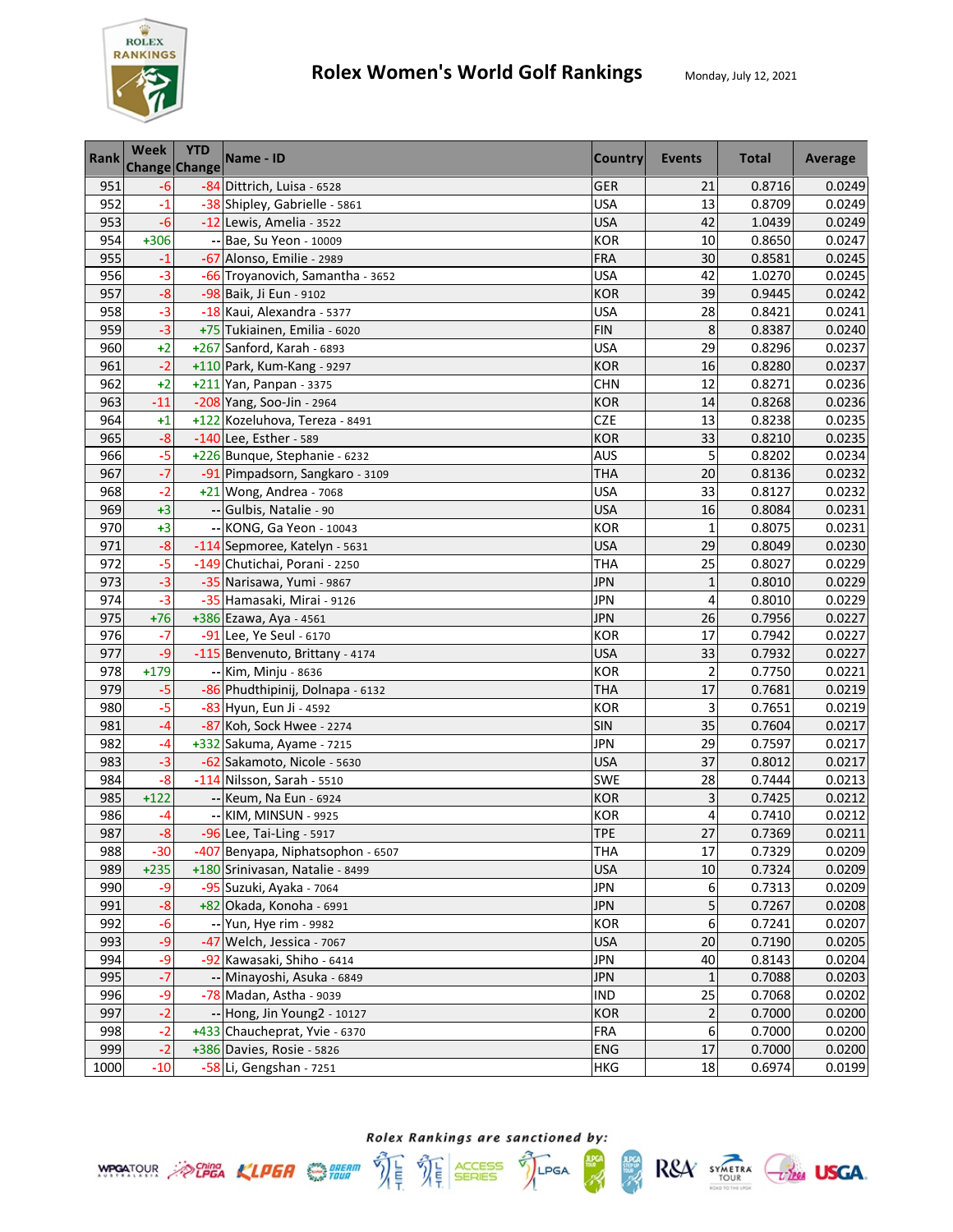

| Rank | <b>Week</b> | <b>YTD</b><br>Change Change | Name - ID                           | <b>Country</b> | Events         | <b>Total</b> | Average |
|------|-------------|-----------------------------|-------------------------------------|----------------|----------------|--------------|---------|
| 1001 | -8          |                             | -- Tsuruse, Kagetsu - 8617          | <b>JPN</b>     | $\overline{2}$ | 0.6955       | 0.0199  |
| 1002 | $-4$        |                             | -- Melgrati, Carolina - 10019       | <b>ITA</b>     | $\mathbf{1}$   | 0.6950       | 0.0199  |
| 1003 | $-12$       |                             | -87 Clews, Gemma - 5518             | ENG            | 16             | 0.6936       | 0.0198  |
| 1004 | $-10$       |                             | +53 Folke, Moa - 5365               | <b>SWE</b>     | 23             | 0.6935       | 0.0198  |
| 1005 | $-13$       |                             | -92 Leathem, Charlotte - 9033       | <b>ENG</b>     | 17             | 0.6922       | 0.0198  |
| 1006 | $-17$       |                             | -160 Chen, Min-Jou - 5718           | <b>TPE</b>     | 25             | 0.6900       | 0.0197  |
| 1007 | $-8$        |                             | -41 Lee, Hye ji - 7196              | <b>KOR</b>     | $\overline{4}$ | 0.6823       | 0.0195  |
| 1008 | $-8$        |                             | -49 Matsubara, Yumi - 4398          | JPN            | 17             | 0.6799       | 0.0194  |
| 1009 | $-8$        |                             | -54 Sambach, Amanda - 8834          | <b>USA</b>     | $\overline{2}$ | 0.6762       | 0.0193  |
| 1010 | $-8$        |                             | -35 Hansen, Line Toft - 9396        | <b>DEN</b>     | 13             | 0.6752       | 0.0193  |
| 1011 | $-6$        |                             | +5 Lin, Yezhou - 4769               | <b>CHN</b>     | 25             | 0.6736       | 0.0192  |
| 1012 |             |                             | -- Walker, Brynn - 6978             | <b>USA</b>     | 7              | 0.6729       | 0.0192  |
| 1013 | $-9$        |                             | -80 Mackova, Patricie - 8490        | CZE            | 9              | 0.6709       | 0.0192  |
| 1014 | $-8$        |                             | -33 ZHANG, Junyuan - 9790           | <b>CHN</b>     | 4              | 0.6667       | 0.0190  |
| 1015 | $-5$        |                             | $-91$ hyewon, shin - 9195           | <b>KOR</b>     | 25             | 0.6522       | 0.0186  |
| 1016 | $-5$        |                             | -96 Okamura, Yu - 4017              | <b>JPN</b>     | 15             | 0.6500       | 0.0186  |
| 1017 |             |                             | -- Ko, Ji Won - 9741                | <b>KOR</b>     | $\overline{c}$ | 0.6460       | 0.0185  |
| 1018 | $+257$      |                             | -- kim, gahee - 8840                | <b>KOR</b>     | 3              | 0.6450       | 0.0184  |
| 1019 | $-10$       |                             | -170 Jang, So Young - 5283          | <b>KOR</b>     | 6              | 0.6403       | 0.0183  |
| 1020 | $-7$        |                             | -35 Sugihara, Ayaka - 5868          | <b>JPN</b>     | 5              | 0.6400       | 0.0183  |
| 1021 | $-18$       |                             | -225 Srisawang, Nontaya - 1684      | THA            | 25             | 0.6394       | 0.0183  |
| 1022 | $-7$        |                             | +19 Saitoh, Yuko - 1548             | JPN            | 19             | 0.6378       | 0.0182  |
| 1023 | $-11$       |                             | -92 ONISHI, Yuri Jane - 7242        | JPN            | 10             | 0.6376       | 0.0182  |
| 1024 | -7          |                             | -107 Rozsa, Csicsi - 5545           | <b>HUN</b>     | 42             | 0.7644       | 0.0182  |
| 1025 | $-9$        |                             | +5 Tian, Qi - 6122                  | <b>CHN</b>     | 20             | 0.6319       | 0.0181  |
| 1026 | $-12$       |                             | -189 Yoo, Seung Yeon - 5679         | <b>KOR</b>     | 20             | 0.6268       | 0.0179  |
| 1027 | $-8$        |                             | +38 Meekers, Romy - 7213            | <b>NED</b>     | 11             | 0.6240       | 0.0178  |
| 1028 | $-8$        |                             | +38 Lin, Shu-lin - 9038             | <b>TPE</b>     | 16             | 0.6230       | 0.0178  |
| 1029 | $+162$      |                             | -- CHOE, Hye Jin2 - 9975            | <b>KOR</b>     | 4              | 0.6195       | 0.0177  |
| 1030 | -9          |                             | +28 Reynolds, Alivia - 9016         | <b>USA</b>     | 37             | 0.6542       | 0.0177  |
| 1031 | -9          |                             | -104 Sasahara, Yumi - 5650          | <b>JPN</b>     | 14             | 0.6119       | 0.0175  |
| 1032 | $-14$       |                             | $-161$ Welch, Kim - 2471            | <b>USA</b>     | 20             | 0.6095       | 0.0174  |
| 1033 | $-10$       |                             | -35 Tseng, Tsai Ching - 6568        | <b>TPE</b>     | 3              | 0.6062       | 0.0173  |
| 1034 | -9          |                             | -- Soo, Julienne - 4144             | <b>AUS</b>     | 18             | 0.6050       | 0.0173  |
| 1035 | $-6$        |                             | -- Mazarino, Tina - 7187            | <b>NOR</b>     | 10             | 0.6000       | 0.0171  |
| 1036 | $-12$       |                             | -84 Heller, Spencer - 6640          | <b>USA</b>     | 18             | 0.5993       | 0.0171  |
| 1037 | $-10$       |                             | -60 Oboh, Georgia Iziemgbe - 8413   | <b>NIG</b>     | 33             | 0.5928       | 0.0169  |
| 1038 | $-12$       |                             | -88 Chen, Alice - 9019              | <b>USA</b>     | 18             | 0.5905       | 0.0169  |
| 1039 | $+166$      |                             | +94 Cabrera-Bello, Emma - 1279      | <b>ESP</b>     | 5              | 0.5867       | 0.0168  |
| 1040 |             |                             | -- Lee, SEO WOO - 6098              | KOR            | 2              | 0.5850       | 0.0167  |
| 1041 | $-11$       |                             | -83 Furukawa, Mayuna - 4035         | <b>JPN</b>     | 7              | 0.5820       | 0.0166  |
| 1042 | -9          |                             | -43 Yu, Han-Hsuan - 5937            | <b>TPE</b>     | 7              | 0.5800       | 0.0166  |
| 1043 | $-11$       |                             | -76 Meechai, Kusuma - 4086          | <b>THA</b>     | 14             | 0.5800       | 0.0166  |
| 1044 | $-13$       |                             | -112 Hurtado-Restrepo, Paula - 4540 | COL            | 21             | 0.5768       | 0.0165  |
| 1045 | $-9$        |                             | -- Lau, Lois - 9292                 | <b>FRA</b>     | 4              | 0.5750       | 0.0164  |
| 1046 | $-6$        |                             | -- Sionkova, Klara - 10061          | <b>CZE</b>     | 1              | 0.5700       | 0.0163  |
| 1047 | $-6$        |                             | -- Colombo, Elena - 9666            | SUI            | 7              | 0.5700       | 0.0163  |
| 1048 | $-14$       |                             | -68 Yoshizawa, Yuzuki - 9442        | <b>JPN</b>     | $\overline{2}$ | 0.5695       | 0.0163  |
| 1049 | $-10$       |                             | -36 Wang, Yan - 6948                | <b>CHN</b>     | 12             | 0.5641       | 0.0161  |
| 1050 | $-15$       |                             | -121 Tsai, Hsin-En - 4384           | <b>TPE</b>     | 27             | 0.5640       | 0.0161  |





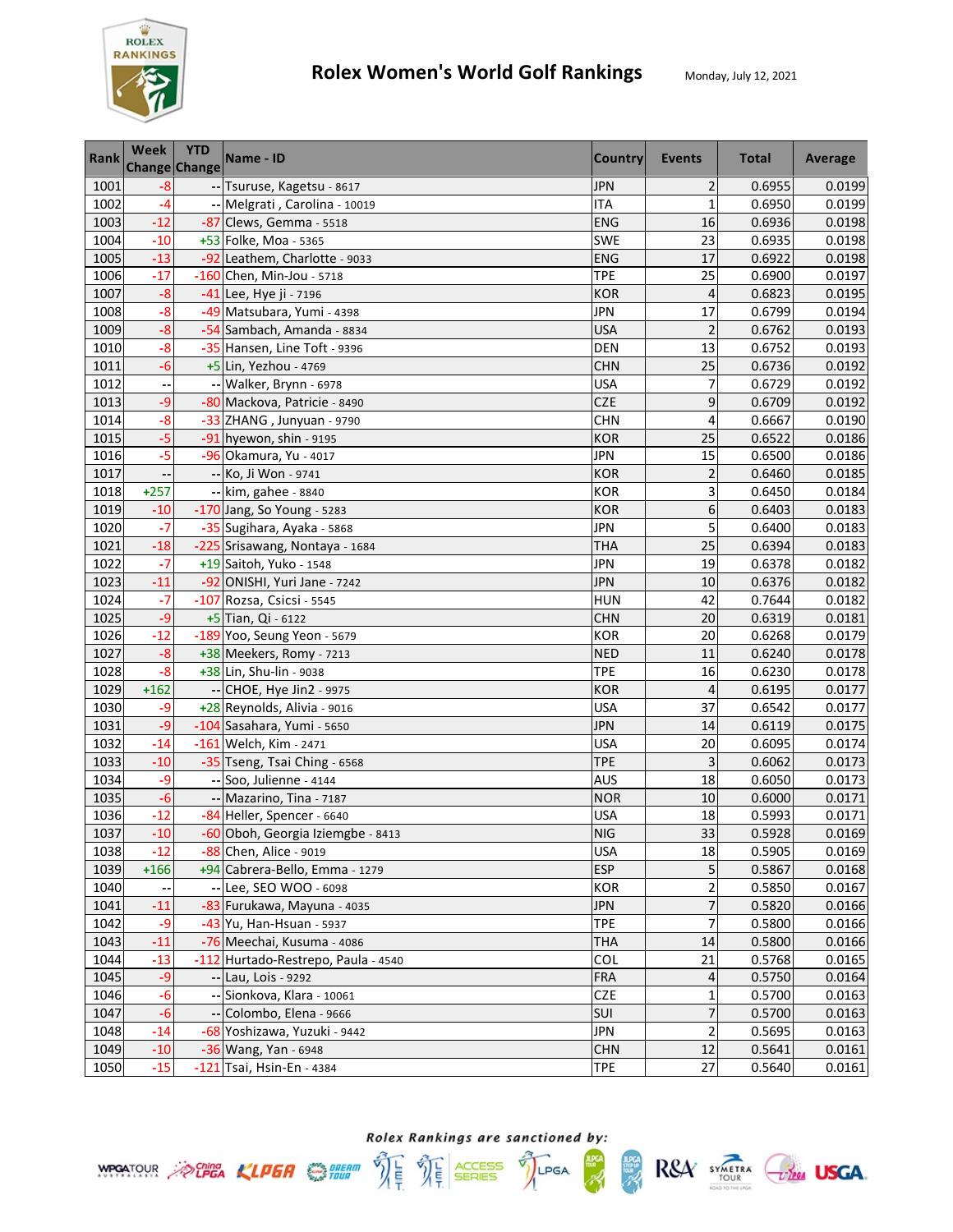

| <b>Rank</b> | Week   | <b>YTD</b><br>Change Change | Name - ID                           | <b>Country</b> | <b>Events</b>           | <b>Total</b> | Average |
|-------------|--------|-----------------------------|-------------------------------------|----------------|-------------------------|--------------|---------|
| 1051        | $-14$  |                             | $-106$ Piquot, Emilie - 5043        | <b>FRA</b>     | 24                      | 0.5619       | 0.0161  |
| 1052        | $-14$  |                             | -316 Changkija, Sandra - 3953       | <b>USA</b>     | 9                       | 0.5609       | 0.0160  |
| 1053        | $-11$  |                             | -36 Nishi, Mikiko - 3737            | <b>JPN</b>     | 25                      | 0.5570       | 0.0159  |
| 1054        | $+120$ |                             | +81 Lee-Bentham, Rebecca - 3995     | CAN            | 12                      | 0.5554       | 0.0159  |
| 1055        | $-12$  |                             | -- Bosio, Justice - 9906            | <b>AUS</b>     | $\overline{2}$          | 0.5543       | 0.0158  |
| 1056        | $-28$  |                             | -338 Artis, Rebecca - 2778          | AUS            | 14                      | 0.5505       | 0.0157  |
| 1057        | $-10$  |                             | -153 Sheary, Natalie - 3020         | <b>USA</b>     | 37                      | 0.5805       | 0.0157  |
| 1058        | $-14$  |                             | -35 Spitz, Emma - 6918              | AUT            | 4                       | 0.5478       | 0.0157  |
| 1059        | $-10$  |                             | -- Baek, Gyeong rim - 9930          | <b>KOR</b>     | 12                      | 0.5460       | 0.0156  |
| 1060        | $-10$  |                             | -- Wannasaen, Chanettee - 9935      | <b>THA</b>     | $\mathbf{1}$            | 0.5458       | 0.0156  |
| 1061        | $-15$  |                             | -35 Tezuka, Ayaka - 9671            | <b>JPN</b>     | 4                       | 0.5442       | 0.0155  |
| 1062        | $-17$  |                             | -102 Penttila, Emily - 5037         | <b>FIN</b>     | 33                      | 0.5417       | 0.0155  |
| 1063        | $-10$  |                             | -- Schmidt, Patricia Isabel - 9836  | <b>GER</b>     | 6                       | 0.5400       | 0.0154  |
| 1064        | $-16$  |                             | -82 Pettersen, Suzann - 1021        | <b>NOR</b>     | 3                       | 0.5398       | 0.0154  |
| 1065        | $-9$   |                             | +78 Kobayashi, Yoshie - 4335        | <b>JPN</b>     | 34                      | 0.5291       | 0.0151  |
| 1066        | $-11$  |                             | -42 Lee, Si On - 3886               | <b>KOR</b>     | 10                      | 0.5265       | 0.0150  |
| 1067        | $-10$  |                             | -- PARK, SEO HYEON - 9929           | <b>KOR</b>     | 12                      | 0.5262       | 0.0150  |
| 1068        | -9     |                             | +86 Kamiya, Sora - 8434             | <b>JPN</b>     | 6                       | 0.5207       | 0.0149  |
| 1069        | $-15$  |                             | -287 Park, Hyo jin - 7148           | <b>KOR</b>     | 12                      | 0.5197       | 0.0148  |
| 1070        | $-10$  |                             | -61 Porter, Cassie - 8697           | AUS            | 4                       | 0.5159       | 0.0147  |
| 1071        | $-10$  |                             | -29 Masada, Yumeno - 5493           | JPN            | 4                       | 0.5137       | 0.0147  |
| 1072        | $-10$  |                             | -32 Lin, Tze-Han - 6007             | <b>TPE</b>     | $\overline{7}$          | 0.5104       | 0.0146  |
| 1073        | $-15$  |                             | -154 Shin, Mi jin - 6406            | <b>KOR</b>     | 32                      | 0.5086       | 0.0145  |
| 1074        | $-10$  |                             | +67 Takushima, Mika - 1767          | <b>JPN</b>     | 20                      | 0.5084       | 0.0145  |
| 1075        | $-23$  |                             | -285 Molle, Manon - 4490            | FRA            | 20                      | 0.5080       | 0.0145  |
| 1076        | $+134$ |                             | -- Kim, Na hyun2 - 7097             | <b>KOR</b>     | 3                       | 0.5029       | 0.0144  |
| 1077        | $-10$  |                             | +76 Chang, Ya-Chi - 6569            | <b>TPE</b>     | 22                      | 0.4997       | 0.0143  |
| 1078        | $-13$  |                             | -108 Park, Rika - 8403              | <b>KOR</b>     | 12                      | 0.4975       | 0.0142  |
| 1079        | $-16$  |                             | -142 Schaeffer-Calmels, Jade - 1575 | <b>FRA</b>     | 8                       | 0.4951       | 0.0141  |
| 1080        | $+110$ |                             | -402 Kim, Hye Jin3 - 8683           | <b>KOR</b>     | 20                      | 0.4907       | 0.0140  |
| 1081        | $-13$  |                             | -88 Backman, Anna - 6026            | <b>FIN</b>     | $\mathbf{1}$            | 0.4891       | 0.0140  |
| 1082        | $-8$   |                             | -- Uhm, KYUWON - 8957               | <b>KOR</b>     | 4                       | 0.4860       | 0.0139  |
| 1083        | $-13$  |                             | -78 Kiuchi, Mai - 8645              | <b>JPN</b>     | $\overline{\mathbf{c}}$ | 0.4850       | 0.0139  |
| 1084        | $-13$  |                             | +190 Lundqvist, Linda - 6958        | SWE            | 4                       | 0.4844       | 0.0138  |
| 1085        | $-12$  |                             | -32 Kawabata, Yuna - 9830           | <b>JPN</b>     | $\mathbf{1}$            | 0.4804       | 0.0137  |
| 1086        | $-10$  |                             | -32 Yu, Anne - 9511                 | <b>CHN</b>     | $\overline{7}$          | 0.4761       | 0.0136  |
| 1087        | $-10$  |                             | -36 Yang, Manlixiang - 9622         | <b>CHN</b>     | 10                      | 0.4760       | 0.0136  |
| 1088        | $-19$  |                             | -162 Taylor, Lauren - 3689          | ENG            | 21                      | 0.4760       | 0.0136  |
| 1089        | $-10$  |                             | -- Hong, Seo Yeon - 8952            | <b>KOR</b>     | $\overline{4}$          | 0.4730       | 0.0135  |
| 1090        | $-12$  |                             | -82 hyelim, Wi - 9204               | <b>KOR</b>     | 24                      | 0.4695       | 0.0134  |
| 1091        | $-10$  |                             | -73 Jullasigkee, Ornniti - 8941     | <b>THA</b>     | 9                       | 0.4657       | 0.0133  |
| 1092        | $-9$   |                             | -- Yokoyama, Suzuna - 9353          | <b>JPN</b>     | 4                       | 0.4655       | 0.0133  |
| 1093        | $-9$   |                             | -- OH, CHAE YU - 9928               | <b>KOR</b>     | 12                      | 0.4655       | 0.0133  |
| 1094        | $-12$  |                             | -- McCallum, Tandi - 3646           | <b>RSA</b>     | 3                       | 0.4640       | 0.0133  |
| 1095        | $-15$  |                             | $-111$ Honda, Nao - 4486            | <b>JPN</b>     | $\mathsf 9$             | 0.4606       | 0.0132  |
| 1096        | $-30$  |                             | $-241$ Kim, Hye-Min - 3895          | KOR            | 32                      | 0.4605       | 0.0132  |
| 1097        | $-12$  |                             | +152 Arashiro, Riria - 6293         | <b>JPN</b>     | $\overline{2}$          | 0.4601       | 0.0131  |
| 1098        | $-12$  |                             | -108 Quihuis, Krystal - 8745        | <b>USA</b>     | 40                      | 0.5253       | 0.0131  |
| 1099        | $-7$   |                             | -79 Sakashita, Rikako - 5554        | JPN            | 37                      | 0.4812       | 0.0130  |
| 1100        | $-13$  |                             | +103 Huang, Ting-hsuan - 7225       | <b>TPE</b>     | 11                      | 0.4506       | 0.0129  |



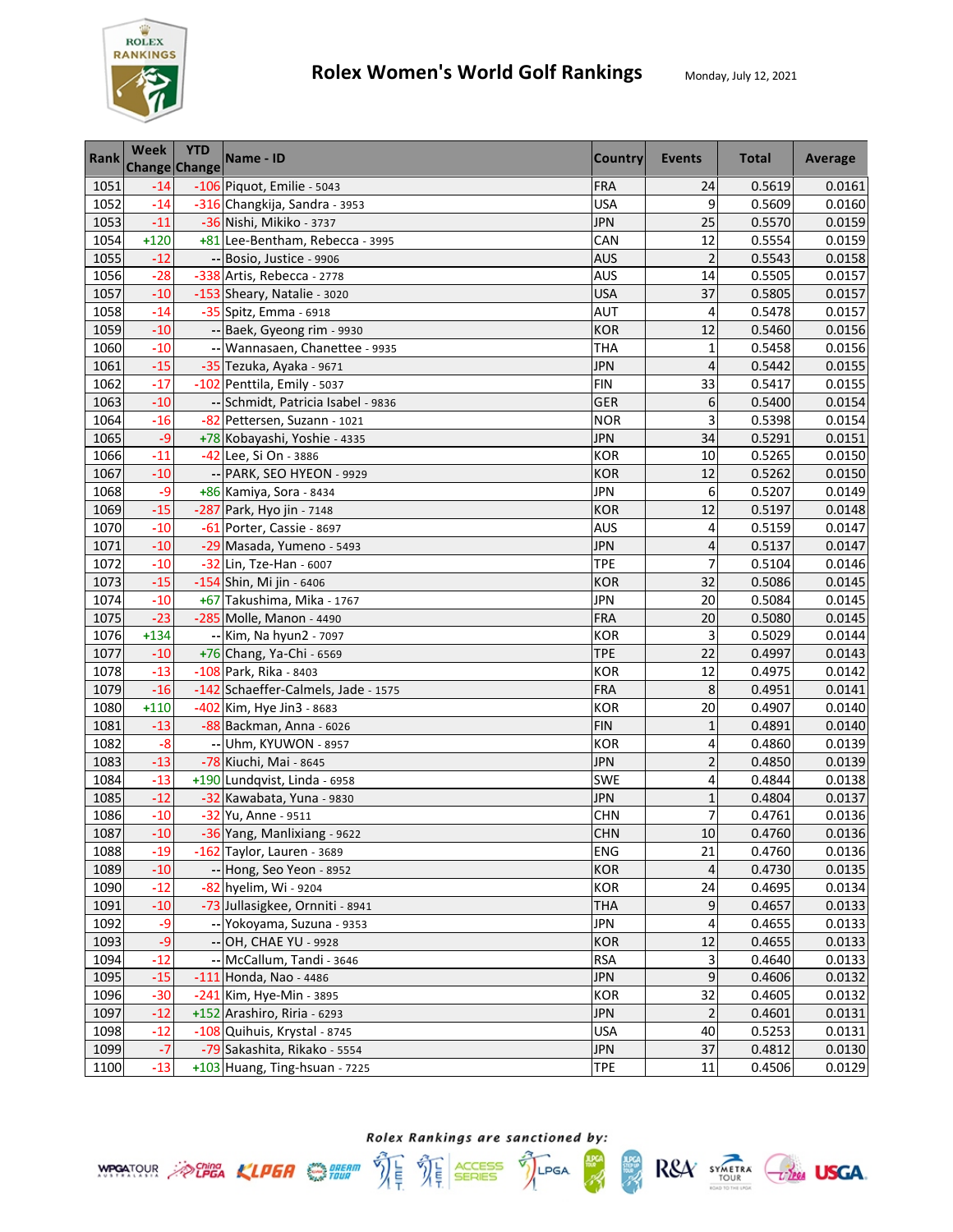

| Rank | Week  | <b>YTD</b><br>Change Change | Name - ID                          | <b>Country</b> | Events                  | <b>Total</b> | Average |
|------|-------|-----------------------------|------------------------------------|----------------|-------------------------|--------------|---------|
| 1101 | $-13$ |                             | -94 Nishi, Tomoko - 5414           | <b>JPN</b>     | 31                      | 0.4461       | 0.0127  |
| 1102 | $-12$ |                             | -77 Slama, Ellie - 9626            | <b>USA</b>     | $\mathbf{1}$            | 0.4454       | 0.0127  |
| 1103 | $-14$ |                             | -101 Yasufuku, Senno - 4682        | <b>JPN</b>     | 18                      | 0.4449       | 0.0127  |
| 1104 | $-32$ |                             | -263 Park, do eun - 8453           | <b>KOR</b>     | 14                      | 0.4400       | 0.0126  |
| 1105 | $-11$ |                             | -- Martin, Thalia - 9911           | <b>ENG</b>     | $\mathbf{1}$            | 0.4400       | 0.0126  |
| 1106 | $-11$ |                             | -- Manzalini, Clara - 9955         | <b>ITA</b>     | $\mathbf{1}$            | 0.4400       | 0.0126  |
| 1107 | $-32$ |                             | $-260$ Kim, jiyun - 8680           | <b>KOR</b>     | 11                      | 0.4388       | 0.0125  |
| 1108 | $-15$ |                             | -136 Saitoh, Airi - 3017           | <b>JPN</b>     | 40                      | 0.4976       | 0.0124  |
| 1109 | $-10$ |                             | -26 Park, Ah Reum - 9410           | <b>KOR</b>     | 3                       | 0.4264       | 0.0122  |
| 1110 | $-12$ |                             | -64 Han, YOONMIN - 9337            | <b>KOR</b>     | 4                       | 0.4253       | 0.0122  |
| 1111 | $-10$ |                             | -- Costabile, Selena - 7197        | CAN            | 9                       | 0.4250       | 0.0121  |
| 1112 | $-9$  |                             | -- Toki, Kaori - 3636              | <b>JPN</b>     | 15                      | 0.4236       | 0.0121  |
| 1113 | $-13$ |                             | $+84$ Lamb, Sophie - 6720          | <b>ENG</b>     | 19                      | 0.4235       | 0.0121  |
| 1114 | $-10$ |                             | -- Nagashima, Hanane - 8776        | <b>JPN</b>     | 5                       | 0.4230       | 0.0121  |
| 1115 | $-7$  |                             | -- Han, Jiwon - 8456               | <b>KOR</b>     | 3                       | 0.4200       | 0.0120  |
| 1116 | $-5$  |                             | -- LEE, JU-EUN - 10008             | <b>KOR</b>     | 10                      | 0.4180       | 0.0119  |
| 1117 | $-5$  |                             | -- Ma, Seo Young - 10090           | <b>KOR</b>     | $\mathbf{1}$            | 0.4165       | 0.0119  |
| 1118 | $-12$ |                             | -63 Morrakotpan, Janya - 4087      | <b>THA</b>     | 11                      | 0.4160       | 0.0119  |
| 1119 | $-14$ |                             | -74 Yeh, Chia-Ju - 9678            | <b>TPE</b>     | $\overline{4}$          | 0.4156       | 0.0119  |
| 1120 | $-18$ |                             | -70 Chamchoi, Saraporn - 5288      | <b>THA</b>     | 31                      | 0.4151       | 0.0119  |
| 1121 | $-12$ |                             | -134 Yumi, TAKABAYASHI - 1742      | <b>JPN</b>     | 28                      | 0.4106       | 0.0117  |
| 1122 | $-9$  |                             | -- Finne-Ipsen, Cecilie - 10051    | <b>DEN</b>     | $\overline{2}$          | 0.4100       | 0.0117  |
| 1123 | $-13$ |                             | -91 Da Eun, Kim - 8637             | <b>KOR</b>     | 5                       | 0.4099       | 0.0117  |
| 1124 | $-28$ |                             | -209 Kristinsdottir, Olafia - 6065 | ISL            | 24                      | 0.4093       | 0.0117  |
| 1125 | $-34$ |                             | -416 Kim, Bo Kyung - 2230          | <b>KOR</b>     | 13                      | 0.4092       | 0.0117  |
| 1126 | $-11$ |                             | -70 Heo, Yoon Na - 8835            | <b>KOR</b>     | 15                      | 0.3977       | 0.0114  |
| 1127 | $-10$ |                             | -51 Finn, Michaela - 5364          | <b>SWE</b>     | 17                      | 0.3959       | 0.0113  |
| 1128 | $-10$ |                             | -59 Kang, So Yul - 6900            | <b>KOR</b>     | 13                      | 0.3954       | 0.0113  |
| 1129 | $-32$ |                             | -275 Byun, Hyun Min - 3888         | <b>KOR</b>     | 11                      | 0.3936       | 0.0112  |
| 1130 | $-16$ |                             | -202 Engzelius, Marita - 2684      | <b>NOR</b>     | 14                      | 0.3926       | 0.0112  |
| 1131 | $-12$ |                             | -53 Mizuki, Haruka - 8624          | <b>JPN</b>     | 5                       | 0.3893       | 0.0111  |
| 1132 | $-10$ |                             | +115 Higashi, Aoi - 6703           | <b>JPN</b>     | 34                      | 0.3889       | 0.0111  |
| 1133 | $-17$ |                             | -150 Provot, Ariane - 4685         | <b>FRA</b>     | 20                      | 0.3881       | 0.0111  |
| 1134 | $-8$  |                             | -- O'Keefe, Farah - 10210          | <b>USA</b>     | $\mathbf{1}$            | 0.3866       | 0.0110  |
| 1135 | $-11$ |                             | -50 Llorca, Marta - 9668           | <b>ESP</b>     | 3                       | 0.3846       | 0.0110  |
| 1136 | $-11$ |                             | -44 Shi, Bingyu - 7364             | <b>CHN</b>     | 15                      | 0.3840       | 0.0110  |
| 1137 | $-16$ |                             | -89 Kang, Jimin - 361              | <b>USA</b>     | $\overline{z}$          | 0.3832       | 0.0109  |
| 1138 | $-11$ |                             | -116 Ishida, Kanako - 8379         | <b>JPN</b>     | 15                      | 0.3797       | 0.0108  |
| 1139 | $-19$ |                             | -142 Hwang, Min Jeong - 6854       | <b>KOR</b>     | 11                      | 0.3770       | 0.0108  |
| 1140 | $-11$ |                             | -93 Svensson, Elsa - 9006          | SWE            | $\overline{\mathbf{c}}$ | 0.3761       | 0.0107  |
| 1141 | $-18$ |                             | $-120$ Hoffman, Sarah - 6829       | <b>USA</b>     | 38                      | 0.4027       | 0.0106  |
| 1142 | $-12$ |                             | $-138$ Cheng, Liv - 6164           | <b>NZL</b>     | 19                      | 0.3701       | 0.0106  |
| 1143 | $-15$ |                             | -148 Chaichompoo, Pitsaon - 6338   | <b>THA</b>     | 17                      | 0.3699       | 0.0106  |
| 1144 | $-11$ |                             | -54 Sturdza, Caroline - 8945       | SUI            | 8                       | 0.3694       | 0.0106  |
| 1145 | $-10$ |                             | +106 Luiza, Altmann - 7100         | <b>BRA</b>     | 27                      | 0.3669       | 0.0105  |
| 1146 | $-15$ |                             | -152 Luke, Dianne - 6335           | <b>MAS</b>     | 25                      | 0.3650       | 0.0104  |
| 1147 | $-7$  |                             | +72 Ryskova, Hana - 5871           | CZE            | 5                       | 0.3614       | 0.0103  |
| 1148 | $-6$  |                             | -- Fournand, Justine - 6490        | <b>FRA</b>     | $\mathbf{1}$            | 0.3600       | 0.0103  |
| 1149 | $-6$  |                             | -- Ishiyama, Chiaki - 4247         | <b>JPN</b>     | 20                      | 0.3600       | 0.0103  |
| 1150 | $-16$ |                             | -139 Kim, Ji Hee - 3623            | <b>KOR</b>     | 13                      | 0.3596       | 0.0103  |

**ANG**<br>SEBRE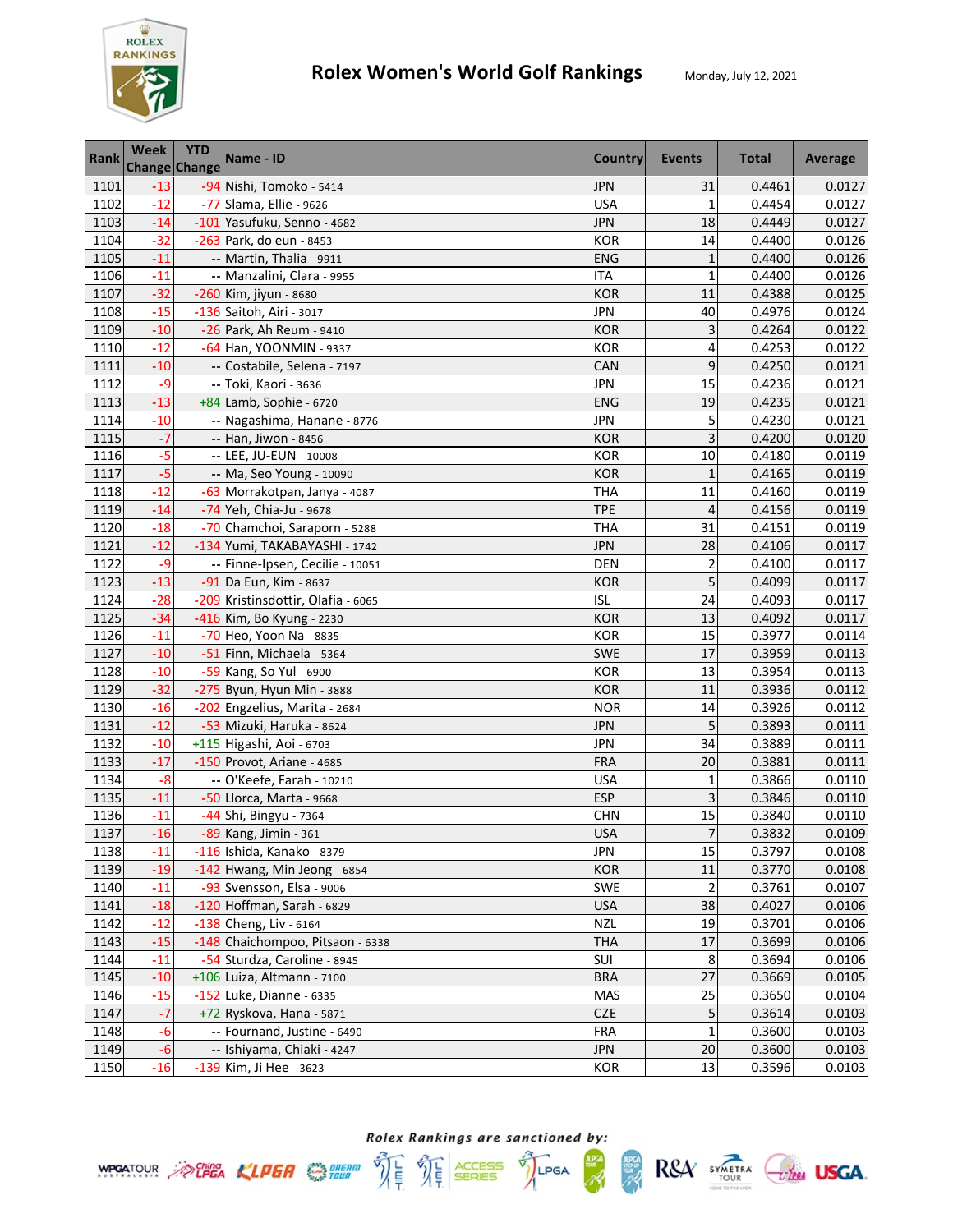

| <b>Rank</b> | Week                     | <b>YTD</b><br>Change Change | Name - ID                         | <b>Country</b> | <b>Events</b>  | <b>Total</b> | Average |
|-------------|--------------------------|-----------------------------|-----------------------------------|----------------|----------------|--------------|---------|
| 1151        | $-13$                    |                             | -90 Kerdrit, Narisara - 3763      | <b>THA</b>     | 23             | 0.3578       | 0.0102  |
| 1152        | $-15$                    |                             | -133 Kapoor, Vani - 4407          | <b>IND</b>     | 13             | 0.3553       | 0.0102  |
| 1153        | $-14$                    |                             | +18 Yu, Pei-Lin - 1014            | <b>TPE</b>     | 29             | 0.3551       | 0.0101  |
| 1154        | $-4$                     |                             | -- lijima, Saori - 10111          | <b>JPN</b>     | $\mathbf{1}$   | 0.3550       | 0.0101  |
| 1155        | $-14$                    |                             | -87 Ishikawa, Aya - 4678          | <b>JPN</b>     | 7              | 0.3547       | 0.0101  |
| 1156        | $-12$                    |                             | -67 I-Rynn, Genevieve Ling - 8666 | <b>MAS</b>     | 28             | 0.3545       | 0.0101  |
| 1157        | $\overline{\phantom{a}}$ |                             | -- Hashizoe, Minori - 8656        | <b>JPN</b>     | $\mathbf{1}$   | 0.3517       | 0.0100  |
| 1158        |                          |                             | -- Lira, Fernanda - 9074          | <b>MEX</b>     | 20             | 0.3516       | 0.0100  |
| 1159        | $-7$                     |                             | -- YOON, Da Hyun - 10044          | <b>KOR</b>     | 3              | 0.3515       | 0.0100  |
| 1160        | $-11$                    |                             | -46 Ying, Huang - 8911            | <b>CHN</b>     | $\overline{c}$ | 0.3511       | 0.0100  |
| 1161        | $-16$                    |                             | -89 Brewerton, Becky - 1253       | <b>WAL</b>     | 25             | 0.3497       | 0.0100  |
| 1162        | $-15$                    |                             | -95 Noritomi, Yui - 6459          | <b>JPN</b>     | 8              | 0.3492       | 0.0100  |
| 1163        | $-17$                    |                             | -104 Holpfer, Isabella - 9317     | <b>AUT</b>     | $\mathbf{1}$   | 0.3478       | 0.0099  |
| 1164        | $-6$                     |                             | -- De Bock, Savannah - 10175      | <b>BEL</b>     | $\mathbf{1}$   | 0.3400       | 0.0097  |
| 1165        | $-14$                    |                             | -126 Yoopan, Tiranan - 2278       | <b>THA</b>     | 19             | 0.3399       | 0.0097  |
| 1166        | $-10$                    |                             | -96 Leung, Isabella - 5651        | <b>HKG</b>     | 17             | 0.3335       | 0.0095  |
| 1167        | $-12$                    |                             | -131 Soopimjit, Dussavi - 6856    | <b>THA</b>     | 24             | 0.3326       | 0.0095  |
| 1168        | $-6$                     |                             | -- Takagi, Miyu - 8541            | <b>JPN</b>     | 4              | 0.3325       | 0.0095  |
| 1169        | $-6$                     |                             | -- Nobilio, Alessia - 9902        | <b>ITA</b>     | 3              | 0.3323       | 0.0095  |
| 1170        | $-16$                    |                             | -216 Bakar, Ainil - 4168          | <b>MAS</b>     | 28             | 0.3308       | 0.0095  |
| 1171        | $-23$                    |                             | -218 Takaku, Minami - 7265        | JPN            | 3              | 0.3306       | 0.0094  |
| 1172        | $-12$                    |                             | -90 Sega, Momoka - 6413           | <b>JPN</b>     | 18             | 0.3295       | 0.0094  |
| 1173        | $-12$                    |                             | -74 Araki, Miyu - 5644            | <b>JPN</b>     | $\overline{7}$ | 0.3292       | 0.0094  |
| 1174        | $-38$                    |                             | -218 Kim, Jenny - 5325            | <b>KOR</b>     | 36             | 0.3361       | 0.0093  |
| 1175        | $-22$                    |                             | -206 Huffer, Becca - 4586         | <b>USA</b>     | 40             | 0.3716       | 0.0093  |
| 1176        | $\overline{\phantom{a}}$ |                             | -- KIM, TAEJUNG - 10138           | <b>KOR</b>     | 2              | 0.3225       | 0.0092  |
| 1177        | ٠.                       |                             | -- park, sujin - 9323             | <b>KOR</b>     | 3              | 0.3225       | 0.0092  |
| 1178        | $-12$                    |                             | -80 Matsumoto, Juri - 9191        | <b>JPN</b>     | 4              | 0.3222       | 0.0092  |
| 1179        | $-11$                    |                             | -79 Vanova, Sideri - 5089         | <b>CZE</b>     | 31             | 0.3220       | 0.0092  |
| 1180        | $-21$                    |                             | -201 Leurquin, Chloe - 5190       | <b>BEL</b>     | 24             | 0.3220       | 0.0092  |
| 1181        | $-12$                    |                             | -50 Mccook, Hannah - 6728         | SCO            | 18             | 0.3215       | 0.0092  |
| 1182        | $-50$                    |                             | -352 Ferrell, Allyssa - 6228      | <b>USA</b>     | 23             | 0.3207       | 0.0092  |
| 1183        | $-13$                    |                             | +106 Bontan, Zhen - 6506          | <b>NED</b>     | 9              | 0.3202       | 0.0091  |
| 1184        | $-12$                    |                             | -- CAO, Xinyu - 9893              | <b>CHN</b>     | 3              | 0.3200       | 0.0091  |
| 1185        | $-20$                    |                             | -189 Collins, Emily - 4302        | <b>USA</b>     | 15             | 0.3135       | 0.0090  |
| 1186        | $-15$                    |                             | -107 Lee, Ji-Young - 6521         | <b>KOR</b>     | 20             | 0.3130       | 0.0089  |
| 1187        | $-14$                    |                             | -67 Riihijarvi, Kiira - 8888      | <b>FIN</b>     | $\overline{2}$ | 0.3124       | 0.0089  |
| 1188        | $-9$                     |                             | -- Sun, Jiaze - 8574              | <b>CHN</b>     | 6              | 0.3100       | 0.0089  |
| 1189        | $-12$                    |                             | -88 Sawai, Hitomi - 3742          | <b>JPN</b>     | 33             | 0.3086       | 0.0088  |
| 1190        | $-23$                    |                             | -226 Lee, Ji Hyeon - 8936         | <b>KOR</b>     | 3              | 0.3079       | 0.0088  |
| 1191        | $-9$                     |                             | -- Liu, Ting-yu - 7226            | <b>TPE</b>     | 5              | 0.3049       | 0.0087  |
| 1192        | $-11$                    |                             | -70 Li, Dan - 3761                | <b>CHN</b>     | 11             | 0.3040       | 0.0087  |
| 1193        | $-6$                     |                             | -- Arakawa, Reika - 9915          | <b>JPN</b>     | $\overline{2}$ | 0.3040       | 0.0087  |
| 1194        | $-14$                    |                             | -89 Koh, Michelle - 5512          | <b>MAS</b>     | 23             | 0.3036       | 0.0087  |
| 1195        | $-19$                    |                             | -396 Seong, Eunjeong - 4641       | <b>KOR</b>     | 29             | 0.3031       | 0.0087  |
| 1196        | $-12$                    |                             | -50 Furukawa, Rirua - 9833        | <b>JPN</b>     | 1              | 0.3030       | 0.0087  |
| 1197        | $-11$                    |                             | -60 Vlckova, Karolina - 4356      | <b>CZE</b>     | 41             | 0.3541       | 0.0086  |
| 1198        | $-23$                    |                             | -184 Onitsuka, Kiri - 6077        | <b>JPN</b>     | 9              | 0.2995       | 0.0086  |
| 1199        | $-14$                    |                             | $-115$ Dreher, Justine - 4910     | <b>FRA</b>     | 36             | 0.3067       | 0.0085  |
| 1200        | $-8$                     |                             | -- Shin, Bo Min - 9933            | <b>KOR</b>     | 12             | 0.2970       | 0.0085  |





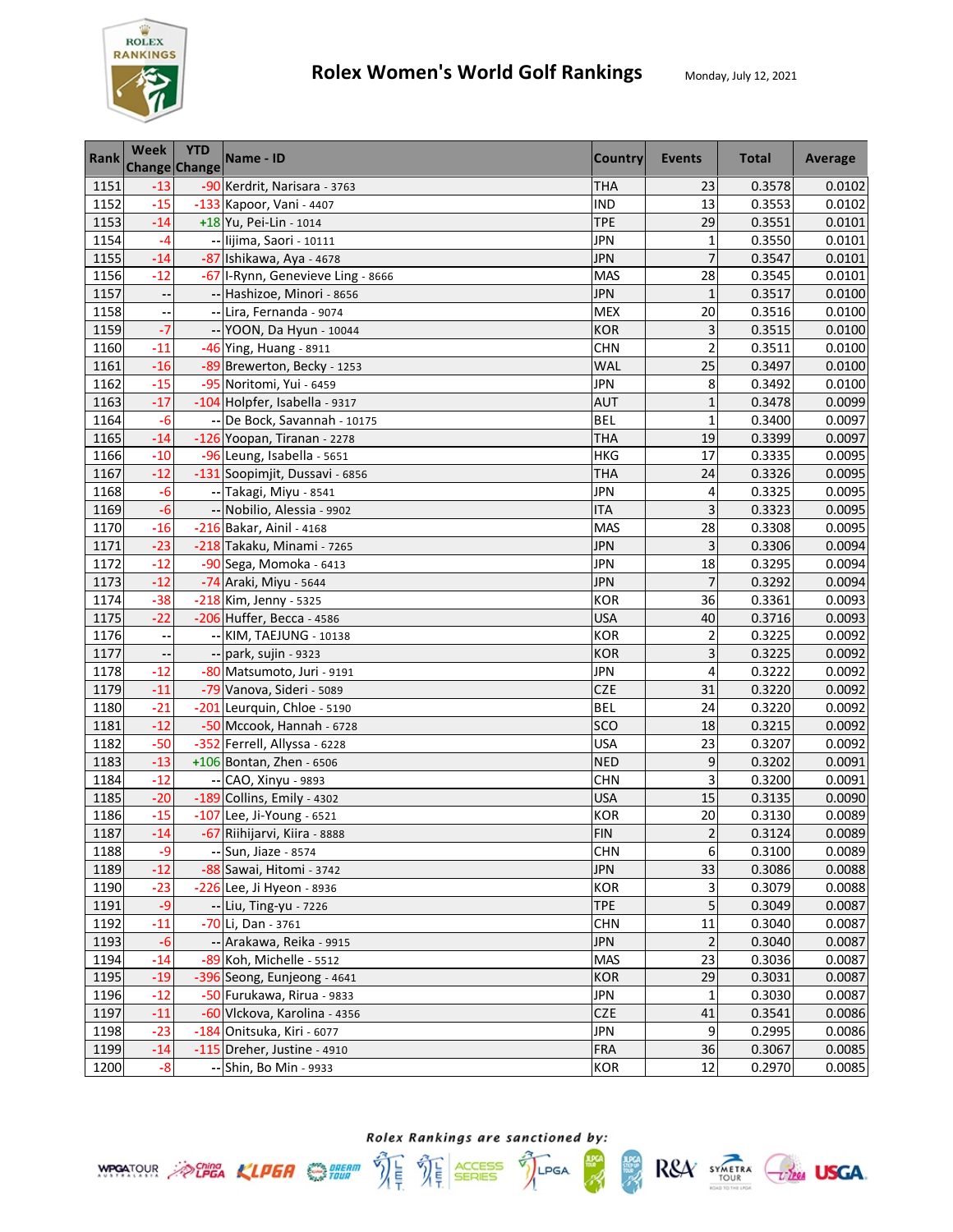

| <b>Rank</b> | Week  | <b>YTD</b><br><b>Change Change</b> | Name - ID                                | <b>Country</b> | Events                  | <b>Total</b> | Average |
|-------------|-------|------------------------------------|------------------------------------------|----------------|-------------------------|--------------|---------|
| 1201        | -7    |                                    | -- Kim, Go Un - 9404                     | <b>KOR</b>     | $\overline{\mathbf{c}}$ | 0.2963       | 0.0085  |
| 1202        | $-9$  |                                    | -- Moon, CHAERIM - 9996                  | <b>KOR</b>     | 3                       | 0.2963       | 0.0085  |
| 1203        | $-8$  |                                    | +194 Kang, Ga Yul - 8928                 | <b>KOR</b>     | 5                       | 0.2963       | 0.0085  |
| 1204        | $-16$ |                                    | -160 Kanai, Tomoko - 351                 | <b>JPN</b>     | 20                      | 0.2906       | 0.0083  |
| 1205        | $-22$ |                                    | $-199$ Choi, Sandy - 8553                | <b>KOR</b>     | 42                      | 0.3483       | 0.0083  |
| 1206        | $-8$  |                                    | -51 Jackson, Olivia - 9894               | ENG            | $\mathbf{1}$            | 0.2901       | 0.0083  |
| 1207        | $-10$ |                                    | -98 Legacy, Sydney - 9036                | <b>USA</b>     | 17                      | 0.2882       | 0.0082  |
| 1208        | $-8$  |                                    | -87 Mendes Ribeiro, Susana - 5544        | POR            | 15                      | 0.2870       | 0.0082  |
| 1209        | $-20$ |                                    | -157 Ras-Anderica, Leticia - 6758        | <b>GER</b>     | 31                      | 0.2860       | 0.0082  |
| 1210        | $-8$  |                                    | -54 Clark, Annika - 5761                 | <b>USA</b>     | $\overline{\mathbf{c}}$ | 0.2856       | 0.0082  |
| 1211        | $-47$ |                                    | -469 Na, Da-Ye - 2534                    | <b>KOR</b>     | 12                      | 0.2831       | 0.0081  |
| 1212        | $-9$  |                                    | $-131$ Britt, Jordan - 6264              | <b>USA</b>     | 24                      | 0.2827       | 0.0081  |
| 1213        | $-9$  |                                    | -109 Drall, Amandeep - 4718              | <b>IND</b>     | 7                       | 0.2808       | 0.0080  |
| 1214        | $-5$  |                                    | -- Bert, Sophie - 10176                  | <b>BEL</b>     | $\mathbf{1}$            | 0.2800       | 0.0080  |
| 1215        | $-4$  |                                    | -- Han, Na Kyoung - 9960                 | <b>KOR</b>     | 5                       | 0.2800       | 0.0080  |
| 1216        | $-4$  |                                    | +193 Liautier, Charlotte - 7362          | <b>FRA</b>     | 6                       | 0.2800       | 0.0080  |
| 1217        | $-4$  |                                    | -- jeong, ju won - 6379                  | <b>KOR</b>     | 17                      | 0.2800       | 0.0080  |
| 1218        | $-17$ |                                    | -158 Huang, Yomaris - 5943               | <b>TPE</b>     | 26                      | 0.2796       | 0.0080  |
| 1219        | $-23$ |                                    | $-126$ Landegren, Mia - 7154             | <b>USA</b>     | 36                      | 0.2870       | 0.0080  |
| 1220        | $-13$ |                                    | -107 Matharu, Kiran - 2287               | <b>ENG</b>     | 10                      | 0.2781       | 0.0079  |
| 1221        | $-15$ |                                    | $-133$ Kang, Jiwon - 5277                | <b>KOR</b>     | $\mathbf{1}$            | 0.2765       | 0.0079  |
| 1222        | $-14$ |                                    | -114 Izumida, Kotona - 9202              | JPN            | 4                       | 0.2765       | 0.0079  |
| 1223        | $-9$  |                                    | -58 An, JUNG HYEON - 9313                | <b>KOR</b>     | $\overline{7}$          | 0.2762       | 0.0079  |
| 1224        | $-25$ |                                    | -325 Tseng, Yani - 1813                  | <b>TPE</b>     | 23                      | 0.2727       | 0.0078  |
| 1225        | $-9$  |                                    | -119 Raastad, Rachel - 3043              | <b>NOR</b>     | 14                      | 0.2726       | 0.0078  |
| 1226        | $-8$  |                                    | -69 Ruiz Laphond, Ana - 9478             | <b>MEX</b>     | 14                      | 0.2721       | 0.0078  |
| 1227        | $-8$  |                                    | -69 Hoffman, Emilee - 9379               | <b>USA</b>     | 15                      | 0.2721       | 0.0078  |
| 1228        | $-8$  |                                    | -60 Prior, Lizzie - 9504                 | ENG            | 5                       | 0.2707       | 0.0077  |
| 1229        | $-12$ |                                    | $-119$ Zeeb, Sophia - 9071               | <b>GER</b>     | $\overline{\mathbf{c}}$ | 0.2706       | 0.0077  |
| 1230        | $-5$  |                                    | -- Nadaud, Nastasia - 9546               | <b>FRA</b>     | $\overline{c}$          | 0.2700       | 0.0077  |
| 1231        | $-5$  |                                    | -- Nordaas, Sandra - 6444                | <b>NOR</b>     | 3                       | 0.2700       | 0.0077  |
| 1232        | $-11$ |                                    | -109 Maggetti, Anais - 2954              | SUI            | 19                      | 0.2689       | 0.0077  |
| 1233        | $-55$ |                                    | -416 Kang, Soo-Yun - 363                 | <b>KOR</b>     | $\overline{7}$          | 0.2686       | 0.0077  |
| 1234        | $-19$ |                                    | -171 Ravnjak, Tahnia - 4446              | AUS            | 26                      | 0.2668       | 0.0076  |
| 1235        | $-13$ |                                    | -369 Yang, Je yoon - 4112                | <b>KOR</b>     | 5                       | 0.2621       | 0.0075  |
| 1236        | $-13$ |                                    | -100 Bradley, Elise - 7116               | USA            | 38                      | 0.2827       | 0.0074  |
| 1237        | $-10$ |                                    | -160 Pan, Yen-Ling - 5958                | <b>TPE</b>     | 26                      | 0.2601       | 0.0074  |
| 1238        | $-7$  |                                    | +154 Melichova, Jana - 8440              | <b>CZE</b>     | $\bf 8$                 | 0.2600       | 0.0074  |
| 1239        | $-10$ |                                    | -65 Lai, Sijia - 6685                    | <b>CHN</b>     | 12                      | 0.2585       | 0.0074  |
| 1240        | $-10$ |                                    | -70 Tai, Chia-Wen - 6148                 | <b>TPE</b>     | 34                      | 0.2569       | 0.0073  |
| 1241        | $-9$  |                                    | $-58$ Guan, Ruging - 5589                | <b>CHN</b>     | $\overline{2}$          | 0.2564       | 0.0073  |
| 1242        | $-14$ |                                    | +59 Huang, Pei-Wen - 5925                | <b>TPE</b>     | 24                      | 0.2541       | 0.0073  |
| 1243        | $-10$ |                                    | -231 Siegenthaler, Maria Palacios - 5033 | PER            | 31                      | 0.2524       | 0.0072  |
| 1244        | $-8$  |                                    | -- Hong, Se Hee - 6237                   | <b>KOR</b>     | 11                      | 0.2495       | 0.0071  |
| 1245        | $-8$  |                                    | -- Yamamura, Sae - 4464                  | <b>JPN</b>     | 17                      | 0.2495       | 0.0071  |
| 1246        | $-12$ |                                    | -60 PAK, Ji Been - 9742                  | <b>KOR</b>     | $\overline{\mathbf{c}}$ | 0.2485       | 0.0071  |
| 1247        | $-7$  |                                    | -- Lee, Binny - 7133                     | <b>USA</b>     | 9                       | 0.2475       | 0.0071  |
| 1248        | $-13$ |                                    | $-116$ Chou, Yi-Tsen - 5941              | <b>TPE</b>     | 12                      | 0.2475       | 0.0071  |
| 1249        | --    |                                    | -- Uwadia, Anita - 9480                  | ENG            | $\overline{7}$          | 0.2430       | 0.0069  |
| 1250        |       |                                    | -- Jones, Breanne - 9030                 | <b>USA</b>     | 8                       | 0.2430       | 0.0069  |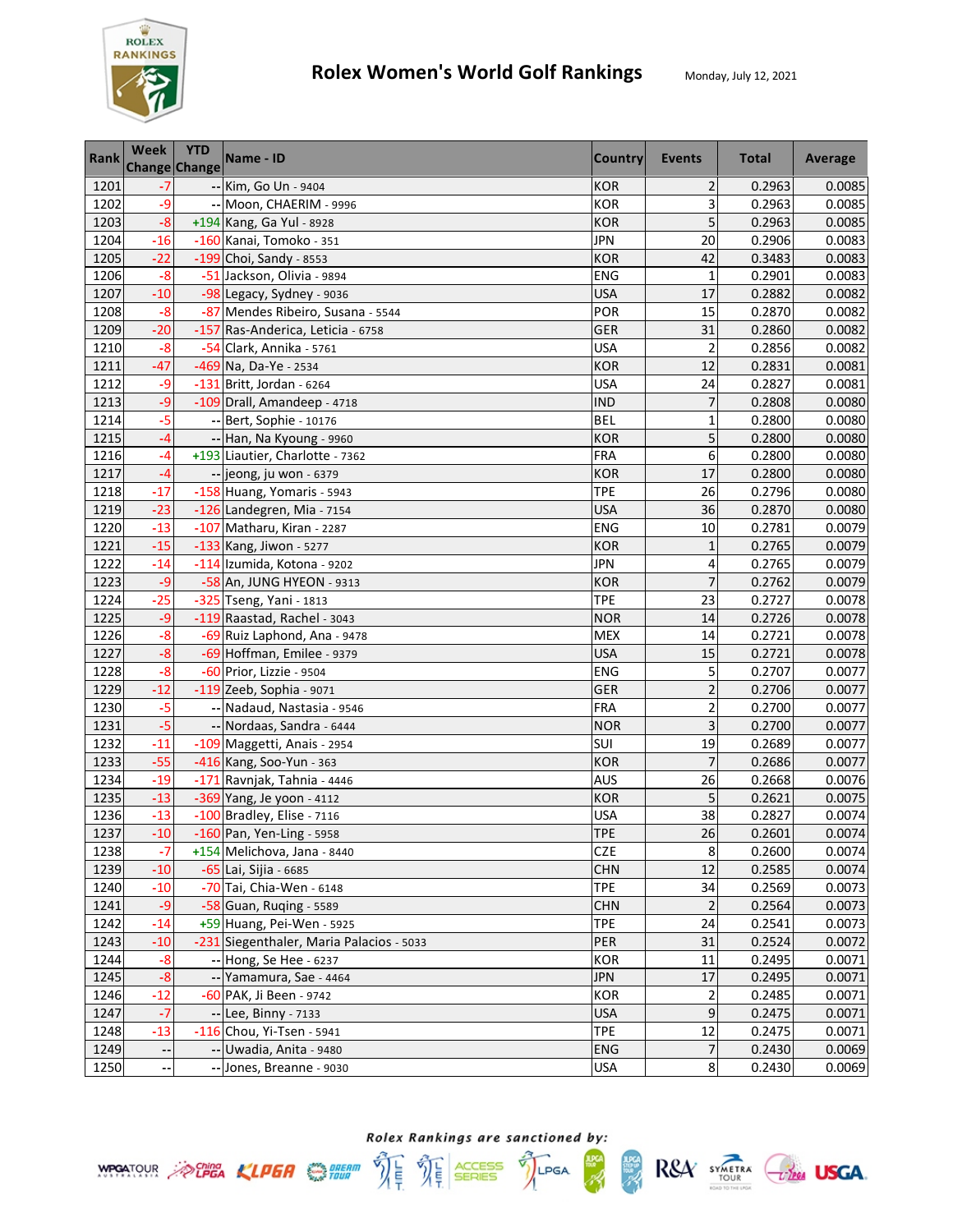

| Rank | Week                     | <b>YTD</b><br><b>Change Change</b> | Name - ID                        | <b>Country</b> | Events                  | <b>Total</b> | Average |
|------|--------------------------|------------------------------------|----------------------------------|----------------|-------------------------|--------------|---------|
| 1251 | $-12$                    |                                    | -136 Giles, Samantha - 5522      | <b>ENG</b>     | 11                      | 0.2415       | 0.0069  |
| 1252 | $-8$                     |                                    | -- Park, ji eun - 9324           | <b>KOR</b>     | 8                       | 0.2400       | 0.0069  |
| 1253 | $-8$                     |                                    | +127 Miyake, Momoka - 8561       | <b>JPN</b>     | 33                      | 0.2400       | 0.0069  |
| 1254 | $-13$                    |                                    | -130 Kagasono, Mami - 4624       | <b>JPN</b>     | 35                      | 0.2390       | 0.0068  |
| 1255 | $-12$                    |                                    | $-62$ Bessa, Leonor - 9231       | POR            | 8                       | 0.2384       | 0.0068  |
| 1256 | -9                       |                                    | -- Lee, Su Min - 5398            | <b>KOR</b>     | $\overline{c}$          | 0.2360       | 0.0067  |
| 1257 | $-15$                    |                                    | -138 Juntanaket, Nemittra - 5926 | THA            | 6                       | 0.2357       | 0.0067  |
| 1258 | $-12$                    |                                    | -76 Chinzei, Mayumi - 1314       | <b>JPN</b>     | 11                      | 0.2340       | 0.0067  |
| 1259 | $-21$                    |                                    | -259 Polnamin, Pannapa - 6470    | <b>THA</b>     | 22                      | 0.2299       | 0.0066  |
| 1260 | $-12$                    |                                    | -109 Perez, Marta - 5173         | <b>ESP</b>     | 4                       | 0.2295       | 0.0066  |
| 1261 | $-10$                    |                                    | -59 Liu, Yiyuan - 8411           | <b>CHN</b>     | 4                       | 0.2287       | 0.0065  |
| 1262 | $-12$                    |                                    | -95 Mahe, Candice - 5864         | <b>FRA</b>     | 3                       | 0.2283       | 0.0065  |
| 1263 | $-11$                    |                                    | -64 de Martini, Erika - 9450     | <b>ITA</b>     | 4                       | 0.2283       | 0.0065  |
| 1264 | $-15$                    |                                    | $-130$ Wu, Hsiao-Ling - 6141     | <b>TPE</b>     | 23                      | 0.2274       | 0.0065  |
| 1265 | $-11$                    |                                    | -64 Li, Jieni - 9434             | <b>CHN</b>     | 5                       | 0.2256       | 0.0064  |
| 1266 | $-13$                    |                                    | $-104$ Lesher, Anna - 7050       | <b>USA</b>     | 11                      | 0.2245       | 0.0064  |
| 1267 | $-10$                    |                                    | -- Kogure, Chihiro - 9896        | <b>JPN</b>     | 3                       | 0.2236       | 0.0064  |
| 1268 | --                       |                                    | -- Baek, Subin - 5840            | <b>KOR</b>     | $\overline{c}$          | 0.2229       | 0.0064  |
| 1269 | --                       |                                    | -- Choi, Seoyoung - 10091        | <b>KOR</b>     | 3                       | 0.2229       | 0.0064  |
| 1270 | ٠.                       |                                    | -- SEONG, Hyeon Jeong - 9976     | <b>KOR</b>     | 3                       | 0.2229       | 0.0064  |
| 1271 | $-15$                    |                                    | -95 Ozeki, Amiyu - 8946          | <b>JPN</b>     | 4                       | 0.2210       | 0.0063  |
| 1272 | $-14$                    |                                    | -63 Kimura, Mizuki - 9393        | JPN            | $\overline{c}$          | 0.2180       | 0.0062  |
| 1273 | $-18$                    |                                    | -178 Sverdloff, Dulcie - 8612    | <b>ENG</b>     | 32                      | 0.2174       | 0.0062  |
| 1274 | $-11$                    |                                    | -- Baillieux, Diane - 6546       | <b>BEL</b>     | $\mathbf{1}$            | 0.2150       | 0.0061  |
| 1275 | $-11$                    |                                    | -- Willems, Lien - 3265          | <b>BEL</b>     | 4                       | 0.2150       | 0.0061  |
| 1276 | $-11$                    |                                    | -124 Tanikawa, Eriko - 4353      | <b>JPN</b>     | 6                       | 0.2150       | 0.0061  |
| 1277 | $-11$                    |                                    | -- Ohtsu, Kurumi - 924           | <b>JPN</b>     | 15                      | 0.2150       | 0.0061  |
| 1278 | $-11$                    |                                    | -- Fukushima, Hiroko - 2822      | <b>JPN</b>     | 33                      | 0.2150       | 0.0061  |
| 1279 | $-20$                    |                                    | -120 Duvernay, Marion - 4916     | <b>FRA</b>     | 18                      | 0.2140       | 0.0061  |
| 1280 | $\overline{\phantom{a}}$ |                                    | -- Fan, Brittany - 5763          | <b>USA</b>     | 10                      | 0.2130       | 0.0061  |
| 1281 | $-19$                    |                                    | -63 Zhang, Shaojing - 7304       | <b>CHN</b>     | $\overline{7}$          | 0.2125       | 0.0061  |
| 1282 | $-13$                    |                                    | +109 MacRae, Heather - 2659      | SCO            | 9                       | 0.2112       | 0.0060  |
| 1283 | $-9$                     |                                    | -- KIM, ANNIE - 9993             | <b>KOR</b>     | $\overline{2}$          | 0.2100       | 0.0060  |
| 1284 | $-8$                     |                                    | -- Kim, Dam I - 9991             | <b>KOR</b>     | 3                       | 0.2100       | 0.0060  |
| 1285 | $-8$                     |                                    | -- Lee, Hye Jin - 9986           | <b>KOR</b>     | 3                       | 0.2100       | 0.0060  |
| 1286 | -8                       |                                    | -- Song, Jiabao - 9690           | <b>CHN</b>     | 4                       | 0.2100       | 0.0060  |
| 1287 | $-16$                    |                                    | -76 Doig, Robyn - 6627           | CAN            | 5                       | 0.2095       | 0.0060  |
| 1288 | $-9$                     |                                    | -- Yasui, Ai - 10071             | <b>JPN</b>     | $\mathbf 1$             | 0.2086       | 0.0060  |
| 1289 | $-9$                     |                                    | -- Kuroda, Hikari - 10066        | <b>JPN</b>     | $\mathbf{1}$            | 0.2086       | 0.0060  |
| 1290 | $-17$                    |                                    | -- TING, Zih-Yun - 9766          | <b>TPE</b>     | 7                       | 0.2079       | 0.0059  |
| 1291 | $-19$                    |                                    | -130 Hoshikawa, Hinano - 7340    | <b>JPN</b>     | 8                       | 0.2064       | 0.0059  |
| 1292 | $-22$                    |                                    | -147 Abelar, Nicole - 9259       | PHI            | $\overline{\mathbf{c}}$ | 0.2061       | 0.0059  |
| 1293 | $-12$                    |                                    | -70 Liao, Hsin-Chun - 9200       | <b>TPE</b>     | 5                       | 0.2054       | 0.0059  |
| 1294 | $-11$                    |                                    | -- Moon, Seohyeong - 10141       | <b>KOR</b>     | $\overline{\mathbf{c}}$ | 0.2050       | 0.0059  |
| 1295 | $-13$                    |                                    | -70 Ashmore, Maggie - 9421       | <b>USA</b>     | $\overline{\mathbf{c}}$ | 0.2044       | 0.0058  |
| 1296 | $-11$                    |                                    | -- Zhang, Yahui - 9950           | <b>CHN</b>     | 1                       | 0.2000       | 0.0057  |
| 1297 | $-11$                    |                                    | -- De Corte, Charlotte - 5906    | <b>BEL</b>     | 3                       | 0.2000       | 0.0057  |
| 1298 | $-11$                    |                                    | $+65$ Chen, Liging - 4698        | <b>CHN</b>     | 9                       | 0.2000       | 0.0057  |
| 1299 | $-11$                    |                                    | -- Autrique, Nicole - 7031       | <b>MEX</b>     | 27                      | 0.2000       | 0.0057  |
| 1300 | $-16$                    |                                    | -68 Vahalova, Agata - 8919       | <b>CZE</b>     | 5                       | 0.1986       | 0.0057  |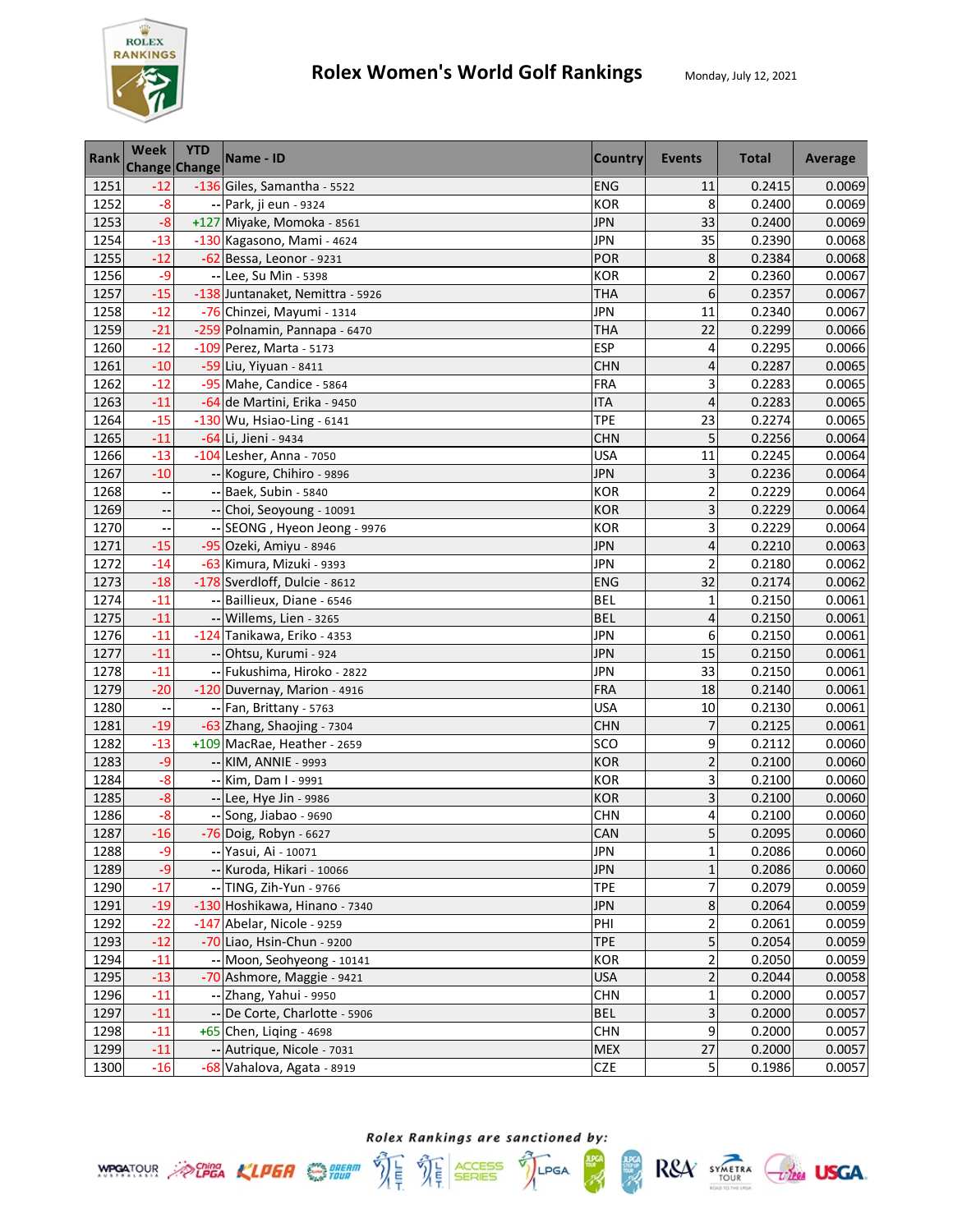

| <b>Rank</b> | Week  | <b>YTD</b><br><b>Change Change</b> | Name - ID                                | <b>Country</b> | Events                  | <b>Total</b> | Average |
|-------------|-------|------------------------------------|------------------------------------------|----------------|-------------------------|--------------|---------|
| 1301        | $-11$ |                                    | -- Mao, Janet - 9532                     | <b>USA</b>     | 19                      | 0.1973       | 0.0056  |
| 1302        | $-13$ |                                    | $-107$ Yabuta, Rika - 9677               | JPN            | $\overline{2}$          | 0.1968       | 0.0056  |
| 1303        | $-12$ |                                    | -154 Yamashita, Miki - 6074              | <b>JPN</b>     | 14                      | 0.1954       | 0.0056  |
| 1304        | $-12$ |                                    | $-114$ Skapik, Molly - 8966              | <b>USA</b>     | 9                       | 0.1949       | 0.0056  |
| 1305        | $-12$ |                                    | -79 Averyhardt, Shasta - 3863            | <b>USA</b>     | 13                      | 0.1948       | 0.0056  |
| 1306        | $-12$ |                                    | -- Chang, Ting-Yu - 9679                 | <b>TPE</b>     | 3                       | 0.1940       | 0.0055  |
| 1307        | $-46$ |                                    | -513 Kono, Stephanie - 2638              | <b>USA</b>     | 19                      | 0.1939       | 0.0055  |
| 1308        | $-13$ |                                    | -72 Hayakawa, Maho - 9754                | <b>JPN</b>     | 6                       | 0.1917       | 0.0055  |
| 1309        | $-12$ |                                    | -79 CHEN, Veronica - 9770                | <b>TPE</b>     | 6                       | 0.1891       | 0.0054  |
| 1310        | $-14$ |                                    | -112 Rydqvist, Louise - 9610             | SWE            | $\overline{c}$          | 0.1884       | 0.0054  |
| 1311        | $-43$ |                                    | -406 Choi, Hye jung2 - 5401              | <b>KOR</b>     | 10                      | 0.1873       | 0.0054  |
| 1312        | $-13$ |                                    | -174 Vartianen, Oona - 5090              | <b>FIN</b>     | $\overline{2}$          | 0.1859       | 0.0053  |
| 1313        | $-12$ |                                    | -74 Rossel, Rachel - 6400                | SUI            | 17                      | 0.1841       | 0.0053  |
| 1314        | $-12$ |                                    | $-129$ Han, Yucen - 6500                 | <b>CHN</b>     | 20                      | 0.1806       | 0.0052  |
| 1315        | $-15$ |                                    | -155 Pattaranakrueang, Supakchaya - 4422 | THA            | 27                      | 0.1800       | 0.0051  |
| 1316        | $-13$ |                                    | -112 Hama, Misaki - 5317                 | JPN            | 14                      | 0.1793       | 0.0051  |
| 1317        | $-13$ |                                    | -105 Felibert, Veronica - 3591           | <b>VEN</b>     | 32                      | 0.1786       | 0.0051  |
| 1318        | $-8$  |                                    | +64 Kobayashi, Sarina - 4049             | <b>JPN</b>     | 42                      | 0.2086       | 0.0050  |
| 1319        | $-13$ |                                    | -105 Teruyama, Asumi - 7254              | <b>JPN</b>     | 31                      | 0.1735       | 0.0050  |
| 1320        | $-15$ |                                    | -148 Wu, Chih-Yun - 6146                 | <b>TPE</b>     | 32                      | 0.1727       | 0.0049  |
| 1321        | $-23$ |                                    | -418 kim, A Hyeon - 6453                 | <b>KOR</b>     | $\overline{7}$          | 0.1727       | 0.0049  |
| 1322        | $-15$ |                                    | $-134$ Nagai, Natsu - 832                | JPN            | 28                      | 0.1727       | 0.0049  |
| 1323        | $-15$ |                                    | -113 Montoya, Kennedie - 9115            | <b>USA</b>     | 10                      | 0.1724       | 0.0049  |
| 1324        | $-12$ |                                    | -96 Morita, Shuko - 9698                 | <b>JPN</b>     | $\mathbf{1}$            | 0.1706       | 0.0049  |
| 1325        | $-14$ |                                    | -108 Hutchinson-Kay, Ellen - 9554        | <b>SWE</b>     | $\mathbf{1}$            | 0.1702       | 0.0049  |
| 1326        | $-13$ |                                    | -119 Urizar Zapata, Alazne - 7174        | <b>ESP</b>     | 19                      | 0.1696       | 0.0048  |
| 1327        | $-10$ |                                    | -103 Sakashita, Rieko - 3650             | <b>JPN</b>     | 22                      | 0.1644       | 0.0047  |
| 1328        | $-13$ |                                    | -137 Paiboonpong, Goonlacha - 5286       | <b>THA</b>     | 4                       | 0.1643       | 0.0047  |
| 1329        | $-13$ |                                    | -204 Tsujioka, Airi - 8384               | <b>JPN</b>     | 14                      | 0.1643       | 0.0047  |
| 1330        | $-21$ |                                    | -227 Honda, Miyari - 210                 | JPN            | 28                      | 0.1609       | 0.0046  |
| 1331        | $-12$ |                                    | $-116$ Kim, Hannah - 6994                | <b>USA</b>     | 17                      | 0.1598       | 0.0046  |
| 1332        | $-11$ |                                    | -94 O'Donnell, Catherine - 5274          | <b>USA</b>     | 27                      | 0.1585       | 0.0045  |
| 1333        | $-15$ |                                    | $-194$ Chou, Yi-Ting - 6682              | <b>TPE</b>     | 12                      | 0.1559       | 0.0045  |
| 1334        | $-20$ |                                    | -398 Kim, Hye-Youn - 3081                | <b>KOR</b>     | 3                       | 0.1516       | 0.0043  |
| 1335        | $-15$ |                                    | -233 Hedberg, Camilla - 4036             | <b>ESP</b>     | 23                      | 0.1515       | 0.0043  |
| 1336        | $-13$ |                                    | -157 Westin, Emma - 5099                 | <b>SWE</b>     | 21                      | 0.1490       | 0.0043  |
| 1337        | $-12$ |                                    | -132 Durdin, Tamie - 1467                | <b>AUS</b>     | $\overline{4}$          | 0.1483       | 0.0042  |
| 1338        | $-11$ |                                    | -98 Porvasnik, Jessica - 5795            | <b>USA</b>     | 5                       | 0.1479       | 0.0042  |
| 1339        | $-9$  |                                    | -118 Siritrai, Nattapan - 9173           | THA            | 12                      | 0.1435       | 0.0041  |
| 1340        | $-12$ |                                    | -160 Yeh, Hsin-Ning - 4131               | <b>TPE</b>     | 28                      | 0.1433       | 0.0041  |
| 1341        | $-10$ |                                    | -99 Dumez, Gala - 8783                   | <b>FRA</b>     | 3                       | 0.1430       | 0.0041  |
| 1342        | $-18$ |                                    | -225 Henriksson, Linda - 2694            | <b>FIN</b>     | 12                      | 0.1422       | 0.0041  |
| 1343        | $-14$ |                                    | -225 Lescudier, Ines - 4988              | <b>FRA</b>     | 17                      | 0.1414       | 0.0040  |
| 1344        | $-8$  |                                    | -90 Chang, Hsin Chiao - 6502             | <b>TPE</b>     | 3                       | 0.1409       | 0.0040  |
| 1345        | $-11$ |                                    | -100 Maguire, Lisa - 2970                | <b>IRL</b>     | 8                       | 0.1409       | 0.0040  |
| 1346        | $-13$ |                                    | -115 Claisse, Mathilde - 6489            | <b>FRA</b>     | $\overline{\mathbf{c}}$ | 0.1409       | 0.0040  |
| 1347        | $-12$ |                                    | $-112$ Yin, Xue - 6484                   | <b>CHN</b>     | 13                      | 0.1404       | 0.0040  |
| 1348        | $-10$ |                                    | -93 Kay, Rebecca - 5150                  | AUS            | 7                       | 0.1402       | 0.0040  |
| 1349        | $-23$ |                                    | -233 Lian, Huize - 8746                  | <b>CHN</b>     | 25                      | 0.1394       | 0.0040  |
| 1350        | $-11$ |                                    | -98 Chauvel, Alice - 5310                | FRA            | 1                       | 0.1385       | 0.0040  |



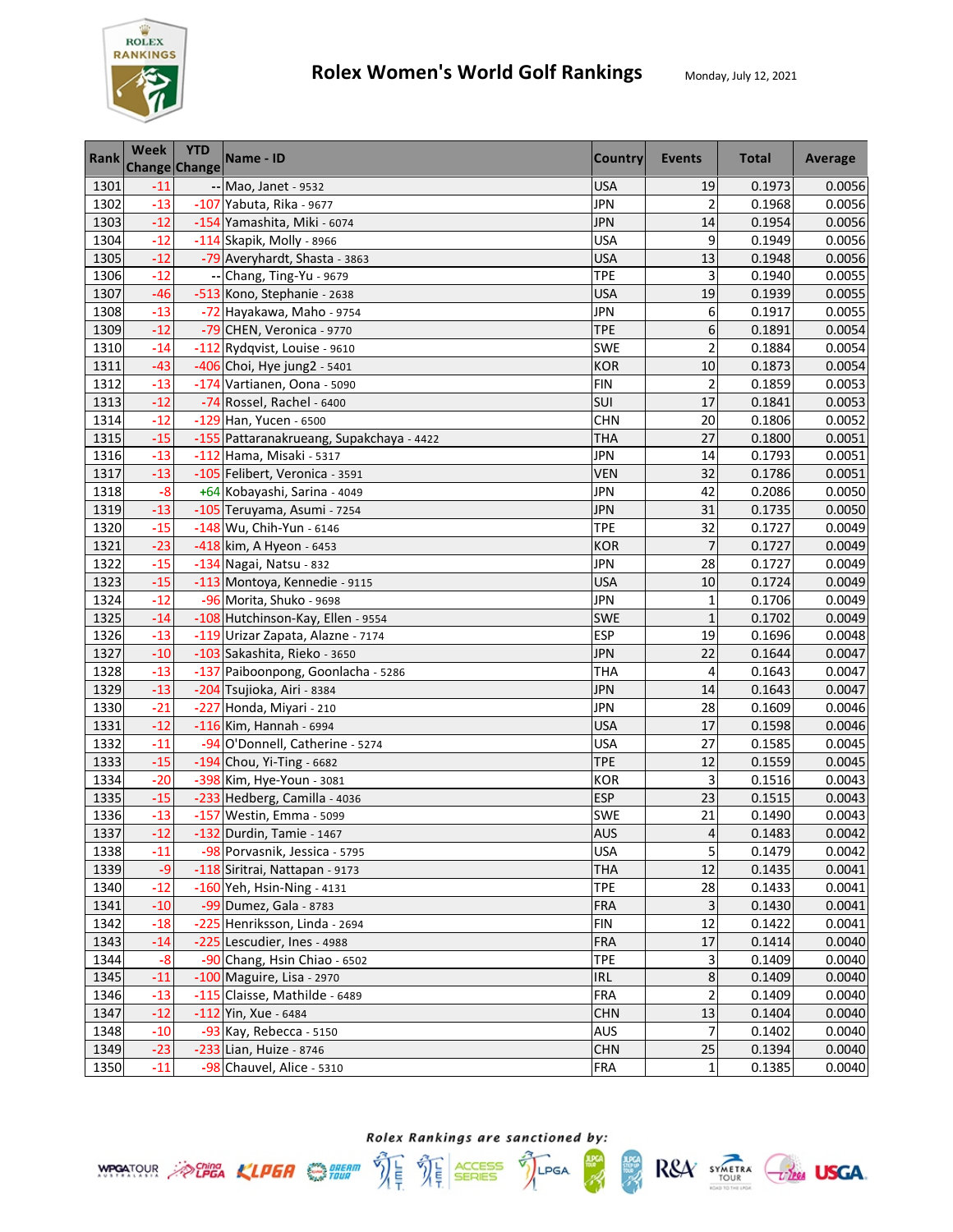

| <b>Rank</b> | <b>Week</b> | <b>YTD</b><br><b>Change Change</b> | Name - ID                       | <b>Country</b> | Events         | <b>Total</b> | Average |
|-------------|-------------|------------------------------------|---------------------------------|----------------|----------------|--------------|---------|
| 1351        | $-14$       |                                    | -324 Cnops, Fanny - 5706        | <b>BEL</b>     | 24             | 0.1377       | 0.0039  |
| 1352        | $-12$       |                                    | -119 Tong, Elizabeth - 5814     | CAN            | 20             | 0.1362       | 0.0039  |
| 1353        | $-31$       |                                    | -510 Choi, Yoo Lim - 4244       | <b>KOR</b>     | 15             | 0.1354       | 0.0039  |
| 1354        | $-13$       |                                    | -191 Ikeda, Chihiro - 3946      | PHI            | 4              | 0.1327       | 0.0038  |
| 1355        | $-13$       |                                    | -99 Whaley, Kelly - 6927        | <b>USA</b>     | 11             | 0.1320       | 0.0038  |
| 1356        | $-11$       |                                    | -89 Poomklay, Preenaphan - 8527 | THA            | 12             | 0.1308       | 0.0037  |
| 1357        | $-13$       |                                    | -228 Soisuwan, Onkanok - 6496   | THA            | 12             | 0.1289       | 0.0037  |
| 1358        | $-11$       |                                    | -93 Yokoyama, Shioriko - 9529   | JPN            | $\overline{c}$ | 0.1285       | 0.0037  |
| 1359        | $-10$       |                                    | -98 Meesom-us, Phannarai - 9412 | <b>THA</b>     | 3              | 0.1272       | 0.0036  |
| 1360        | $-17$       |                                    | -171 Hong, Yoo-yeon - 5301      | <b>KOR</b>     | 3              | 0.1272       | 0.0036  |
| 1361        | $-11$       |                                    | -92 Schmid, Priscilla - 9528    | SUI            | $\mathbf{1}$   | 0.1267       | 0.0036  |
| 1362        | $-14$       |                                    | $-114$ Tang, Jessy - 3551       | <b>USA</b>     | 27             | 0.1262       | 0.0036  |
| 1363        | $-12$       |                                    | $-100$ Liu, Siyun - 4772        | <b>CHN</b>     | $\mathbf{1}$   | 0.1247       | 0.0036  |
| 1364        | $-12$       |                                    | -92 Sato, Chihiro - 5967        | <b>JPN</b>     | 14             | 0.1245       | 0.0036  |
| 1365        | $-12$       |                                    | -92 Nordfors, Anna - 9553       | <b>SWE</b>     | $\mathbf{1}$   | 0.1244       | 0.0036  |
| 1366        | $-20$       |                                    | -270 Baba, Yukari - 1161        | <b>JPN</b>     | 7              | 0.1219       | 0.0035  |
| 1367        | $-13$       |                                    | -99 Jang, Bo Ram - 5296         | <b>KOR</b>     | $\overline{c}$ | 0.1214       | 0.0035  |
| 1368        | $-12$       |                                    | -88 Hinnerova, Lucie - 5466     | <b>CZE</b>     | 10             | 0.1191       | 0.0034  |
| 1369        | $-37$       |                                    | -462 Kung, Candie - 535         | <b>TPE</b>     | 6              | 0.1187       | 0.0034  |
| 1370        | $-13$       |                                    | -112 Tanguay, Valerie - 9059    | CAN            | 17             | 0.1179       | 0.0034  |
| 1371        | $-13$       |                                    | $-118$ Yada, Britney - 6206     | <b>USA</b>     | 28             | 0.1174       | 0.0034  |
| 1372        | $-13$       |                                    | -94 Ji, Joo hyun - 6572         | <b>KOR</b>     | $\mathbf{1}$   | 0.1166       | 0.0033  |
| 1373        | $-11$       |                                    | -96 Ericsson, Sara - 9414       | <b>SWE</b>     | $\mathbf{1}$   | 0.1163       | 0.0033  |
| 1374        | $-11$       |                                    | -93 Knight, Allie - 6648        | <b>USA</b>     | 13             | 0.1159       | 0.0033  |
| 1375        | $-15$       |                                    | -109 Do hee, Kim - 9298         | <b>KOR</b>     | 18             | 0.1158       | 0.0033  |
| 1376        | $-15$       |                                    | -116 Akizaki, Suzuna - 9279     | <b>JPN</b>     | $\mathbf{1}$   | 0.1154       | 0.0033  |
| 1377        | $-22$       |                                    | -183 Hahn, Jennifer - 7041      | <b>USA</b>     | 6              | 0.1154       | 0.0033  |
| 1378        | $-14$       |                                    | -108 Park, Bo Young - 9299      | <b>KOR</b>     | 20             | 0.1152       | 0.0033  |
| 1379        | $-14$       |                                    | -108 Lee, YU MIN - 8593         | <b>KOR</b>     | $\overline{7}$ | 0.1148       | 0.0033  |
| 1380        | $-12$       |                                    | -68 Richdale, Samantha - 2587   | CAN            | 38             | 0.1202       | 0.0032  |
| 1381        | $-14$       |                                    | -97 Nakayama, Ayaka - 7073      | <b>JPN</b>     | 5              | 0.1091       | 0.0031  |
| 1382        | $-13$       |                                    | -100 Yagami, Hikaru - 4284      | <b>JPN</b>     | 23             | 0.1056       | 0.0030  |
| 1383        | $-13$       |                                    | -108 Stubbs, Paige - 5594       | <b>AUS</b>     | 20             | 0.1055       | 0.0030  |
| 1384        | $-12$       |                                    | -93 Acosta, Delfina - 8757      | ARG            | 31             | 0.1050       | 0.0030  |
| 1385        | $-19$       |                                    | -348 Jeon, Jong Sun - 4322      | <b>KOR</b>     | 11             | 0.1042       | 0.0030  |
| 1386        | $-13$       |                                    | -96 Koda, Yoshimi - 503         | <b>JPN</b>     | 5              | 0.1035       | 0.0030  |
| 1387        | $-16$       |                                    | -144 Chiu, Hui-Wen - 6159       | <b>TPE</b>     | 10             | 0.1026       | 0.0029  |
| 1388        | $-13$       |                                    | -109 Adachi, Yumika - 2818      | <b>JPN</b>     | 29             | 0.1022       | 0.0029  |
| 1389        | $-12$       |                                    | -94 Jang, Si An - 9309          | <b>KOR</b>     | 13             | 0.1020       | 0.0029  |
| 1390        | $-12$       |                                    | -97 Wang, Mengzhu - 5228        | <b>CHN</b>     | 12             | 0.1017       | 0.0029  |
| 1391        | $-12$       |                                    | -94 Garner, Lea - 7137          | <b>USA</b>     | 15             | 0.1014       | 0.0029  |
| 1392        | $-10$       |                                    | -211 Kikuchi, Asami - 3518      | <b>JPN</b>     | 18             | 0.0985       | 0.0028  |
| 1393        | $-10$       |                                    | -88 Price, Georgia - 7228       | <b>ENG</b>     | 17             | 0.0985       | 0.0028  |
| 1394        | $-10$       |                                    | -109 Morimitsu, Ayaka - 8678    | <b>JPN</b>     | $\mathbf{1}$   | 0.0965       | 0.0028  |
| 1395        | $-15$       |                                    | $-218$ Chen, Connie - 4223      | <b>RSA</b>     | 11             | 0.0962       | 0.0027  |
| 1396        | $-11$       |                                    | -102 Nakazono, Mika - 2160      | <b>JPN</b>     | 20             | 0.0959       | 0.0027  |
| 1397        | $-11$       |                                    | -90 Cammisa, Lili - 6612        | ARG            | 9              | 0.0959       | 0.0027  |
| 1398        | $-11$       |                                    | -87 Tamburlini, Chiara - 6919   | SUI            | 4              | 0.0936       | 0.0027  |
| 1399        | $-18$       |                                    | -215 Atcharerk, Waralee - 8992  | <b>THA</b>     | 11             | 0.0923       | 0.0026  |
| 1400        | $-12$       |                                    | -102 Mistry, Kajal - 9271       | <b>RSA</b>     | $\mathbf{1}$   | 0.0915       | 0.0026  |





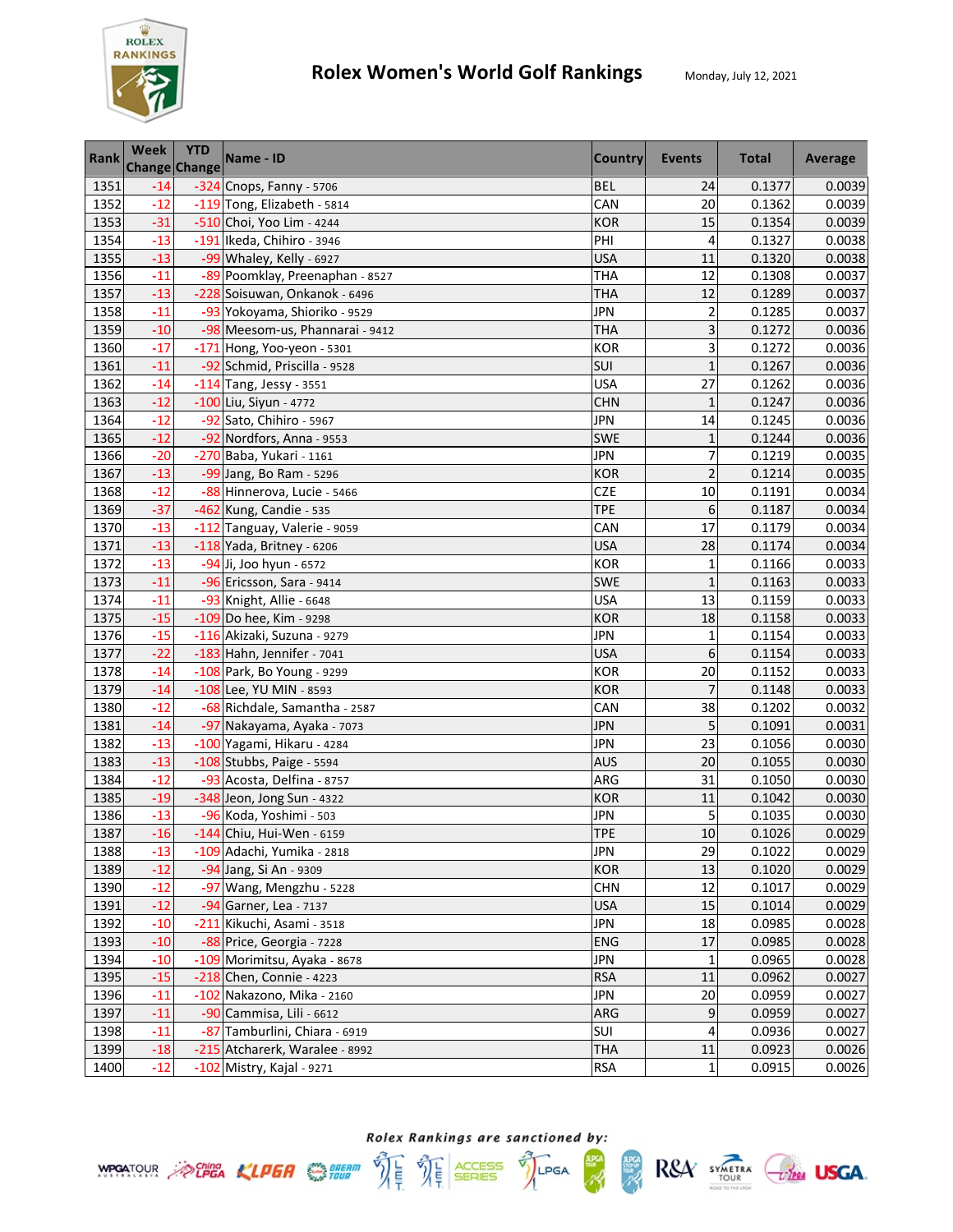

| <b>Rank</b> | Week  | <b>YTD</b><br><b>Change Change</b> | Name - ID                          | Country    | Events                   | <b>Total</b> | Average |
|-------------|-------|------------------------------------|------------------------------------|------------|--------------------------|--------------|---------|
| 1401        | $-11$ |                                    | -93 Khangkhun, Samaporn - 8940     | <b>THA</b> | 9                        | 0.0887       | 0.0025  |
| 1402        | $-11$ |                                    | -92 Baraquiel, Sunshine - 8979     | PHI        | $\overline{1}$           | 0.0861       | 0.0025  |
| 1403        | $-11$ |                                    | -90 Taylor, Isabelle - 9263        | <b>AUS</b> | $\mathbf{1}$             | 0.0845       | 0.0024  |
| 1404        | $-30$ |                                    | -518 Matsumori, Kyoka - 4662       | <b>JPN</b> | 15                       | 0.0827       | 0.0024  |
| 1405        | $-16$ |                                    | -293 Kim, Hui Mang - 4260          | <b>KOR</b> | 5                        | 0.0807       | 0.0023  |
| 1406        | $-30$ |                                    | -476 James, Augusta - 4333         | CAN        | $\overline{c}$           | 0.0782       | 0.0022  |
| 1407        | $-14$ |                                    | -88 Lee, Eyrnne - 3281             | <b>USA</b> | 29                       | 0.0779       | 0.0022  |
| 1408        | $-12$ |                                    | -88 Deng, Jingfan - 8447           | <b>CHN</b> | 10                       | 0.0741       | 0.0021  |
| 1409        | $-12$ |                                    | -88 Bredenhann, Bonita - 4601      | <b>RSA</b> | $\overline{2}$           | 0.0740       | 0.0021  |
| 1410        | $-12$ |                                    | -87 Williams, Kim - 1928           | <b>USA</b> | 6                        | 0.0740       | 0.0021  |
| 1411        | $-16$ |                                    | -154 Bishnoi, Gaurika - 7272       | <b>IND</b> | 4                        | 0.0710       | 0.0020  |
| 1412        | $-12$ |                                    | -88 Cassidy, Chantelle - 3473      | <b>NZL</b> | 3                        | 0.0710       | 0.0020  |
| 1413        | $-14$ |                                    | -97 Walsh, Amy - 5147              | AUS        | 34                       | 0.0704       | 0.0020  |
| 1414        | $-13$ |                                    | -110 Nishiyama, Miki - 4042        | <b>JPN</b> | 15                       | 0.0691       | 0.0020  |
| 1415        | $-21$ |                                    | -382 Sheils, Madeleine - 5210      | <b>USA</b> | 5                        | 0.0587       | 0.0017  |
| 1416        | $-14$ |                                    | -367 Moromizato, Shinobu - 804     | JPN        | 20                       | 0.0587       | 0.0017  |
| 1417        | $-14$ |                                    | -90 Sakurai, Yuki - 2168           | <b>JPN</b> | 16                       | 0.0575       | 0.0016  |
| 1418        | $-14$ |                                    | -116 Dilawari, Ridhima - 5581      | <b>IND</b> | 5                        | 0.0548       | 0.0016  |
| 1419        | $-14$ |                                    | $-173$ Wang, Tianyu - 4805         | <b>CHN</b> | 12                       | 0.0506       | 0.0014  |
| 1420        | $-14$ |                                    | -278 Ricordeau, Marion - 3394      | <b>FRA</b> | 3                        | 0.0482       | 0.0014  |
| 1421        | $-8$  |                                    | -79 Shin, Da Bin - 6120            | <b>KOR</b> | 23                       | 0.0440       | 0.0013  |
| 1422        | $-13$ |                                    | $-130$ George, Avery - 7040        | USA        | 4                        | 0.0435       | 0.0012  |
| 1423        | $-16$ |                                    | -236 Yamazato, Ai - 3844           | JPN        | 5                        | 0.0435       | 0.0012  |
| 1424        | $-16$ |                                    | -224 Kaki, Yuna - 8583             | <b>JPN</b> | 5                        | 0.0435       | 0.0012  |
| 1425        | $-15$ |                                    | -125 Hudson, Rebecca - 229         | <b>ENG</b> | 3                        | 0.0425       | 0.0012  |
| 1426        | $-14$ |                                    | $-108$ Tao, Juanjuan - 4797        | <b>CHN</b> | 10                       | 0.0424       | 0.0012  |
| 1427        | $-16$ |                                    | $-141$ Newell, AJ - 6670           | <b>USA</b> | 14                       | 0.0411       | 0.0012  |
| 1428        | $-9$  |                                    | -102 Lu, Ya-Huei - 669             | <b>TPE</b> | 9                        | 0.0370       | 0.0011  |
| 1429        | $-15$ |                                    | -322 Popson, Erica - 5435          | <b>USA</b> | 16                       | 0.0362       | 0.0010  |
| 1430        | $-13$ |                                    | $-131$ Yong, Amelia - 3142         | <b>SIN</b> | 12                       | 0.0353       | 0.0010  |
| 1431        | $-13$ |                                    | -128 Ramsay, Isabella - 4325       | <b>SWE</b> | $\overline{\mathcal{L}}$ | 0.0339       | 0.0010  |
| 1432        | $-12$ |                                    | -94 Pattamakijsakul, Thanya - 8686 | <b>THA</b> | 13                       | 0.0318       | 0.0009  |
| 1433        | $-12$ |                                    | -85 Sagoo, Sifat - 7278            | <b>IND</b> | $\overline{c}$           | 0.0317       | 0.0009  |
| 1434        | $-18$ |                                    | -268 Sim, Hyun Hwa - 2228          | <b>KOR</b> | 6                        | 0.0314       | 0.0009  |
| 1435        | $-13$ |                                    | -287 Jeong, Hae Won - 3601         | <b>KOR</b> | 10                       | 0.0310       | 0.0009  |
| 1436        | $-21$ |                                    | -342 Yadloczky, Carlie - 5703      | USA        | 6                        | 0.0304       | 0.0009  |
| 1437        | $-12$ |                                    | -84 Urs, Pranavi - 8659            | <b>IND</b> | $\overline{2}$           | 0.0277       | 0.0008  |
| 1438        | $-14$ |                                    | -204 Menendez, Ana - 6261          | <b>MEX</b> | 22                       | 0.0274       | 0.0008  |
| 1439        | $-13$ |                                    | -88 Tezuka, Miyabi - 8605          | <b>JPN</b> | 2                        | 0.0274       | 0.0008  |
| 1440        | $-12$ |                                    | -83 Xiao, Qifeng - 4702            | <b>CHN</b> | 6                        | 0.0256       | 0.0007  |
| 1441        | $-14$ |                                    | -410 Burnett, Katie M. - 4622      | <b>USA</b> | 4                        | 0.0244       | 0.0007  |
| 1442        | $-13$ |                                    | -97 Monsalve, Marvi - 7312         | PHI        | 6                        | 0.0233       | 0.0007  |
| 1443        | $-13$ |                                    | -88 Jordan-Higgins, Olivia - 4214  | JEY        | 12                       | 0.0227       | 0.0006  |
| 1444        | $-21$ |                                    | -236 Nagano, Minori - 5853         | <b>JPN</b> | 3                        | 0.0226       | 0.0006  |
| 1445        | $-12$ |                                    | -86 Aoki, Motomi - 6296            | <b>JPN</b> | $\bf 8$                  | 0.0213       | 0.0006  |
| 1446        | $-14$ |                                    | -240 Mills, Haley - 5337           | <b>USA</b> | 6                        | 0.0209       | 0.0006  |
| 1447        | $-12$ |                                    | -95 Tsukiyama, Kuriko - 7286       | <b>JPN</b> | $\mathbf{1}$             | 0.0199       | 0.0006  |
| 1448        | $-14$ |                                    | -101 Lemek, Danielle - 7132        | <b>USA</b> | 13                       | 0.0198       | 0.0006  |
| 1449        | $-11$ |                                    | -82 Ikeuchi, Erimo - 3745          | <b>JPN</b> | 9                        | 0.0174       | 0.0005  |
| 1450        | $-19$ |                                    | -221 Dohi, Kurumi - 1448           | JPN        | 19                       | 0.0170       | 0.0005  |